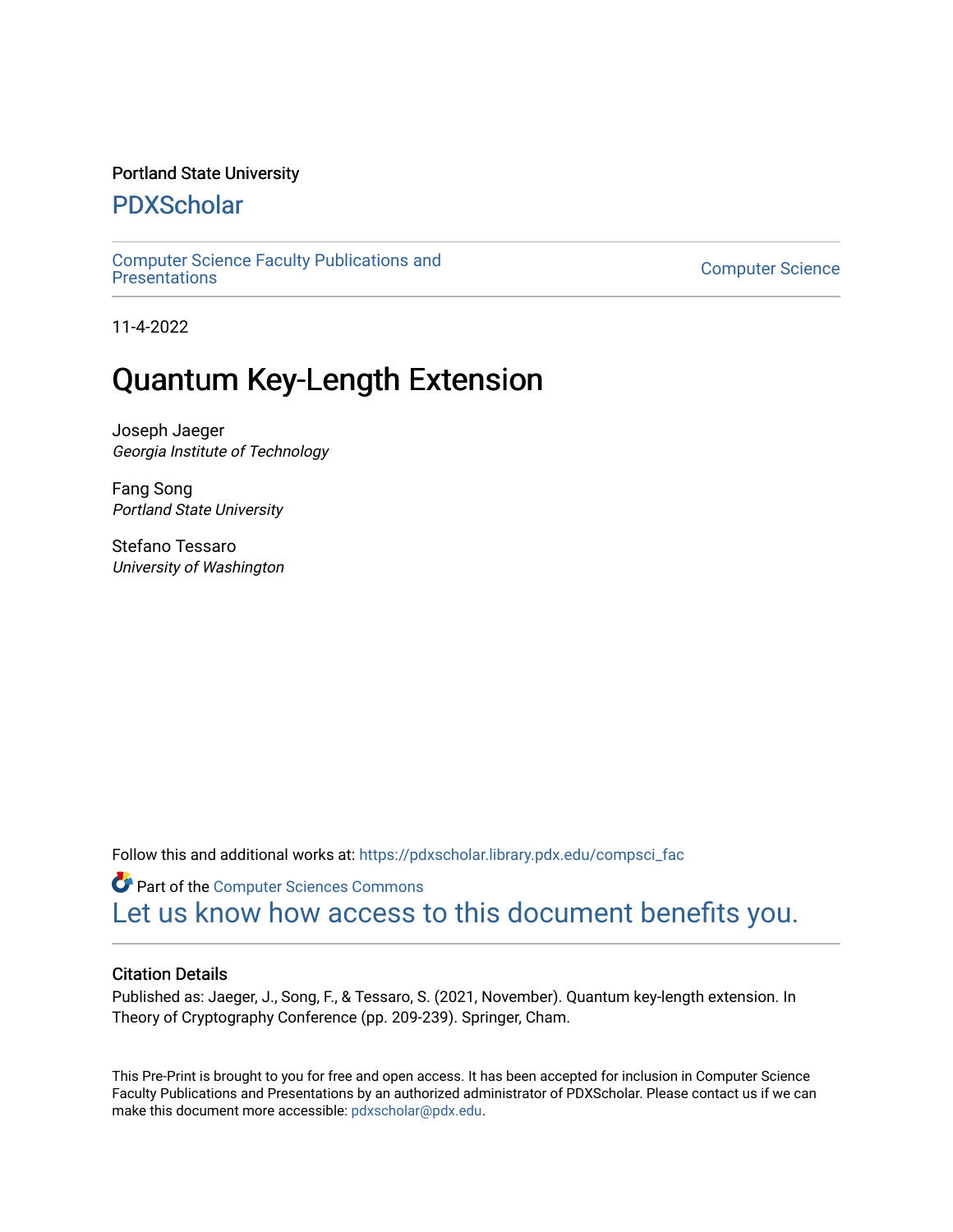## Quantum Key-length Extension

Joseph Jaeger<sup>1</sup>, Fang Song<sup>2</sup>, and Stefano Tessaro<sup>3</sup>

<sup>1</sup> Georgia Institute of Technology, Atlanta, Georgia, US josephjaeger@gatech.edu <sup>2</sup> Portland State University, Portland, Oregon, US

fang.song@pdx.edu

<sup>3</sup> Paul G. Allen School of Computer Science & Engineering University of Washington, Seattle, Washington, US tessaro@cs.washington.edu

Abstract. Should quantum computers become available, they will reduce the effective key length of basic secret-key primitives, such as blockciphers. To address this we will either need to use blockciphers with inherently longer keys or develop key-length extension techniques to amplify the security of a blockcipher to use longer keys.

We consider the latter approach and revisit the FX and double encryption constructions. Classically, FX was proven to be a secure key-length extension technique, while double encryption fails to be more secure than single encryption due to a meet-in-the-middle attack. In this work we provide positive results, with concrete and tight bounds, for the security of *both* of these constructions against quantum attackers in ideal models.

For FX, we consider a partially-quantum model, where the attacker has quantum access to the ideal primitive, but only classical access to FX. This is a natural model and also the strongest possible, since effective quantum attacks against FX exist in the fully-quantum model when quantum access is granted to both oracles. We provide two results for FX in this model. The first establishes the security of FX against non-adaptive attackers. The second establishes security against general adaptive attackers for a variant of FX using a random oracle in place of an ideal cipher. This result relies on the techniques of Zhandry (CRYPTO '19) for lazily sampling a quantum random oracle. An extension to perfectly lazily sampling a quantum random permutation, which would help resolve the adaptive security of standard FX, is an important but challenging open question. We introduce techniques for partially-quantum proofs without relying on analyzing the classical and quantum oracles separately, which is common in existing work. This may be of broader interest.

For double encryption, we show that it amplifies strong pseudorandom permutation security in the fully-quantum model, strengthening a known result in the weaker sense of key-recovery security. This is done by adapting a technique of Tessaro and Thiruvengadam (TCC '18) to reduce the security to the difficulty of solving the list disjointness problem and then showing its hardness via a chain of reductions to the known quantum difficulty of the element distinctness problem.

## 1 Introduction

The looming threat of quantum computers has inspired significant efforts to design and analyze post-quantum cryptographic schemes. In the public-key setting, polynomial-time quantum algorithms for factoring and computing discrete logarithms essentially break all practically deployed primitives [\[28\]](#page-25-0).

In the secret-key setting, Grover's quantum search algorithm [\[12\]](#page-24-0) will reduce the effective key length of secret-key primitives by half. Thus, a primitive like the AES-128 blockcipher which may be thought to have 128 bits of security against classical computers may provide no more than 64 bits of security against a quantum computer, which would be considered significantly lacking. Even more worrisome, it was shown relatively recent that quantum computers can break several secret-key constructions completely such as the Even-Mansour blockcipher [\[23\]](#page-25-1) and CBC-MAC [\[17\]](#page-25-2) if we grant the attacker fully quantum access to the cryptosystem.

This would not be the first time that we find ourselves using too short of a key. A similar issue had to be addressed when the DES blockcipher was widely used and its 56 bit keylength was considered insufficient.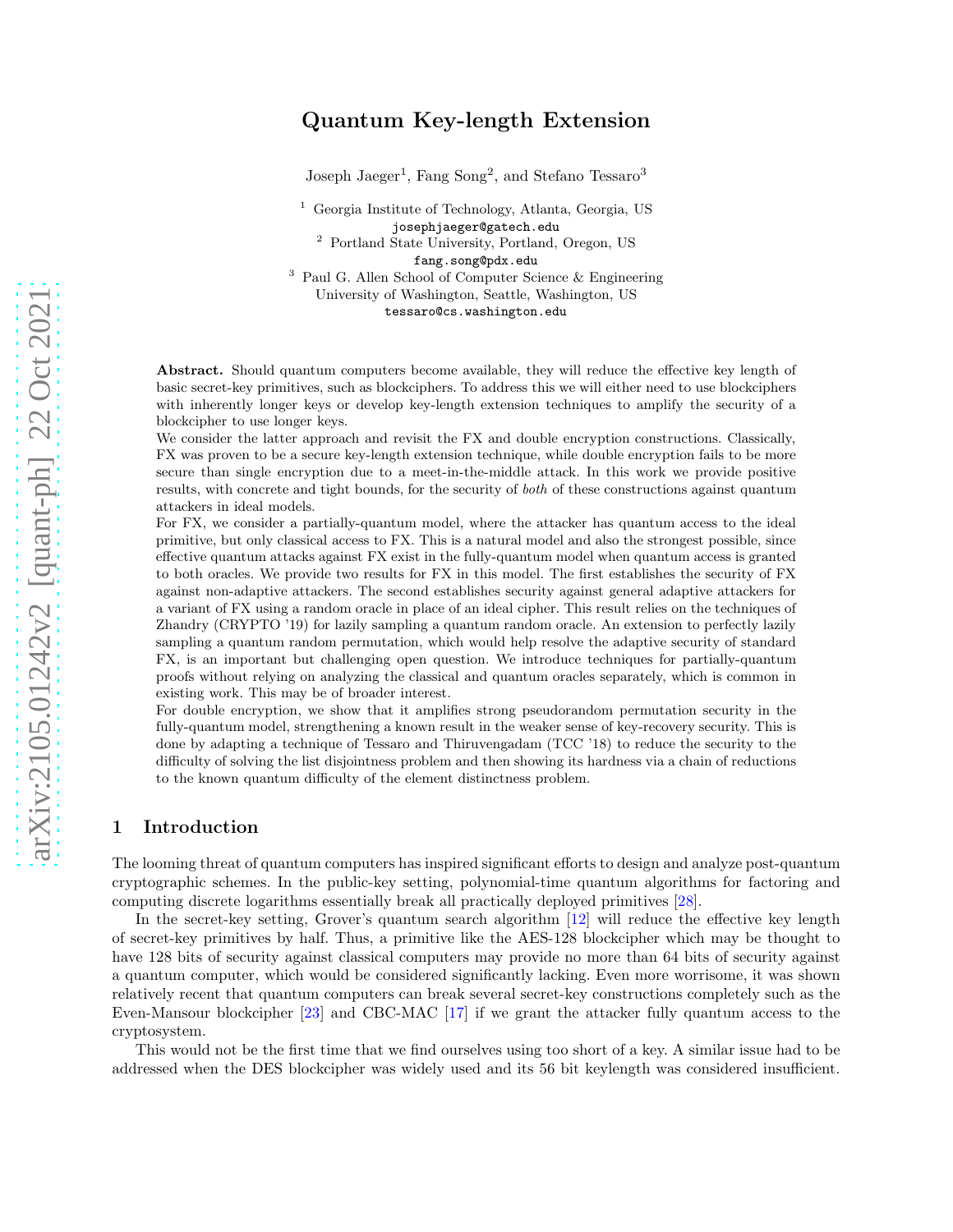Following approaches considered at that time, we can either transition to using basic primitives which have longer keys (e.g. replacing AES-128 with AES-256) or design key-length extension techniques to address the loss of concrete security due to quantum computers. In this paper we analyze the latter approach. We consider two key-length extension techniques, FX [\[20\]](#page-25-3) and double encryption, and provide provable bounds against quantum attackers in ideal models.

Of broader and independent interest, our study of FX focuses on a hybrid quantum model which only allows for classical online access to the encrypted data, whereas offline computation is quantum. This model is sometimes referred to as the "Q1 model" in the cryptanalysis literature  $[17,5]$  $[17,5]$ , in contrast to the fullyquantum, so-called "Q2 model", which allows for quantum online access. This is necessary in view of existing attacks in the Q2 model showing that FX is no more secure than the underlying cipher [\[24\]](#page-25-4), but also, Q1 is arguably more realistic and less controversial than Q2. We observe that (as opposed to the plain model) ideal-model proofs in the Q1 model can be harder than those in the Q2 model, as we need to explicitly account for measuring the online queries to obtain improved bounds. In many prior ideal-model Q1 proofs, e.g. [\[21,](#page-25-5)[22,](#page-25-6)[14](#page-24-2)[,4,](#page-24-3)[18\]](#page-25-7), this interaction is handled essentially for free because the effects of online and offline queries on an attacker's advantage can largely be analyzed separately. Our work introduces techniques to handle the interaction between classical online queries and quantum offline ideal-model queries in Q1 proofs that cannot be analyzed separately. On the other hand, our result on double encryption considers the full Q2 model – and interestingly, restricting adversaries to the Q1 model does not improve the bound. To be self-explanatory we will often refer to the Q1 and Q2 models as the partially-quantum and fully-quantum models, respectively.

The remainder of this introduction provides a detailed overview of our results for these two constructions, and of the underlying challenges and techniques.

#### 1.1 The FX Construction

The FX construction was originally introduced by Kilian and Rogaway [\[20\]](#page-25-3) as a generalization of Rivest's DESX construction. Consider a blockcipher E which uses a key  $K \in \{0, 1\}^k$  to encrypt messages  $M \in \{0, 1\}^n$ . Then the FX construction introduces "whitening" key  $K_2 \in \{0, 1\}^n$  which is xor-ed into the input and output of the blockcipher. Formally, this construction is defined by  $\mathsf{FX}[E](K || K_2, M) = \mathsf{E}_K(M \oplus K_2) \oplus K_2$ . (Note that the Even-Mansour blockcipher [\[11\]](#page-24-4) may be considered to be a special case of this construction where  $k = 0$ , i.e., the blockcipher is a single permutation.) This construction has negligible efficiency overhead as compared to using E directly.

Kilian and Rogaway proved this scheme secure against classical attacks in the ideal cipher model. In particular, they established that

$$
\mathsf{Adv}_{\mathsf{FX}}^{\mathsf{sprp}}(\mathcal{A}) \leqslant pq/2^{k+n-1}.
$$

Here Adv<sup>sprp</sup> measures the advantage of A in breaking the strong pseudorandom permutation (SPRP) security of FX while making at most  $p$  queries to the ideal cipher and at most  $q$  queries to the FX construction. Compared to the  $p/2^k$  bound achieved by E alone, this is a clear improvement so FX can be considered a successful key-length extension technique again classical attackers.

Is this construction equally effective in the face of quantum attackers? The answer is unfortunately negative. Leander and May [\[24\]](#page-25-4), inspired by a quantum attack due to Kuwakado and Morii [\[23\]](#page-25-1) that completely breaks Even-Mansour blockcipher, gave a quantum attack against FX, which shows that the whitening keys provide essentially no additional security over that achieved by E in isolation. Bonnetain, et al. [\[5\]](#page-24-1) further reduced the number of *online* quantum queries in the attack. Roughly speaking,  $O(n)$  quantum queries to FX construction and  $O(n2^{k/2})$  local quantum computations of the blockcipher suffice to recover the secret encryption key. Note that, however, such attacks require full quantum access to both the ideal primitive and to the instance FX that is under attack, i.e. they are attacks in the fully-quantum model. The latter is rather strong and may be considered unrealistic. While we cannot prevent a quantum attacker from locally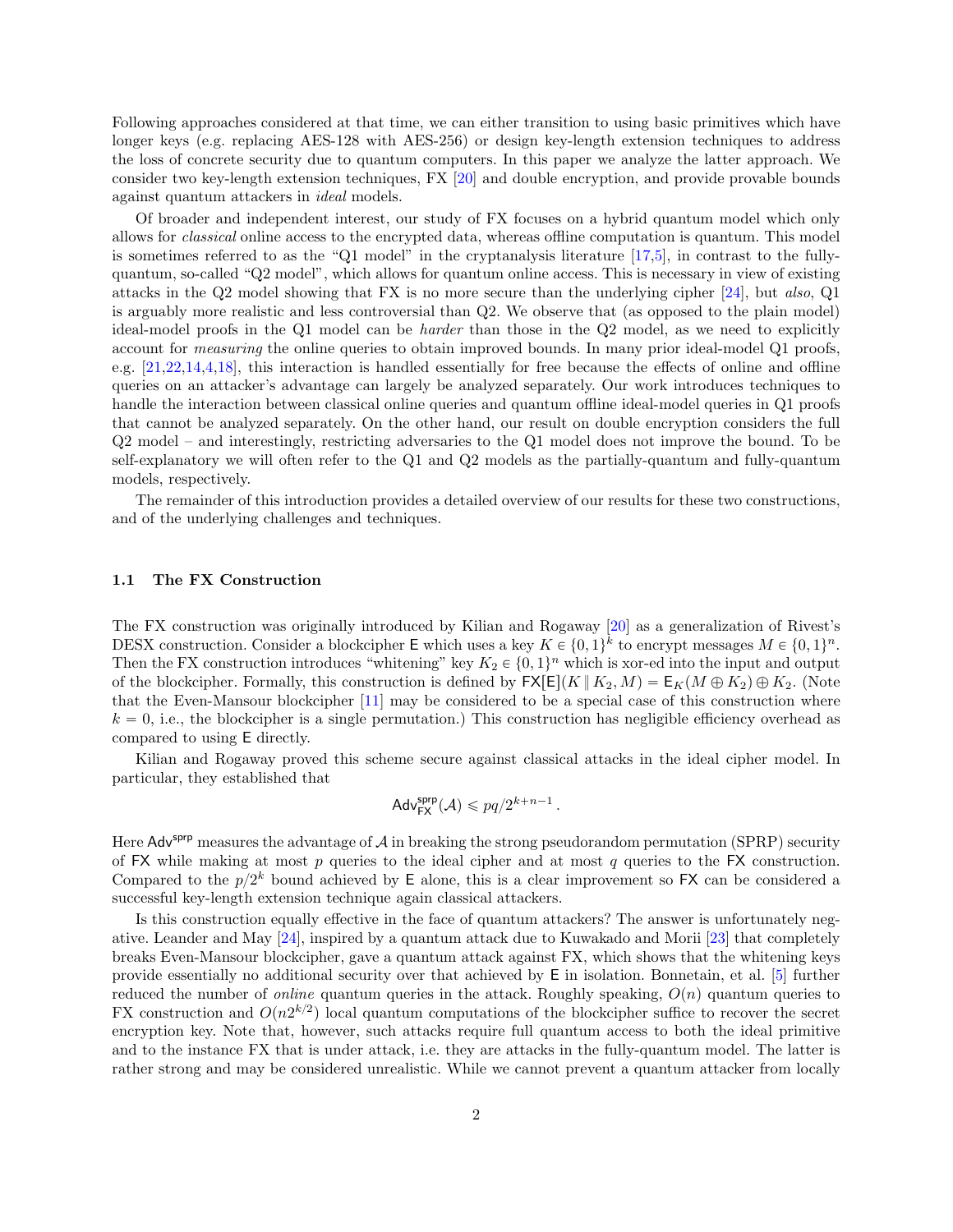evaluating a blockcipher in quantum superposition, honest implementations of encryption will likely continue to be classical.[4](#page-3-0)

Partially-quantum model. Because of the realistic concern of the fully-quantum model and the attacks therein that void key extension in FX, we turn to the partially-quantum model in which the attacker makes quantum queries to ideal primitives, but only classical queries to the cryptographic constructions.

In this model there has been extensive quantum cryptanalysis on FX and related constructions [\[13,](#page-24-5)[5\]](#page-24-1). The best existing attack [\[5\]](#page-24-1) recovers the key of FX using roughly  $2^{(k+n)/3}$  classical queries to the construction and  $2^{(k+n)/3}$  quantum queries to the ideal cipher. However, to date, despite the active development in provable quantum security, we are not aware of SPRP or just PRF security analysis, which gives stronger security guarantees. Namely, it should not just be infeasible to retrieve a key, but also to merely distinguish the system from a truly random permutation (or function). We note that in the special case where the primitives are plain-model instantiations (e.g., non-random-oracle hash functions), with a bit of care many security reductions carry over to the quantum setting [\[25\]](#page-25-8). This is because the underlying primitives are hidden from the adversary, and hence the difficulty arising from the interaction of classical and quantum queries to two correlated oracles becomes irrelevant.

Our main contribution on FX is to prove, for the first time, indistinguishability security in the partiallyquantum model, in two restricted ways. Although they do not establish the complete security, our security bounds are tight in their respective settings.<sup>[5](#page-3-1)</sup>

Non-adaptive security. We first consider non-adaptive security where we restrict the adversary such that its classical queries to the FX construction (but not to the underlying ideal cipher) must be specified before execution has begun. We emphasize that non-adaptive security of a blockcipher suffices to prove adaptive security for many practical uses of blockciphers such as the various randomized or stateful encryption schemes (e.g. those based on counter mode or output feedback mode) in which an attacker would have no control over the inputs to the blockcipher.

In this setting the bound we prove is of the form

$$
\mathsf{Adv}^{\mathsf{sprp-na}}_{\mathsf{FX}}(\mathcal{A}) \leqslant O\left(\sqrt{p^2q/2^{k+n}}\right).
$$

Supposing  $k = n = 128$  (as with AES-128), an attacker able to make  $p \approx 2^{64}$  queries to the ideal cipher could break security of E in isolation. But to attack FX, such an attacker with access to  $q \approx 2^{64}$  encryptions would need to make  $p \approx 2^{96}$  queries to the ideal cipher. In fact we can see from our bound that breaking the security with constant probability would require the order of  $\Omega(2^{(k+n)/3})$  queries in total, matching the bound given in the attacks mentioned above [\[5\]](#page-24-1). Hence our bound is tight.

To prove this bound we apply a one-way to hiding (O2H) theorem of Ambainis, Hamburg, and Unruh [\[3\]](#page-24-6), an improved version of the original one in [\[32\]](#page-25-9). This result provides a clean methodology for bounding the probability that an attacker can distinguish between two functions drawn from closely related distributions given quantum access. The non-adaptive setting allows us to apply this result by sampling the outputs of FX ahead of time and then considering the ideal world in which the ideal cipher is chosen independently of these outputs and the real world in which we very carefully reprogram this ideal cipher to be consistent with the outputs chosen for FX. These two ideal ciphers differ only in the  $O(q)$  places where we need to reprogram.

Adaptive security of FFX. As a second approach towards understanding fully adaptive security of FX, we consider a variant construction (which we call FFX for "function FX") that replaces the random permutation with a random function. In particular, suppose  $\mathsf F$  is a function family which uses a key  $K \in \{0, 1\}^k$  on input

<span id="page-3-0"></span><sup>4</sup> Some may argue that maintaining purely classical states, e.g., enforcing perfect measurements is also non-trivial physically. However, we deem maintaining coherent quantum superposition significantly more challenging.

<span id="page-3-1"></span><sup>&</sup>lt;sup>5</sup> Throughout, when mentioning tightness, we mean it with respect to the resources required to achieve advantage around one. The roots in our bounds make them weaker for lower resource regimes. Removing these is an interesting future direction.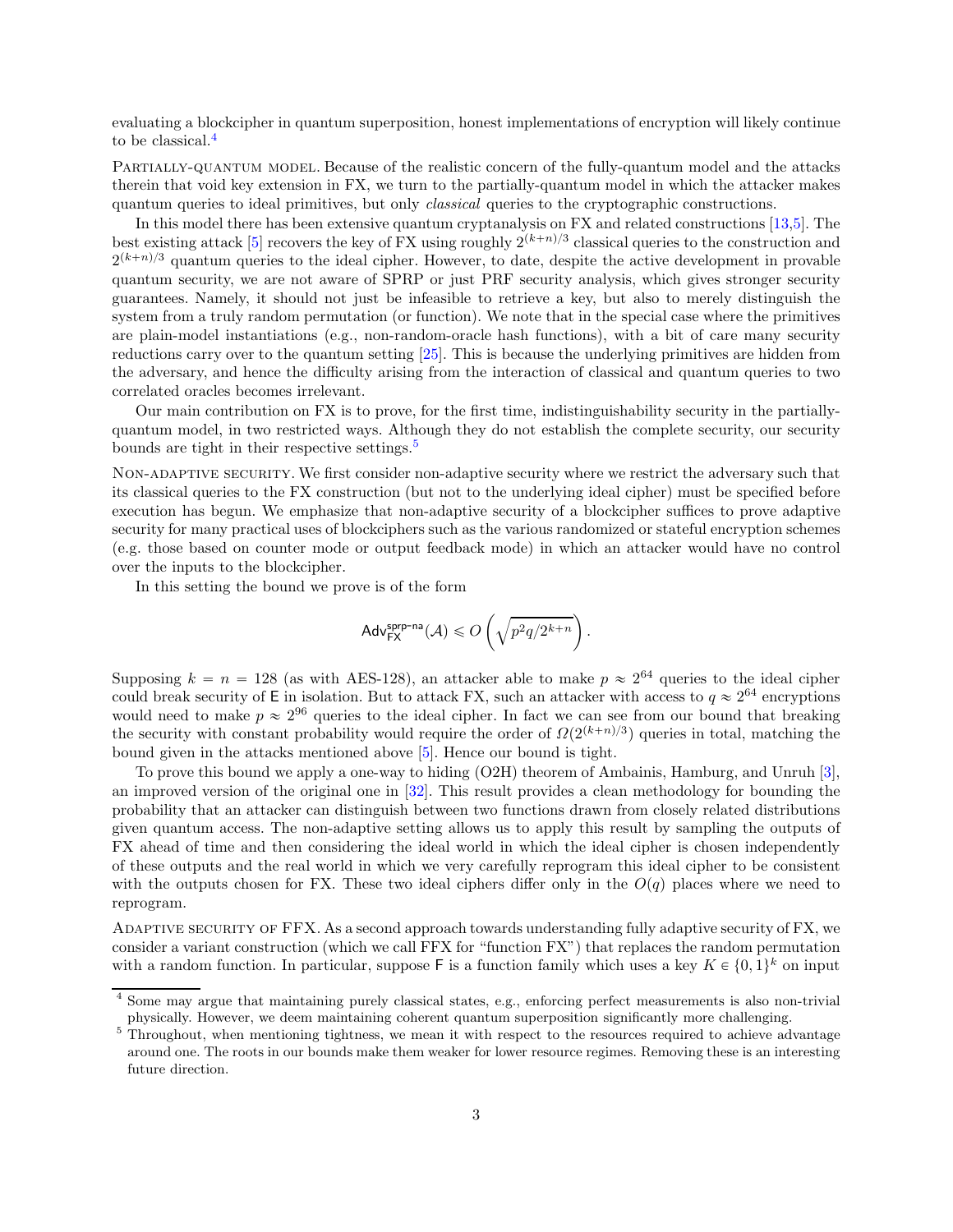messages  $M \in \{0, 1\}^n$  to produce outputs  $C \in \{0, 1\}^m$ . Then we define  $\textsf{FFX}[F](K \mid K_2, M) = \textsf{F}_K(M \oplus K_2)^6$  $\textsf{FFX}[F](K \mid K_2, M) = \textsf{F}_K(M \oplus K_2)^6$ . For this construction we prove a bound of the form

$$
\mathsf{Adv}_{\mathsf{FFX}}^{\mathsf{prf}}(\mathcal{A}) \leqslant O\left(\sqrt{p^2q/2^{k+n}}\right).
$$

in the partially-quantum random oracle model. Note that this matches the bound we obtained for the nonadaptive security of FX. Since the same key-recovery attack [\[5\]](#page-24-1) also applies here, it follows that our bound is tight as well. Our proof combines two techniques of analyzing a quantum random oracle, the O2H theorem above and a simulation technique by Zhandry [\[35\]](#page-25-10). The two techniques usually serve distinct purposes. O2H is helpful to program a random oracle, whereas Zhandry's technique is typically convenient for (compactly) maintaining a random oracle and providing some notion of "recording" the queries. In essence, in the two function distributions of O2H for which we aim to argue indistinguishability, we apply Zhandry's technique to simulate the functions in a compact representation. As a result, analyzing the guessing game in O2H, which implies indistinguishability, becomes intuitive and much simplified. This way of combining them could also be useful elsewhere.

To build intuition for the approach of our proof, let us first consider one way to prove the security of this construction classically. The core idea is to use lazy sampling. In the ideal world, we can independently lazily sample a random function  $F: \{0,1\}^k \times \{0,1\}^n \to \{0,1\}^m$  to respond to F queries and a random function  $T: \{0,1\}^n \to \{0,1\}^m$  to respond to FFX queries. These lazily random functions are stored in tables.

The real world can similarly be modeled by lazily sampling  $F$  and  $T$  to respond to the separate oracles. However, these oracles need to be kept consistent. So if the adversary ever queries M to FFX and  $(K, M \oplus K_2)$ to F, then the game should copy values between the two tables such that the same value is returned by both oracles. (Here  $K$  and  $K_2$  are the keys honestly sampled by the game.) Alternatively, we can think of the return value being stored only in the  $T$  table when such queries occur (rather than being copied into both tables) as long as we remember that this has happened. When represented in this manner, the two games only differ if the adversary makes such a pair of queries, where we think of the latter one as being "bad". Thus a simple  $O(pq/2^{k+n})$  bound on the probability of making such a query bounds the advantage of the adversary.

In our quantum security proof we wish to proceed analogously. First, we find a way to represent the responses to oracle queries with two (superpositions over) tables that are independent in the ideal world and dependent in the real world (the dependency occurs only for particular "bad" inputs). Then (using the O2H theorem of Ambainis, Hamburg, and Unruh) we can bound the distinguishing advantage by the probability of an attacker finding a "bad" input. In applying this theorem we will jointly think of the security game and its adversary A as a combined adversary  $A'$  making queries to an oracle which takes in both the input of A and the tables being stored by the game – processing them appropriately.

The required representation of the oracles via two tables is a highly non-trivial step in the quantum setting. For starters, the no-cloning theorem prevents us from simply recording queries made by the adversary. This has been a recurring source of difficulty for numerous prior papers such as [\[33](#page-25-11)[,30](#page-25-12)[,9\]](#page-24-7). We make use of the recent elegant techniques of Zhandry [\[35\]](#page-25-10) which established that, by changing the perspective (e.g., to the Fourier domain), a random function can be represented by a table which is initialized to all zeros and then xor-ed into with each oracle query made by the adversary. This makes it straightforward to represent the ideal world as two separate tables. To represent the real world similarly, we exploit the fact that the queries to FFX are classical. To check if an input to FFX is "bad" we simply check if the corresponding entry of the random oracle's table is non-zero. To check if an input to the random oracle is "bad" we check if it overlaps with prior queries to FFX which we were able to record because they were classical. For a "bad" input we then share the storage of the two tables and this is the only case where the behavior of the real world differs from that of the ideal world. These "bad" inputs may of course be part of a superposition query and it is only for the bad components of the superposition that the games differ.

<span id="page-4-0"></span> $6$  Note we have removed the external xor with  $K_2$ . In FX this xor is necessary, but in our analysis it would not provide any benefit for FFX.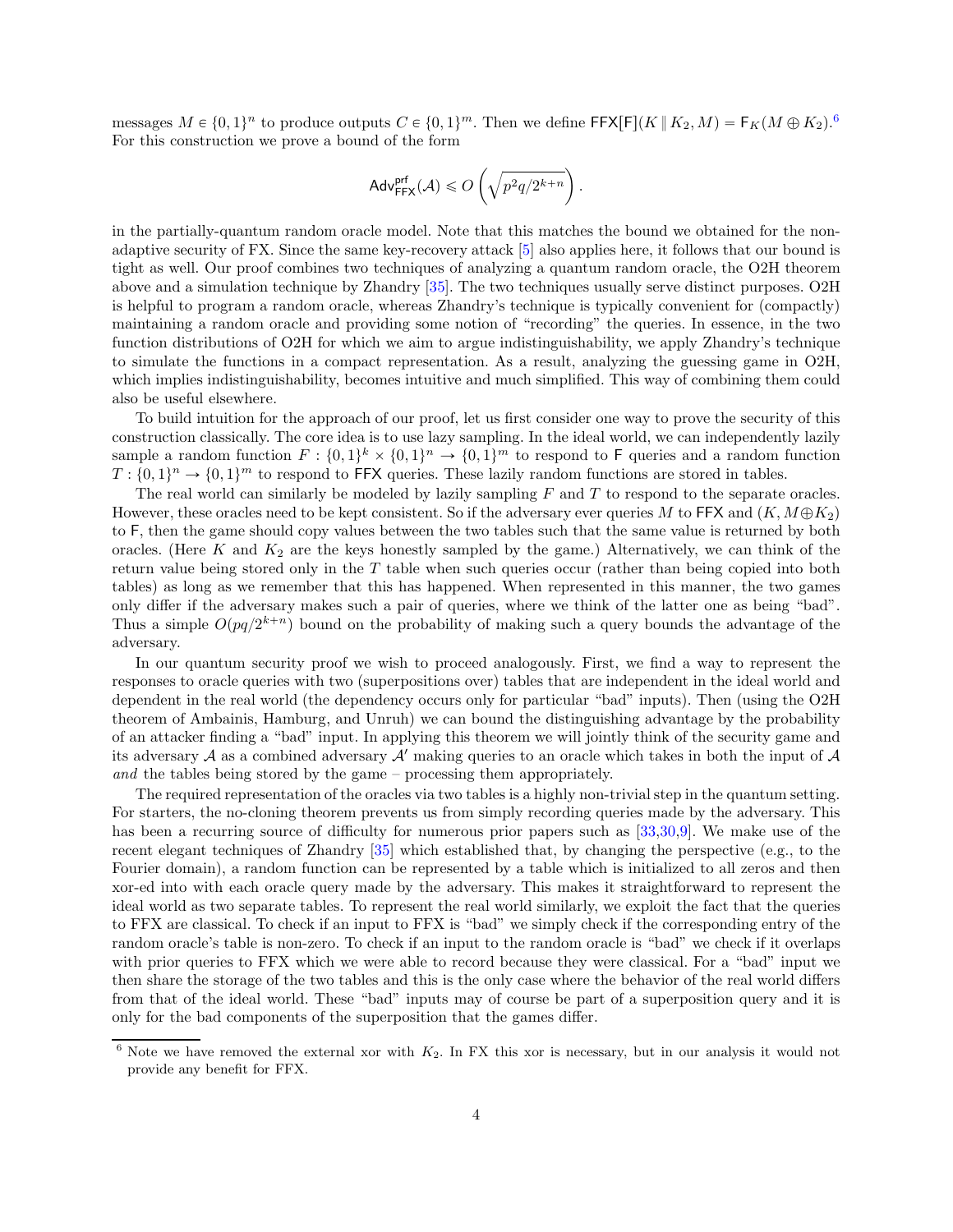DIFFICULTY OF EXTENDING TO FX. It is possible that this proof could be extended to work for normal FX given an analogous way to lazily represent a random permutation. Unfortunately, no such representation is known.

Czajkowski, et al. [\[8\]](#page-24-8) extended Zhandry's lazy sampling technique to a more general class of random functions, but this does not include permutations because of the correlation between the different outputs of a random permutation. Chevalier, et al. [\[6\]](#page-24-9) provided a framework for recording queries to quantum oracles, which enables succinctly recording queries made to an externally provided function for purposes of later responding to inverse queries. This is distinct from the lazy sampling of a permutation that we require. Rosmanis [\[27\]](#page-25-13) introduced a new technique for analyzing random permutations in a compressed manner and applied it to the question of inverting a permutation (given only forward access to it). Additional ideas seem needed to support actions based on the oracle queries that have been performed so far. This is essential in order to extend our proof for the function variant of FX to maintain consistency for the real world in the face of "bad" queries.

Recent work of Czajkowski [\[7\]](#page-24-10) provided an imperfect lazy sampling technique for permutations and used it to prove indifferentiability of SHA3. They claim that their lazy sampling strategy cannot be distinguished from a random permutation with advantage better than  $O(q^2/2^n)$ . Unfortunately, this bound is too weak to be useful to our FX proof. For example, if  $k \geq n$  we already have  $O(q^2/2^n)$  security without key-length extension. Determining if it is possible to *perfectly* lazily sample a random permutation remains an interesting future direction.

#### 1.2 Double Encryption

The other key-extension technique we consider is double encryption. Given a blockcipher  $E : \{0,1\}^k \times$  $\{0,1\}^n \to \{0,1\}^n$  this is defined by  $\mathsf{DE}[\mathsf{E}](K_1 \,|\, K_2, M) = \mathsf{E}_{K_2}(\mathsf{E}_{K_1}(M))$ . This construction requires more computational overhead than FX because it requires two separate application of the blockcipher with different keys. Classically, this construction is not considered to be a successful key-length extension technique because the meet-in-the-middle attack [\[10](#page-24-11)[,26\]](#page-25-14) shows that it can be broken in essentially the same amount of time as E alone.

However, this does not rule out that double encryption is an effective key-length extension method in the quantum setting, as it is not clear that the Grover search algorithm [\[12\]](#page-24-0) used to halve the effective keylength of blockciphers can be composed with the meet-in-the middle attack to unify their savings. The security of double encryption in the quantum setting was previously considered by Kaplan [\[16\]](#page-24-12). They related the key-recovery problem in double encryption to the claw-finding problem, and gave the tight quantum query bound  $\Theta(N^{2/3})$  for solving key recovery (here  $N = 2^k$  is the length of the lists in the claw-finding problem). This indicates that in the quantum setting double encryption is in fact useful (compare to  $N^{1/2}$ ), although key-recovery security is fairly weak.

We strengthen their security result by proving the SPRP security, further confirming double encryption as an effective key-extension scheme against quantum attacks. This is proven in the fully-quantum model, and the bound we obtain matches the attack in  $[16]$  which works in the partially-quantum model. Namely restricting to the weaker partially-quantum model would not improve the bound. Our result is obtained by a reduction to list disjointness. This is a worst-case decision problem measuring how well an algorithm can distinguish between a pair of lists with zero or *exactly* one element in common, which can be viewed as a decision version of the claw-finding problem. This reduction technique was originally used by Tessaro and Thiruvengadam [\[31\]](#page-25-15) to establish a classical time-memory trade-off for double encryption. We observe that their technique works for a quantum adversary.

We then construct a chain of reductions to show that the known quantum hardness of element distinctness [\[1,](#page-24-13)[34\]](#page-25-16) (deciding if a list of N elements are all distinct) can be used to establish the quantum hardness of solving list disjointness. Our result (ignoring log factors) implies that a highly successful attacker must make  $\Omega(2^{2k/3})$  oracle queries which is more than the  $\Omega(2^{k/2})$  queries needed to attack E used in isolation.

Our proof starts by observing that Zhandry's [\[34\]](#page-25-16) proof of the hardness of the search version of element distinctness (finding a collision in a list) in fact implies that a promise version of element distinctness (promising that there is exactly one collision) is also hard. Then a simple reduction (randomly splitting the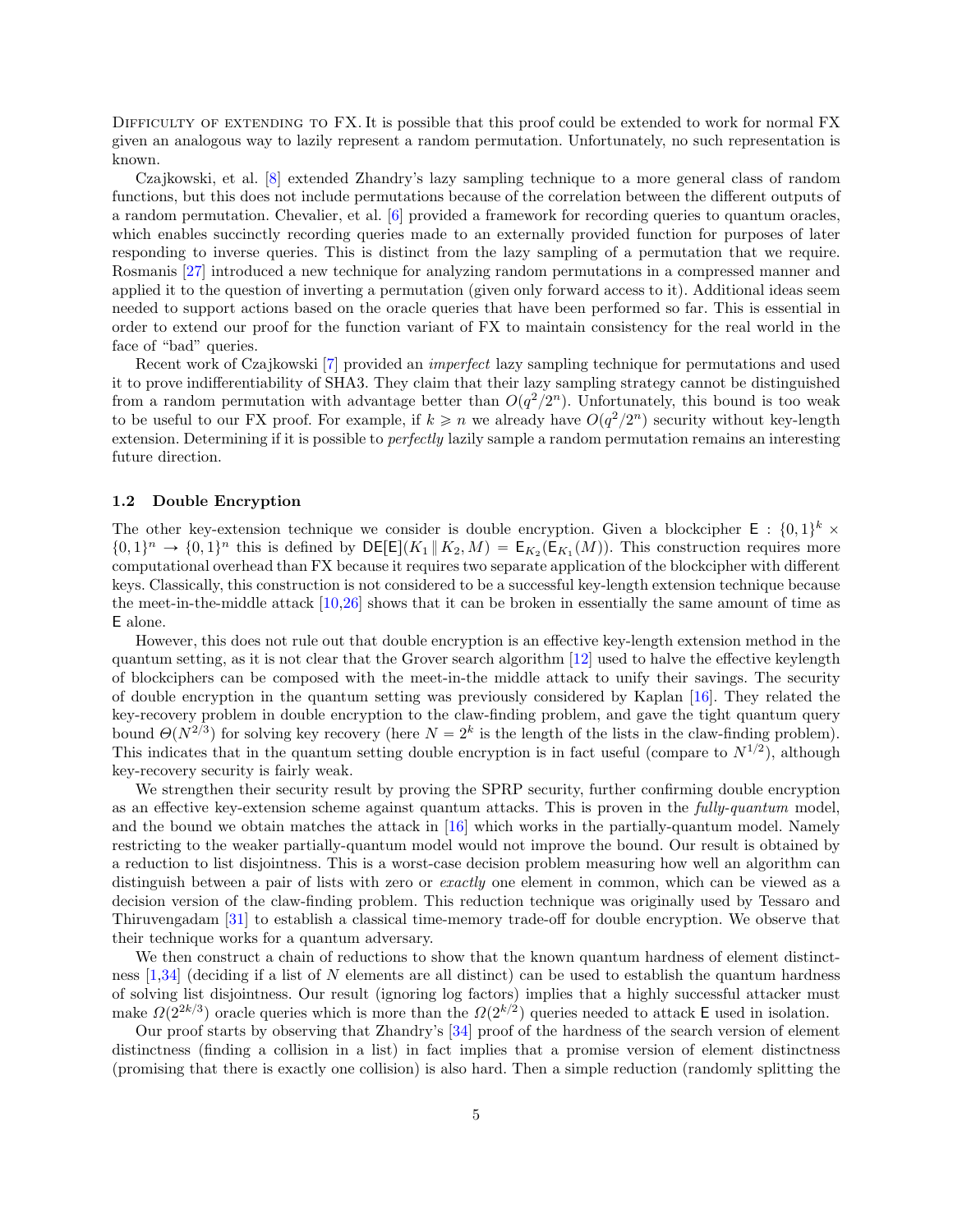element distinctness list into two lists) shows the hardness of the search version of list disjointness. Next we provide a binary-search inspired algorithm showing that the decision version of list disjointness can be used to solve the search version, implying that the decision version must be hard. During our binary search we pad the lists we are considering with random elements to ensure that our lists maintain a fixed size which is necessary for our proof to go through.

The final bound we obtain for double encryption is of the form

$$
\mathsf{Adv}_{\mathsf{DE}}^{\mathsf{supp}}(\mathcal{A}) \leqslant O\left(\sqrt[6]{(q \cdot k \lg k)^3 / 2^{2k}}\right).
$$

The sixth root arises in this bound from the final step in our chain of results analyzing list disjointness. The binary search algorithm requires its underlying decision list disjointness algorithm to have relatively high advantage. To obtain this from a given algorithm with advantage  $\delta$  we need to amplify its advantage by running in on the order of  $1/\delta^2$  times. The number of queries depending on the square of  $\delta$  causes the root to arise in the proof.

#### 1.3 Overview

In Section [2,](#page-6-0) we introduce preliminaries such as notation, basic cryptographic definitions, and some background on quantum computation that we will use throughout the paper. Following this, in Section [3](#page-9-0) we consider the security of FX in the partially quantum setting. Non-adaptive SPRP security of FX is proven in Section [3.1](#page-9-1) and adaptive PRF security of FFX is proven in Section [3.2.](#page-11-0) We conclude with Section [4](#page-18-0) in which we prove the SPRP security of double encryption against fully quantum adaptive attacks.

## <span id="page-6-0"></span>2 Preliminaries

For  $n, m \in \mathbb{N}$ , we let  $[n] = \{1, \ldots, n\}$  and  $[n..m] = \{n, n+1, \ldots, m\}$ . The set of length n bit strings is denoted  $\{0, 1\}^n$ . We use  $\parallel$  to denote string concatenation. We let  $\mathsf{Inj}(n, m)$  denote the set of injections  $f : [n] \to [m]$ .

We let  $y \leftarrow s\mathcal{A}[O_1, \ldots](x_1, \ldots)$  denote the (randomized) execution of algorithm A with input  $x_1, \ldots$  and oracle access to  $O_1, \ldots$  which produces output y. For different A we will specify whether it can access its oracles in quantum superposition or only classically. If S is a set, then  $y \leftarrow s$  S denotes randomly sampling y from  $S$ .

We express security notions via pseudocode games. See Fig. [1](#page-7-0) for some example games. In the definition of games, oracles will sometimes be specified by pseudocode with the following form.

Oracle 
$$
O(X_1, \dots; Z_1, \dots)
$$
  
//Code defining  $X'_1, \dots$  and  $Z'_1, \dots$   
Return  $(X'_1, \dots; Z'_1, \dots)$ 

This notation indicates that  $X_1, \ldots$  are variables controlled by the adversary prior to the oracle query and  $Z_1, \ldots$  are variables controlled by the game itself which the adversary cannot access. At the end of the execution of the oracle, these variables are overwritten with the values indicated in the return statement. Looking ahead, we will be focusing on quantum computation so this notation will be useful to make it explicit that O can be interpreted as a unitary acting on the registers  $X_1, \ldots$  and  $Z_1, \ldots$  (because O will be an efficiently computable and invertible permutation over these values). If  $H$  is a function stored by the game, then oracle access to H represents access to the oracle that on input  $(X, Y : H)$  returns  $(X, H(X) \oplus Y : H)$ .

We define games as outputting boolean values and let  $Pr[G]$  denote the probability that game G returns true. When not otherwise indicated, variables are implicitly initialized to store all 0's.

If  $A$  is an adversary expecting access to multiple oracles we say that it is *order consistent* if the order it will alternate between queries to these different oracles is a priori fixed before execution. Note that order consistency is immediate if, e.g.,  $A$  is represented by a circuit where each oracle is modeled by a separate oracle gate, but is not immediate for other possible representations of an adversary.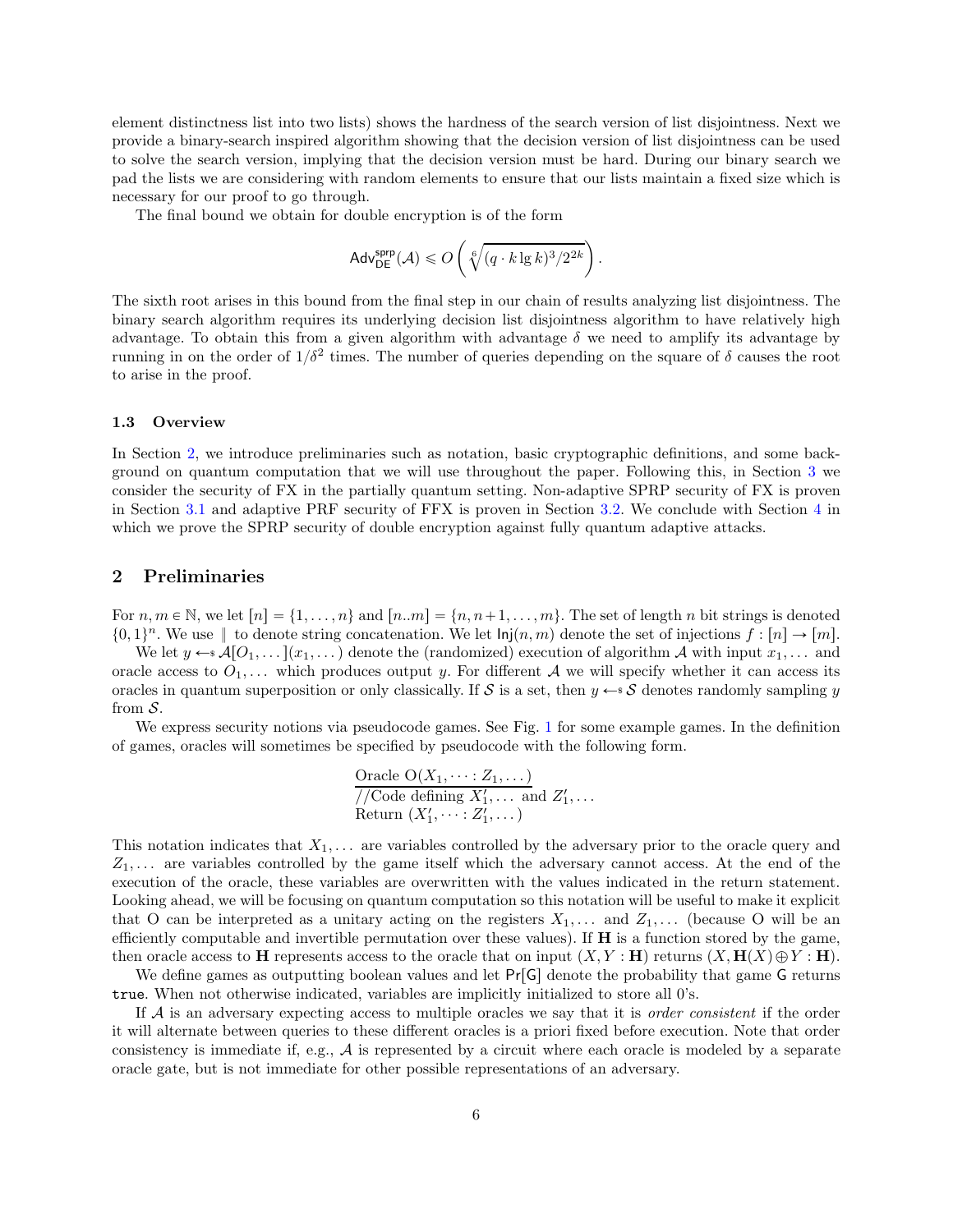| Game $G_{F, b}^{prt}(\mathcal{A})$<br>$\mathbf{H} \leftarrow$ Fcs $(k, n, m)$<br>$K \leftarrow \{0,1\}^{F.kl}$<br>$F \leftarrow s \textsf{Fcs}(0, \textsf{F}.\textsf{il}, \textsf{F}.\textsf{ol})$<br>$b' \leftarrow \mathcal{A}[\text{Ev}, \textbf{H}]$<br>Return $b'=1$ | EV(X, Y : H, K, F)<br>$Y_1 \leftarrow$ F[H](K, X)<br>$Y_0 \leftarrow F(X)$<br>Return $(X, Y_b \oplus Y : \mathbf{H}, K, F)$                                                                                                                                          |
|---------------------------------------------------------------------------------------------------------------------------------------------------------------------------------------------------------------------------------------------------------------------------|----------------------------------------------------------------------------------------------------------------------------------------------------------------------------------------------------------------------------------------------------------------------|
|                                                                                                                                                                                                                                                                           |                                                                                                                                                                                                                                                                      |
| Game $G_{E,b}^{sprp}(\mathcal{A})$<br>$\mathbf{E} \leftarrow$ s lcs $(k, n)$<br>$K \leftarrow \{0,1\}^{E.kl}$<br>$P \leftarrow s \text{lcs}(0, \text{E}, \text{bl})$<br>$b' \leftarrow \mathcal{A}[\text{Ev}, \text{Inv}, \mathbf{E}, \mathbf{E}^{-1}]$<br>Return $b'=1$  | EV(X, Y : E, K, P)<br>$Y_1 \leftarrow E[E](K, X)$<br>$Y_0 \leftarrow P(X)$<br>Return $(X, Y_b \oplus Y : E, K, P)$<br>INV(X, Y : E, K, P)<br>$Y_1 \leftarrow \mathsf{E}^{-1}[\mathbf{E}](K,X)$<br>$Y_0 \leftarrow P^{-1}(X)$<br>Return $(X, Y_b \oplus Y : E, K, P)$ |

<span id="page-7-0"></span>Fig. 1. Security games measuring PRF security of a family of functions F and SPRP security of a blockcipher E.

IDEAL MODELS. In this work we will work in ideal models – specifically, the random oracle model or the ideal cipher model. Fix  $k, n, m \in \mathbb{N}$  (throughout this paper we will treat these parameters as having been fixed already). We let  $\mathsf{Fcs}(k, n, m)$  be the set of all functions  $\mathbf{H} : \{0, 1\}^k \times \{0, 1\}^n \to \{0, 1\}^m$  and  $\mathsf{lcs}(k, n) \subset$  $\mathsf{Fcs}(k,n,n)$  be the set of all functions  $\mathbf{E}: \{0,1\}^k \times \{0,1\}^n \to \{0,1\}^n$  such that  $\mathbf{E}(K, \cdot)$  is a permutation on  $\{0, 1\}^n$ . When convenient, we will write  $\mathbf{H}_K(x)$  in place of  $\mathbf{H}(K, x)$  for  $\mathbf{H} \in \text{Fcs}(k, n, m)$ . Similarly, we will write  $\mathbf{E}_K(x)$  for  $\mathbf{E}(K, x)$  and  $\mathbf{E}_K^{-1}(\cdot)$  for the inverse of  $\mathbf{E}_K(\cdot)$  when  $\mathbf{E} \in \textsf{lcs}(k, n)$ . When  $K = \varepsilon$  we omit the subscript to **H** or **E**.

In the random oracle model, honest algorithms and the adversary are given oracle access to a randomly chosen  $\mathbf{H} \in \text{Fcs}(k, n, m)$ . In the ideal cipher model, they are given oracle access to E and  $\mathbf{E}^{-1}$  for E chosen at random from  $\textsf{lcs}(k, n)$ . We refer to queries to these oracles as *primitive queries* and queries to all other oracles as construction queries.

FUNCTION FAMILY AND PSEUDORANDOMNESS. A function family F is an efficiently computable element of Fcs(F.kl, F.il, F.ol). If, furthermore,  $F \in \text{lcs}(F.kl, F.il)$  and  $F^{-1}$  is efficiently computable then we say F is a blockcipher and let  $F.b$   $=$   $F.i$  $I.$ 

If F is a function family (constructed using oracle access to a function  $\mathbf{H} \in \text{Fcs}(k, n, m)$ ), then its security (in the random oracle model) as a *pseudorandom function* (PRF) is measured by the game  $G<sup>prf</sup>$  shown in Fig. [1.](#page-7-0) In it, the adversary A attempts to distinguish between a real world  $(b = 1)$  where it is given oracle access to F with a random key K and an *ideal* world  $(b = 0)$  where it is given access to a random function. We define the advantage function  $\mathsf{Adv}_{\mathsf{F}}^{\mathsf{prf}}(\mathcal{A}) = \mathsf{Pr}\Big[\mathsf{G}_{\mathsf{F},1}^{\mathsf{prf}}(\mathcal{A})\Big] - \mathsf{Pr}\Big[\mathsf{G}_{\mathsf{F},0}^{\mathsf{prf}}(\mathcal{A})\Big].$ 

If E is a blockcipher (constructed using oracle access to a function  $\mathbf{E} \in \textsf{lcs}(k, n)$  and its inverse), then its security (in the ideal cipher model) as a *strong pseudorandom permutation* (SPRP) is measured by the game  $G^{sprp}$  shown in Fig. [1.](#page-7-0) In it, the adversary A attempts to distinguish between a real world  $(b = 1)$  where it is given oracle access to  $E$ ,  $E^{-1}$  with a random key K and an ideal world  $(b = 0)$  where it is given access to a random permutation. We define the advantage function  $\mathsf{Adv}_{\mathsf{F}}^{\mathsf{sppp}}(\mathcal{A}) = \mathsf{Pr} \Big[ \mathsf{G}_{\mathsf{F},1}^{\mathsf{sppp}}(\mathcal{A}) \Big] - \mathsf{Pr} \Big[ \mathsf{G}_{\mathsf{F},0}^{\mathsf{sppp}}(\mathcal{A}) \Big].$ 

In some examples, we will restrict attention to *non-adaptive* SPRP security. In such cases our attention is restricted to attackers whose queries to Ev and Inv when relevant are a priori fixed before execution. That is,  $A$  is a non-adaptive attacker which makes at most q classical, non-adaptive queries to Ev, Inv if there exists  $M_1, \ldots, M_{q'}$ ,  $Y_{q'+1}, \ldots, Y_q \in \{0, 1\}^n$  such that A only ever queries Ev on  $M_i$  for  $1 \leq i \leq q'$  and Inv on  $Y_i$  for  $q' + 1 \leq i \leq q$ . Then we write  $\mathsf{Adv}^{\textsf{sprp-na}}(\mathcal{A})$  in place of  $\mathsf{Adv}^{\textsf{sprp}}(\mathcal{A})$ .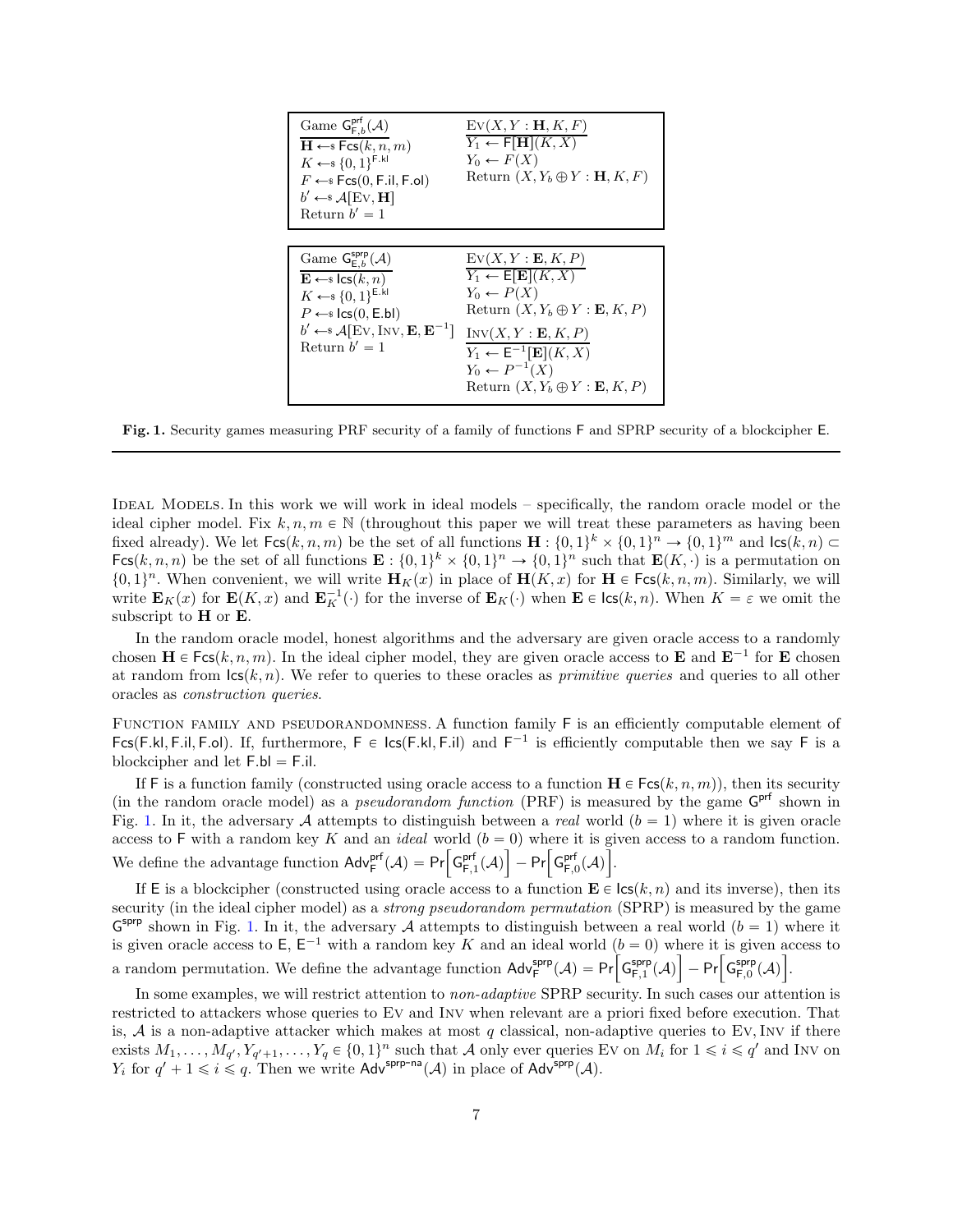| Game $G_{\mathbf{D},b}^{\text{dist}}(\mathcal{A})$                  | Game $G_{\mathbf{D}}^{\text{guess}}(\mathcal{A})$                 |
|---------------------------------------------------------------------|-------------------------------------------------------------------|
| $(S, S', P_0, P'_0, P_1, P'_1, z) \leftarrow \mathbb{S} \mathbf{D}$ | $(S, S', P_0, P'_0, P_1, P'_1, z) \leftarrow \mathbb{S}$ <b>D</b> |
| $b' \leftarrow \mathcal{A}[P_b, P_b'](z)$                           | $i \leftarrow s \{1, \ldots, q\}$                                 |
| Return $b'=1$                                                       | Run $A[P_0, P'_0]$ until its <i>i</i> -th query                   |
|                                                                     | Measure the input $x$ to this query                               |
|                                                                     | If the query is to $P_0$ then                                     |
|                                                                     | Return $x \in S$                                                  |
|                                                                     | Else (the query is to $P'_0$ )                                    |
|                                                                     | Return $x \in S'$                                                 |
|                                                                     |                                                                   |

<span id="page-8-1"></span>Fig. 2. Games used for O2H Theorem [1.](#page-8-0)

#### <span id="page-8-2"></span>2.1 Quantum Background

We assume the reader has basic familiarity with quantum computation. Quantum computation proceeds by performing unitary operations on registers which each contain a fixed number of qubits. We sometimes use  $\circ$ to denote composition of unitaries. Additionally, qubits may be measured in the computational basis. We will typically use the principle of deferred measurements to without loss of generality think of such measurements as being deferred until the end of computation.

The Hadamard transform H acts on a bitstring  $x \in \{0, 1\}^n$  (for some  $n \in \mathbb{N}$ ) via  $\mathcal{H}|x\rangle = 1/\sqrt{2^n} \cdot \sum_{x'} (-1)^{x \cdot x'} |x'\rangle$ . Here characterise inner product modulo 2 and the summation is over  $x' \in \{0, 1\}^n$ . The Hadamard transform is its own inverse. We sometimes use the notation  $\mathcal{H}^{X_1,X_2,\ldots}$  to denote the Hadamard transform applied to registers  $X_1, X_2, \ldots$ .

We make use of the fact that if P is a permutation for which both P and  $P^{-1}$  can be efficiently implemented classically, then there is a comparable efficient quantumly computable unitary  $U_P$  which maps according to  $U_P |x\rangle = |P(x)\rangle$  for  $x \in \{0, 1\}^n$ . For simplicity, we often write P in place of  $U_P$ . If  $f : \{0, 1\}^n \to \{0, 1\}^m$ is a function, we define the permutation  $f[\oplus](x, y) = (x, f(x) \oplus y)$ .

One-way to hiding. We will make use of (a slight variant of) a one-way to hiding (O2H) theorem of Ambainis, Hamburg, and Unruh [\[3\]](#page-24-6). The theorem will consider an adversary given oracle access either to permutations  $(P_0, P'_0)$  or permutations  $(P_1, P'_1)$ . It relates the advantage of the adversary in distinguishing between these two cases to the probability that the adversary can be used to find one of those points on which  $P_0$  differs from  $P_1$  or  $P_0'$  differs from  $P_1'$ . The result considers a distribution **D** over  $(S, S', P_0, P_0', P_1, P_1', z)$ where  $S, S'$  are sets,  $P_0, P_1$  are permutations on the same domain,  $P'_0, P'_1$  are permutations on the same domain, and  $z \in \{0, 1\}^*$  is some auxiliary information. Such a **D** is valid if  $P_0(x) = P_1(x)$  for all  $x \notin S$  and  $P'_0(x) = P'_1(x)$  for all  $x \notin S'$ . Now consider the game  $G_{D,b}^{\text{dist}}$  shown in Fig. [2.](#page-8-1) In it, an adversary A is given z and tries to determine which of the oracle pairs it has access to. We define  $\text{Adv}_{D}^{\text{dist}}(\mathcal{A}) = \text{Pr}\left[\text{G}_{D,1}^{\text{dist}}(\mathcal{A})\right]$  $\overline{\phantom{0}}$ 

## $Pr \Big[{\sf G}_{\bf D,0}^{\sf dist}(\mathcal{A})\Big].$

The game  $G_{\mathbf{D}}^{\text{guess}}(A)$  in the same figure measures the ability of A to query its oracles on inputs at which  $P_0$  and  $P_1$  (or  $P'_0$  and  $P'_1$ ) differ. It assumes that the adversary makes at most q oracle queries. The adversary is halted in its execution on making a random one of these queries and the input to this query is measured. If the input falls in the appropriate set S or S', then the game returns  $true$ . Thus we can roughly think of this as a game in which  $A$  is trying to guess a point on which the two oracles differ. We define  $\mathsf{Adv}_{\mathbf{D}}^{\mathsf{guess}}(\mathcal{A}) = \mathsf{Pr}[\mathsf{G}_{\mathbf{D}}^{\mathsf{guess}}(\mathcal{A})],$  which leads to a bound on  $\mathsf{Adv}_{\mathbf{D}}^{\mathsf{dist}}(\mathcal{A}).$ 

<span id="page-8-0"></span>**Theorem 1** ([\[3\]](#page-24-6), Thm.3). Let D be a valid distribution and A be an adversary making at most q oracle queries. Then  $\text{Adv}_{\mathbf{D}}^{\text{dist}}(\mathcal{A}) \leqslant 2q\sqrt{\text{Adv}_{\mathbf{D}}^{\text{guess}}(\mathcal{A})}.$ 

Our statement of the theorem differs from the result as given in [\[3\]](#page-24-6) in that we consider arbitrary permutations, rather than permutations of the form  $f[\oplus]$  for some function f, and we provide the attacker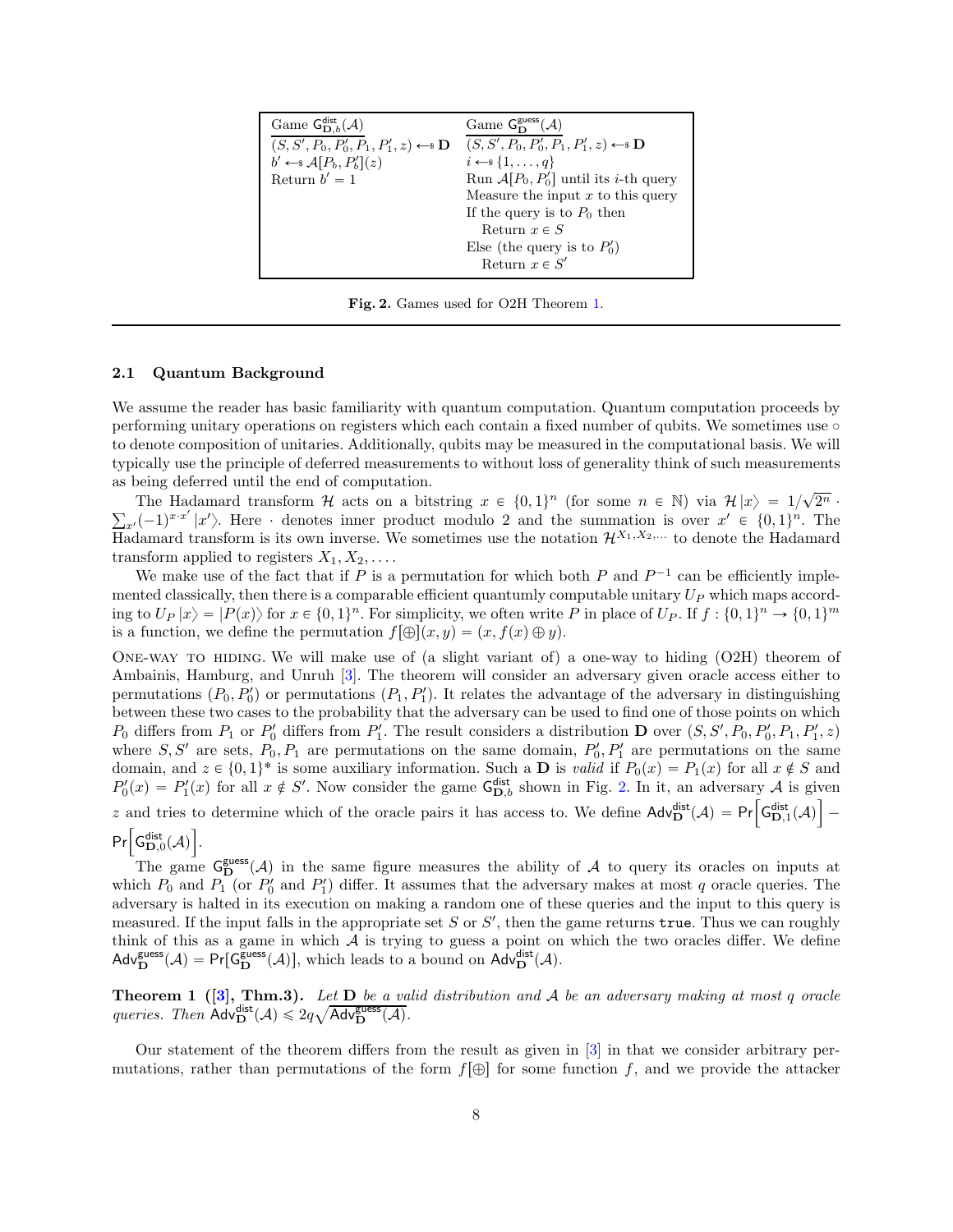with access to two oracles rather than one.<sup>[7](#page-9-2)</sup> These are simply notational conveniences to match how we will be applying the theorem. The proof given in [\[3\]](#page-24-6) suffices to establish this variant without requiring any meaningful modifications.

The most natural applications of this theorem would apply it to distributions D for which the guessing advantage  $\mathsf{Adv}_{\mathbf{D}}^{\mathsf{guess}}(\mathcal{A})$  is small for *any* efficient adversary  $\mathcal{A}$ . This will indeed be the case for our use of it in our Theorem [2.](#page-10-0) However, note that it can also be applied more broadly with a distribution D where it is not necessarily difficult to guess inputs on which the oracles differ. We will do so at the end of our proof of Theorem [3.](#page-11-1) Here we will use a *deterministic*  $\bf{D}$  so, in particular, the sets S and S' are a priori fixed and not hard to query. The trick we will use to profitably apply the O2H result is to exploit knowledge of the particular form that A will take (it will be a reduction adversary internally simulating the view of another adversary) to provide a useful bound on its guessing advantage  $\mathsf{Adv}_{\mathbf{D}}^{\mathsf{guess}}(\mathcal{A})$ .

## <span id="page-9-0"></span>3 The FX Construction

The FX construction (originally introduced by Kilian and Rogaway [\[20\]](#page-25-3) as a generalization of Rivest's DESX construction) is a keylength extension for blockciphers. In this construction, an additional key is used which is xor-ed with input and the output of the blockcipher.<sup>[8](#page-9-3)</sup> Formally, given a blockcipher  $E \in \textsf{lc}(E.kI, E.bI)$ , the blockcipher  $\mathsf{FX}[E]$  is defined by  $\mathsf{FX}[E](K_1 \parallel K_2, x) = \mathsf{E}_{K_1}(x \oplus K_2) \oplus K_2$ . Here  $|K_1| = \mathsf{E}$ .kl and  $|K_2| = \mathsf{E}$ .bl so  $FX[E].kl = E.kl + E.bl$  and  $FX[E].bl = E.bl$ . Its inverse can similarly be computed as  $FX[E]^{-1}(K_1 \parallel K_2, x) =$  $E_{K_1}^{-1}(x \oplus K_2) \oplus K_2$ . Let  $k =$  E.kl and  $n =$  E.bl.

Kilian and Rogaway [\[19\]](#page-25-17) analyzed the PRP security of FX against classical attacks, showing that  $\mathsf{Adv}_{\mathsf{FX}}^{\mathsf{sprp}}(\mathcal{A}) \leqslant 2pq/2^{k+n}$  where q is the number of Ev, Inv queries and p is the number of  $\mathbf{E}, \mathbf{E}^{-1}$  queries made by  $A$  (with E modeled as an ideal cipher). In [\[24\]](#page-25-4), Leander and May showed a quantum attack against the FX construction – establishing that the added whitening keys did not provide additionally security. This attack uses a clever combination of the quantum algorithms of Grover [\[12\]](#page-24-0) and Simon [\[29\]](#page-25-18). It was inspired by an attack by Kuwakado and Morii [\[23\]](#page-25-1) showing that the Even-Mansour blockcipher [\[11\]](#page-24-4) provides no quantum security. Thus, it seems that  $FX|E|$  does not provide meaningfully more security than E against quantum attackers.

However, the attack of Leander and May requires quantum access to both the FX construction and the underlying blockcipher E. This raises the question of whether the FX is actually an effective key-length extension technique in the partially-quantum setting where the adversary performs only classical queries to the construction oracles. In this section, we approach this question from two directions. First, in Section [3.1](#page-9-1) we apply Theorem [1](#page-8-0) with a careful representation of the real and ideal worlds to show that FX does indeed achieve improved security against non-adaptive attacks.

Analyzing the full adaptive security of FX against classical construction queries seems beyond the capabilities of current proof techniques. Accordingly, in Section [3.2,](#page-11-0) we consider a variant of FX in which a random oracle is used in place of the ideal cipher and prove its quantum PRF security. Here we apply a new reduction technique (built on the "sparse" quantum representation of a random function introduced by Zhandry [\[35\]](#page-25-10) and Theorem [1,](#page-8-0) the O2H theorem from Ambainis, Hamburg, and Unruh [\[3\]](#page-24-6)) to prove that this serves as an effective key-length extension technique in our setting. It seems likely that our technique could be extended to the normal FX construction, should an appropriate sparse quantum representation of random permutations be discovered.

#### <span id="page-9-1"></span>3.1 Security of FX Against Non-Adaptive Attacks

The following theorem bounds the security of the FX construction against non-adaptive attacks (in which the non-adaptive queries are all classical). This result is proven via a careful use of Theorem [1](#page-8-0) in which the

<sup>&</sup>lt;sup>7</sup> Their result additionally allows the adversary to make oracle queries in parallel and bounds its advantage in terms of the "depth" of its oracle queries rather than the total number of queries. We omit this for simplicity.

<span id="page-9-3"></span><span id="page-9-2"></span><sup>&</sup>lt;sup>8</sup> Technically, the original definition of FX [\[20\]](#page-25-3) uses distinct keys for xor-ing with the input and the output, but this would not provide any benefit in our concrete security analysis so we focus on the simplified construction.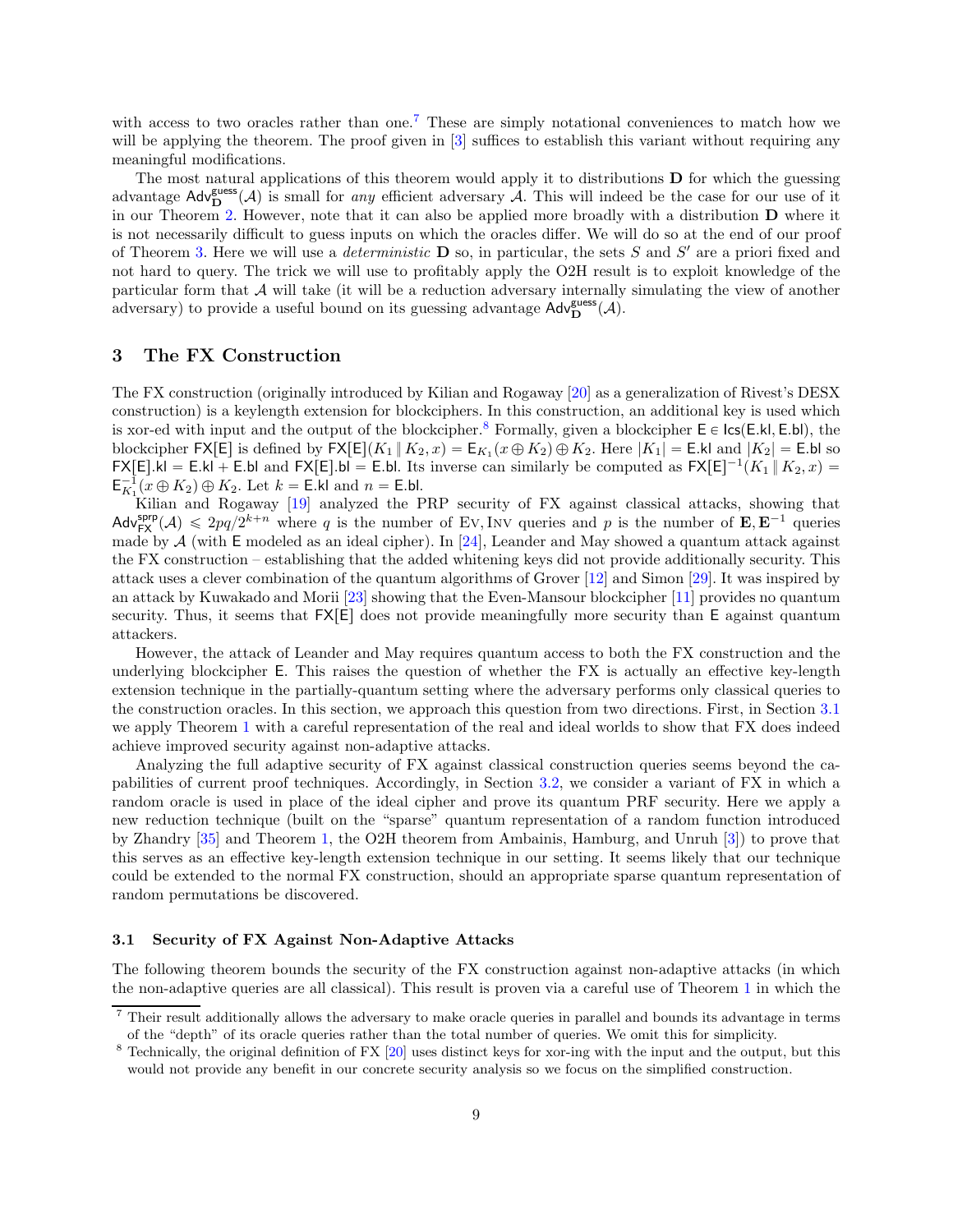Distribution D // Step 1: Sample responses to construction queries For  $i = 1, \ldots, q'$  do  $Y_i \leftarrow \{0, 1\}^n \setminus \{Y_1, \ldots, Y_{i-1}\}$  $T[M_i] \leftarrow Y_i; T^{-1}[Y_i] \leftarrow M_i$ For  $i = q' + 1, \ldots, q$  do If  $T^{-1}[Y_i] \neq \perp$  then  $M_i \leftarrow T^{-1}[Y_i]$ Else  $M_i \leftarrow \{0,1\}^n \setminus \{M_1, \ldots, M_{i-1}\}$  $T[M_i] \leftarrow Y_i; T^{-1}[Y_i] \leftarrow M_i$  $z \leftarrow (T, T^{-1})$ // Step 2: Sample  $f_0$  as independent ideal cipher  $f_0 \leftarrow s \textsf{lcs}(k, n)$ // Step 3: Reprogram  $f_1$  for consistency with construction queries  $K_1 \leftarrow \{0, 1\}^k; K_2 \leftarrow \{0, 1\}^n$  $\mathcal{I} \leftarrow \{M_i \oplus K_2 : 1 \leq i \leq q\}; \mathcal{O} \leftarrow \{Y_i \oplus K_2 : 1 \leq i \leq q\}$  $\mathcal{I}' \leftarrow \{f_0^{-1}(K_1, y) : y \in \mathcal{O}\}; \mathcal{O}' \leftarrow \{f_0(K_1, x) : x \in \mathcal{I}\}\$  $S = \{ (K_1, x) : x \in \mathcal{I} \cup \mathcal{I}' \}; S' = \{ (K_1, y) : y \in \mathcal{O} \cup \mathcal{O}' \}$ For  $(K, x) \notin S$  do  $f_1(K, x) \leftarrow f_0(K, x)$ For  $i = 1, \ldots, q$  do  $f_1(K_1, M_i \oplus K_2) \leftarrow Y_i \oplus K_2$ For  $x \in \mathcal{I}'\backslash \mathcal{I}$  do  $f_1(K_1, x) \leftarrow \emptyset' \setminus \{f_1(K_1, x) : x \in \mathcal{I} \cup \mathcal{I}', f_1(K_1, x) \neq \bot\}$ Return  $(S, S', f_0[\oplus], f_0^{-1}[\oplus], f_1[\oplus], f_1^{-1}[\oplus], z)$ 

<span id="page-10-1"></span>Fig. 3. Distribution of oracles used in proof of Theorem [2.](#page-10-0)

distribution D is defined in terms of the non-adaptive queries that the adversary will make and defined so as to perfectly match the two worlds that  $A$  is attempting to distinguish between.

**Theorem 2.** Let  $A$  be a quantum adversary which makes at most q classical, non-adaptive queries to Ev, Inv and consider  $\mathsf{FX}[\cdot]$  with the underlying blockcipher modeled by an ideal cipher drawn from  $\mathsf{lcs}(k, n)$ . Then

<span id="page-10-0"></span>
$$
\mathsf{Adv}_{\mathsf{FX}}^{\mathsf{sprp\text{-}na}}(\mathcal{A}) \leqslant \sqrt{8p^2q/2^{k+n}},
$$

where p is the number of quantum oracle queries that  $A$  makes to the ideal cipher.

Proof. We will use Theorem [1](#page-8-0) to prove this result, so first we define a distribution **D**. Suppose that  $M_1, \ldots, M_{q'} \in \{0,1\}^n$  are the distinct queries A will make to Ev and  $Y_{q'+1}, \ldots, Y_q \in \{0,1\}^n$  are the distinct queries that  $A$  will make to INV. The order in which these queries will be made does not matter. Then we define **D** as shown in Fig. [3.](#page-10-1) This distribution is valid (as required for Theorem [1\)](#page-8-0) because  $G_1$  is reprogrammed to differ from  $G_0$  by making inputs in S map to different values in  $S'$ .

We will show that the oracles output by this distribution (described in words momentarily) can be used to perfectly simulate the views expected by A. In particular, let  $\mathcal{A}'$  be an adversary (for  $G_D^{\text{dist}}$ ) which runs A, responding to  $EV(M_i)$  queries with  $T[M_i]$ , responding to  $INV(Y_i)$  queries with  $T^{-1}[Y_i]$ , and simulating  $\mathbf{E}, \mathbf{E}^{-1}$  with its own oracles  $f_b[\oplus], f_b^{-1}[\oplus]$ . When A halts with output b, this adversary halts with the same output. We claim that (i)  $Pr\left[\mathsf{G}_{\mathsf{F},1}^{\mathsf{sprp}}(\mathcal{A})\right] = Pr\left[\mathsf{G}_{\mathsf{D},1}^{\mathsf{dist}}(\mathcal{A}')\right]$ and (ii)  $Pr\left[G_{F,0}^{sprp}(\mathcal{A})\right] = Pr\left[G_{\mathbf{D},0}^{\text{dist}}(\mathcal{A}')\right]$ ı . This gives  $\mathsf{Adv}_{\mathsf{F}}^{\mathsf{sprp-na}}(\mathcal{A}) = \mathsf{Adv}_{\mathbf{D}}^{\mathsf{dist}}(\mathcal{A}').$ 

Claim (ii) follows by noting that the view of A is identical when run by  $\mathsf{G}_{0}^{\textsf{sprp}}$  or by  $\mathcal{A}'$  in  $\mathsf{G}_{D,0}^{\textsf{dist}}$ . In  $\mathsf{G}_{0}^{\textsf{sprp}}$ , its construction queries are answered with the random permutation F. When it is run by  $\mathcal{A}'$  in  $\mathsf{G}_{\mathbf{D},0}^{\text{dist}}$ , these queries are answered with the tables T and  $T^{-1}$  which can be viewed as having just lazily sampled enough of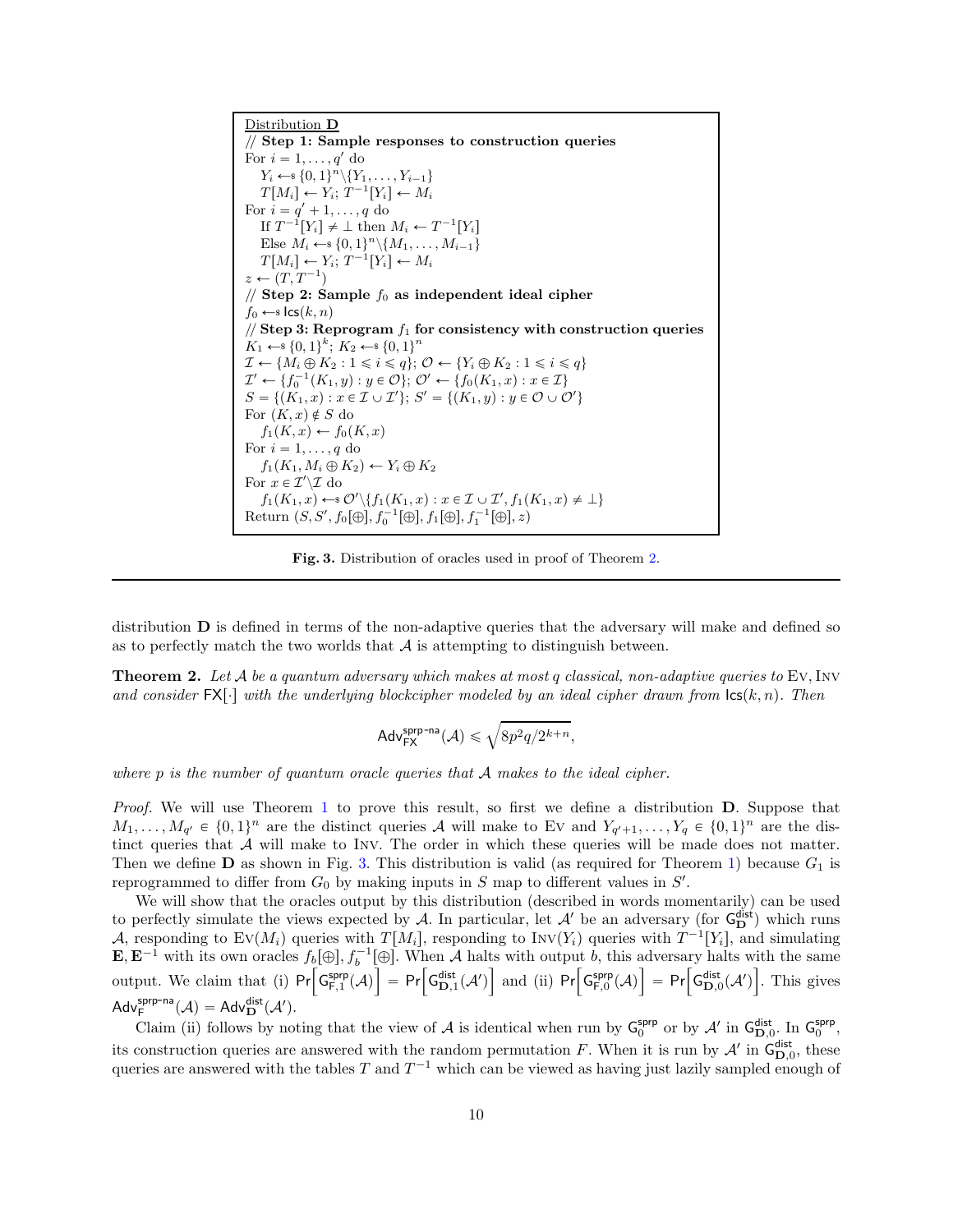a random permutation to respond to the given queries. In both cases, its primitive oracle is an independently chosen ideal cipher.

Claim (i), follows by noting that the view of A is identical when run by  $G_1^{sprp}$  or by A' in  $G_{D,1}^{sir}$ . In  $G_1^{sprp}$ , construction queries are answered by the FX construction using the ideal cipher and keys  $K_1$ ,  $K_2$ . In the distribution, we first sample the responses to the construction queries and then construct the ideal cipher  $f_1$ by picking  $K_1$  and  $K_2$  and setting  $f_1$  to equal  $f_0$  except for places where we reprogram it to be consistent with these construction queries. The construction will map  $M_i$  to  $Y_i$  for each i, which means that the condition  $f_1(K_1, M_i \oplus K_2) = Y_i \oplus K_2$  should hold. These inputs and outputs are stored in the sets I and O. The sets  $\mathcal{I}'$  and  $\mathcal{O}'$  store the inputs mapping to  $\mathcal O$  and outputs mapped to  $\mathcal I$  by  $f_0(K_1, \cdot)$ , respectively. Thus while making the above condition hold, we additionally reprogram  $f_1$  so that elements of  $\mathcal{I}'\setminus\mathcal{I}$  map to (random, non-repeating) elements of  $\mathcal{O}'\backslash\mathcal{O}$ .

In particular, the uniformity of  $f_0$  ensures that the map induced by  $f_1(K_1, \cdot)$  between  $\{0, 1\}^n \setminus (\mathcal{I} \cup \mathcal{I}')$ and  $\{0,1\}^n \setminus (\mathcal{O} \cup \mathcal{O}')$  is a random bijection. The last for loop samples a random bijection between  $\mathcal{I}' \setminus \mathcal{I}$  and  $\mathcal{O}'\setminus\mathcal{O}$ . Because there are no biases in which values fall into these two cases among those of  $\{0,1\}^n\setminus\mathcal{I}$  and  $\{0, 1\}^n \setminus \mathcal{O}$ , this means the map between these two sets is a uniform bijection as desired. A more detailed probability analysis of Claim (i) is given in Appendix [A.](#page-25-19)

Applying the bound on  $\mathsf{Adv}_{\mathbf{D}}^{\mathsf{dist}}(\mathcal{A}')$  from Theorem [1](#page-8-0) gives us

$$
\mathsf{Adv}^{\mathsf{spp\text{-}na}}_{\mathsf{F}}(\mathcal{A}) \leqslant 2p\sqrt{\mathsf{Pr}[\mathsf{G}^{\mathsf{guess}}_{\mathbf{D}}(\mathcal{A}')]}
$$

so we complete the proof by bounding this probability. Let fw denote the event that the *i*-th query of  $A'$  in  $H_0^{\mathbf{D}}$  is to  $f_0$  and let  $(K, x)$  denote the measured value of this query so that

$$
\Pr[\mathsf{H}_{\mathbf{D}}^{\mathsf{guess}}(\mathcal{A}')] = \Pr[\mathsf{fw}] \cdot \Pr[(K, x) \in S \mid \mathsf{fw}] + \Pr[\neg \mathsf{fw}] \cdot \Pr[(K, x) \in S' \mid \neg \mathsf{fw}].
$$

A union bound over the different elements of S gives

$$
\Pr[(K, x) \in S \mid \text{fw}] \le \sum_{j=1}^{q} \Pr[K = K_1 \land x \oplus M_j = K_2 \mid \text{fw}] \\
+ \sum_{j=1}^{q} \Pr[K = K_1 \land G_0(K_1, x) \oplus Y_j = K_2 \mid \text{fw}].
$$

However, note that the view of  $\mathcal A$  in  $\mathsf{H}_0^{\mathbf{D}}$  is independent of  $K_1$  and  $K_2$  so we get that

 $Pr[(K, x) \in S \mid \text{fw}] \leqslant 2q/2^{k+n}.$ 

Applying analogous analysis to the  $\neg$ fw case gives

$$
\Pr\bigl[(K,x)\in S'\mid \neg \mathsf{fw}\bigr]\leqslant 2q/2^{k+n}
$$

and hence  $Pr\left[H_0^{\mathbf{D}}(\mathcal{A}')\right]$  $\vert \leq 2q/2^{k+n}$ . Plugging this into our earlier inequality gives the stated bound.  $\Box$ 

#### <span id="page-11-0"></span>3.2 Adaptive Security of FFX

In this section we will prove the security of FFX (a variant of FX using a random oracle in place of the ideal cipher) against quantum adversaries making strictly classical queries to the construction.

Formally, given a function family  $F \in Fcs(F.kI, F.iI, F.oI)$ , we model the FFX construction by the function family  $FFX[F]$  by  $FFX[F](K_1 \parallel K_2, x) = F_{K_1}(x \oplus K_2)^{9}$  $FFX[F](K_1 \parallel K_2, x) = F_{K_1}(x \oplus K_2)^{9}$  $FFX[F](K_1 \parallel K_2, x) = F_{K_1}(x \oplus K_2)^{9}$  Here  $|K_1| = F$ .kl and  $|K_2| = F$ .il so  $FFX[F]$ .kl = F.kl + F.il, FFX[F].il = F.il, and FFX[F].ol = F.ol. Let  $k =$  F.kl,  $n =$  F.il, and  $m =$  F.ol.

<span id="page-11-2"></span><span id="page-11-1"></span> $9$  The outer xor by  $K_2$  used in FX is omitted because it is unnecessary for our analysis.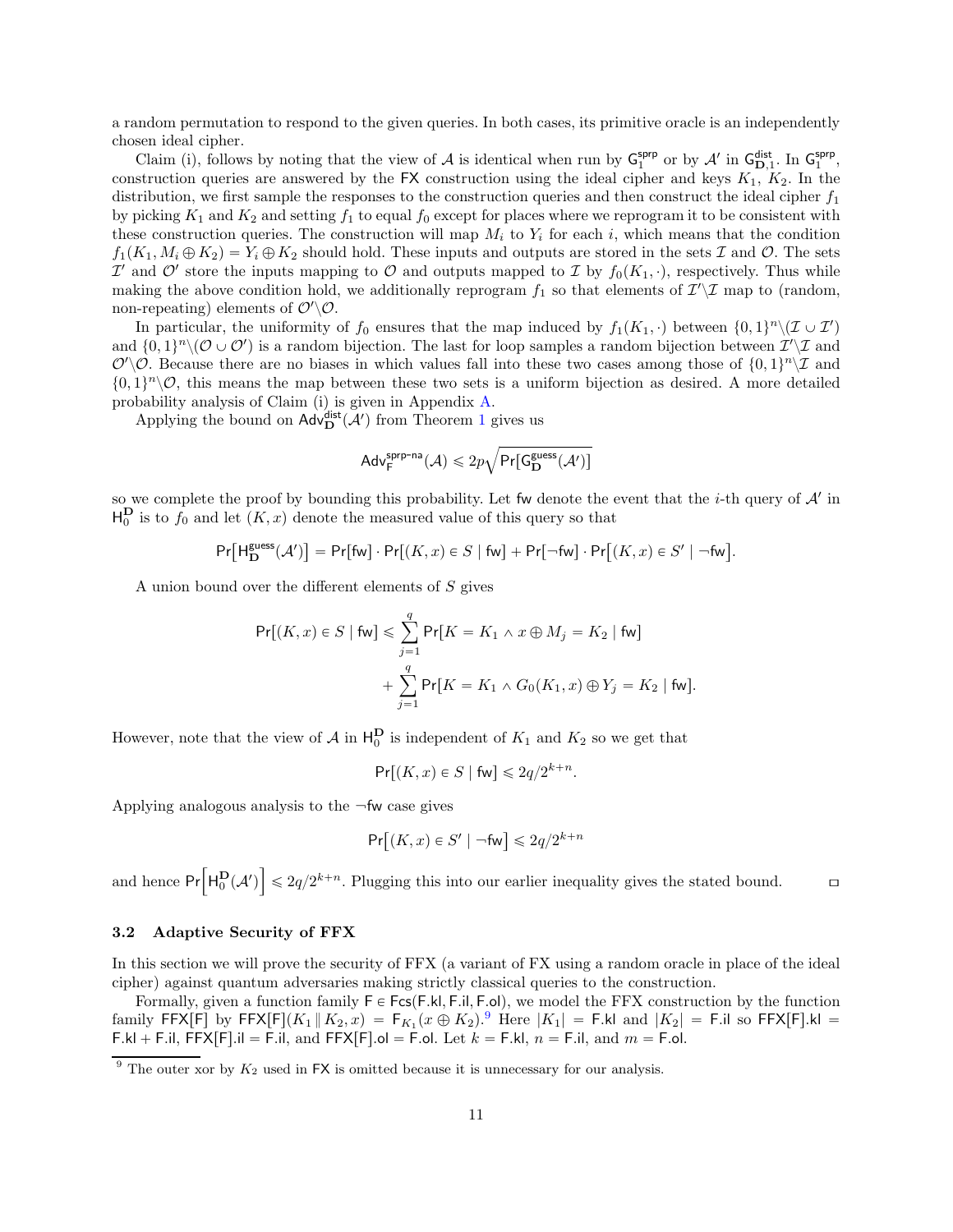**Theorem 3.** Let A be an order consistent quantum adversary which makes classical queries to EV and consider FFX $[\cdot]$  with the underlying function family modeled by a random oracle drawn from  $Fcs(k, n, m)$ . Then

$$
\mathsf{Adv}_{\mathsf{FFX}}^{\mathsf{prf}}(\mathcal{A}) \leqslant \sqrt{\frac{8(p+q)pq}{2^{k+n}}},
$$

where p is the number of quantum oracle queries that  $A$  makes to the random oracle and q is the number of queries it makes to Ev.

We can reasonably assume that  $p > q$  so the dominant behavior of the above expression is  $O\left(\sqrt{p^2q/2^{k+n}}\right)$ .

The proof of this result proceeds via a sequence of hybrids which gradually transition from the real world of  $G_{FFX}^{prf}$  to the ideal world. Crucial to this sequence of hybrids are the technique of Zhandry [\[35\]](#page-25-10) which, by viewing a space under dual bases, allows one to simulate a random function using a sparse representation table and to "record" the queries to the function. For the ideal world, we can represent the random oracle and the random function underlying Ev independently using such sparse representation tables. With some careful modification, we are also able to represent the real world's random oracle using a similar pair of sparse representation tables as if it were two separate functions. However, in this case, the tables will be slightly non-independent in that if the adversary queries Ev on an input x and the random oracle on  $(K_1, x \oplus K_2)$ then the results of the latter query is stored in the Ev table, rather than the random oracle table. Beyond this minor consistency check (which we are only able to implement because the queries to Ev are classical and so can be stored by simulation), the corresponding games are identical. Having done this rewriting, we can carefully apply Theorem [1](#page-8-0) to bound the ability of an adversary to distinguish between the two worlds by its ability to trigger this consistency check.

As mentioned in Section [2.1,](#page-8-2) our application of Theorem [1](#page-8-0) here is somewhat atypical. Our distribution over functions D will be deterministic, but we are able to still extract a meaningful bound from this by taking advantage of our knowledge of the particular behavior of the adversary we apply Theorem [1](#page-8-0) with.

*Proof.* In this proof we will consider a sequence of hybrid games  $H_0$  through  $H_9$ . Of these games we will establish the following claims.

1. 
$$
Pr\left[\mathsf{G}_{\mathsf{FFX},0}^{\mathsf{prf}}(\mathcal{A})\right] = Pr[H_0] = Pr[H_1] = Pr[H_2] = Pr[H_3]
$$
  
\n2.  $Pr\left[\mathsf{G}_{\mathsf{FFX},1}^{\mathsf{prf}}(\mathcal{A})\right] = Pr[H_9] = Pr[H_8] = Pr[H_7] = Pr[H_6] = Pr[H_5] = Pr[H_4]$   
\n3.  $Pr[H_4] - Pr[H_3] \le \sqrt{8(p+q)pq/2^{\mathsf{F.kI} + \mathsf{F.iI}}}$ 

Combining these claims gives the desired result.

In formally defining our hybrids we write the computation to be performed using the following quantum registers.

- W: The workspace of A. The adversary's final output is written into  $W[1]$ .
- K: The k-qubit register (representing the function key/index) A uses when making oracle queries to the random oracle.
- $X:$  The *n*-qubit register (representing function inputs) used when making oracle queries to the random oracle or Ev.
- $Y$ : The m-qubit register (representing function outputs) into which the results of oracle queries are written.
- H: The  $2^{k+n} \cdot m$ -qubit register which stores the function defining the random oracle (initially via its truth table).
- F: The  $2^n \cdot m$ -qubit register which stores the function defining Ev.
- $-$  K<sub>1</sub>: The k-qubit register which stores the first key of the construction.
- $-$  K<sub>2</sub>: The *n*-qubit register which stores the second key of the construction.
- I: The  $\lceil \log p \rceil$ -qubit register which tracks how many Ev queries A has made.
- $-\vec{X} = (\vec{X}_1, ..., \vec{X}_p)$ : The p n-qubit registers used to store the classical queries that A makes to Ev.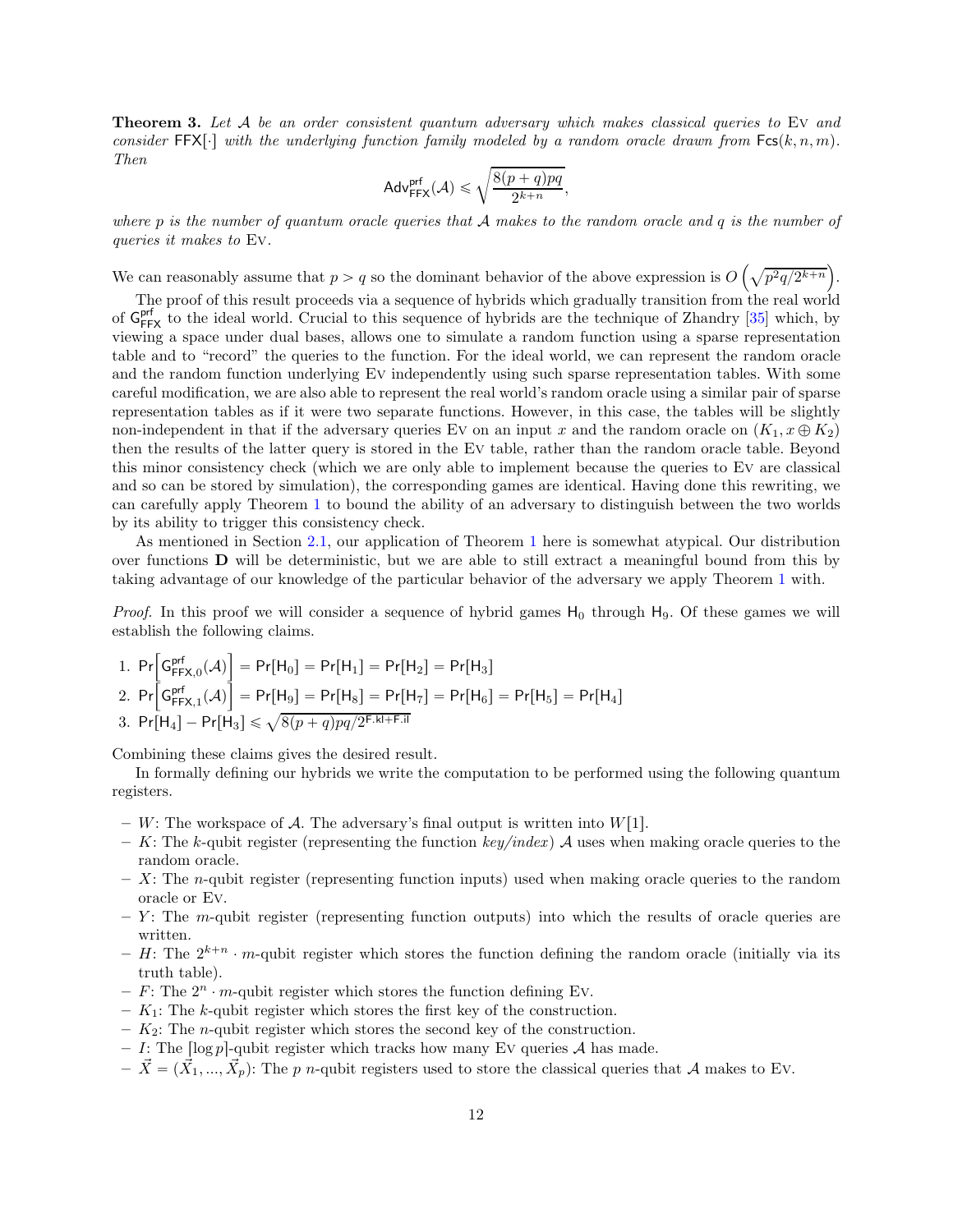| Games $H_0$ , $H_1$                                                                                                               | $Ev(X, Y: I, \overrightarrow{X}, F)$                 |
|-----------------------------------------------------------------------------------------------------------------------------------|------------------------------------------------------|
| $\mathbf{H} \leftarrow$ s Fcs $(k, n, m)$                                                                                         | $I \leftarrow I + 1 \mod 2^{ I }$                    |
| $\mathbf{F} \leftarrow$ Fcs $(0, n, m)$                                                                                           | $X_I \leftarrow \overline{X}_I \oplus X$             |
| $ H,F\rangle \leftarrow  {\bf H},{\bf F}\rangle$                                                                                  | $Y \leftarrow F(X) \oplus Y$                         |
| $ H, F\rangle \leftarrow \mathcal{H} \left  0^{2^{k+n} \cdot m}, 0^{2^n \cdot m} \right\rangle$                                   | Return $(X, Y: I, X, F)$                             |
| $Run \mathcal{A}$ [Ev, Ro]                                                                                                        | RO(K, X, Y : H)                                      |
| Measure $W[1], H, F$                                                                                                              | $\overline{Y} \leftarrow H_K(X) \oplus \overline{Y}$ |
| Return $W[1] = 1$                                                                                                                 | Return $(K, X, Y : H)$                               |
|                                                                                                                                   |                                                      |
| Games $H_2$ , $H_3$                                                                                                               | $FEV(X, Y: I, \overrightarrow{X}, F)$                |
| $ H, F\rangle \leftarrow \mathcal{H} \left 0^{2^{k+n} \cdot m}, 0^{2^n \cdot m}\right.\rangle$                                    | $I \leftarrow I + 1 \mod 2^{ I }$                    |
| Run $\mathcal{A}[\mathcal{H}^{Y,F} \circ FEv \circ \mathcal{H}^{Y,F}, \mathcal{H}^{Y,H} \circ FRo \circ \mathcal{H}^{Y,H}]$       | $\vec{X}_I \leftarrow \vec{X}_I \oplus X$            |
| $ H, F\rangle \leftarrow \left 0^{2^{k+n} \cdot m}, 0^{2^n \cdot m}\right\rangle$                                                 | $F(X) \leftarrow F(X) \oplus Y$                      |
| $\text{Run } \mathcal{A}[\mathcal{H}^Y \circ \text{FEV} \circ \mathcal{H}^Y, \mathcal{H}^Y \circ \text{FRO} \circ \mathcal{H}^Y]$ | Return $(X, Y: I, \overline{X}, F)$                  |
| $ H, F\rangle \leftarrow \mathcal{H}  H, F\rangle$                                                                                | FRO(K, X, Y : H)                                     |
| Measure $W[1], H, F$                                                                                                              | $H_K(X) \leftarrow H_K(X) \oplus Y$                  |
| Return $W[1] = 1$                                                                                                                 | Return $(K, X, Y : H)$                               |

<span id="page-13-0"></span>Fig. 4. Hybrid games  $H_0$  through  $H_3$  $H_3$  for the proof of Theorem 3 which are equivalent to the ideal world of  $G_{FFX}^{prf}$ . Highlighted or boxed code is only included in the correspondingly highlighted or boxed game.

We start by changing our perspective. A quantum algorithm that makes classical queries to EV can be modeled by thinking of a quantum algorithm that measures its X register immediately before the query. (Because the behavior of Ev is completely classical at this point, we do not need to measure the Y register as well.) Measuring the register  $X$  is indistinguishable from using a CNOT operation to copy it into a separate register (i.e. xor-ing X into the previously empty register  $\vec{X}_I$  that will never again be modified). By incorporating this CNOT operation into the behavior of our hybrid game, we treat  $A$  as an attacker that makes fully quantum queries to its oracles in the hybrid game. We think of  $A$  as deferring all of measurements until the end of its computation. Because all that matters is its final output  $W[1]$  we can have the game measure just that register and assume that  $A$  does not internally make any measurements. The principle of deferred measurement ensures that the various changes discussed here do not change the behavior of A. This perspective change lets us use purely quantum analysis, rather than mixing quantum and classical.

CLAIM 1. We start by considering the hybrids  $H_0$  through  $H_3$ , defined in Fig. [4](#page-13-0) which are all identical to the ideal world of  $G_{FFX}^{prf}$ . In these transitions we are applying the ideas of Zhandry [\[35\]](#page-25-10) to transition to representing the random functions stored in  $H$  and  $F$  by an all zeros table which is updated whenever the adversary makes a query.

The hybrid  $H_0$  is mostly just  $G_{FFX}^{prf}$  rewritten to use the registers indicated above. So  $Pr\left[G_{FFX,0}^{prf}(\mathcal{A})\right]$  $=$  $Pr[H_0]$  holds.

Next consider  $H_1$  which differs from  $H_0$  only in the grey highlighted code which initializes H and F in the uniform superposition and then measures them at the end of execution. (Recall that the Hadamard transform applied to the all zeros state gives the uniform superposition.) Note that these register control, but are unaffected by the oracles Ev and Ro. Because they are never modified while  $A$  is executing, the principle of deferred measurement tells us that this modification is undetectable by A, giving  $Pr[H_0] = Pr[H_1]$ 

Next consider  $H_2$  which contains the boxed, but not the highlighted, code. This game uses the oracles  $FEV$ and FRO, the Fourier versions of EV and RO, which xor the Y value of  $\mathcal{A}$ 's query into the the register F or H. Note that  $A$ 's access to these oracles is mitigated by  $\mathcal{H}^{Y,F}$  on each query. The superscript here indicate that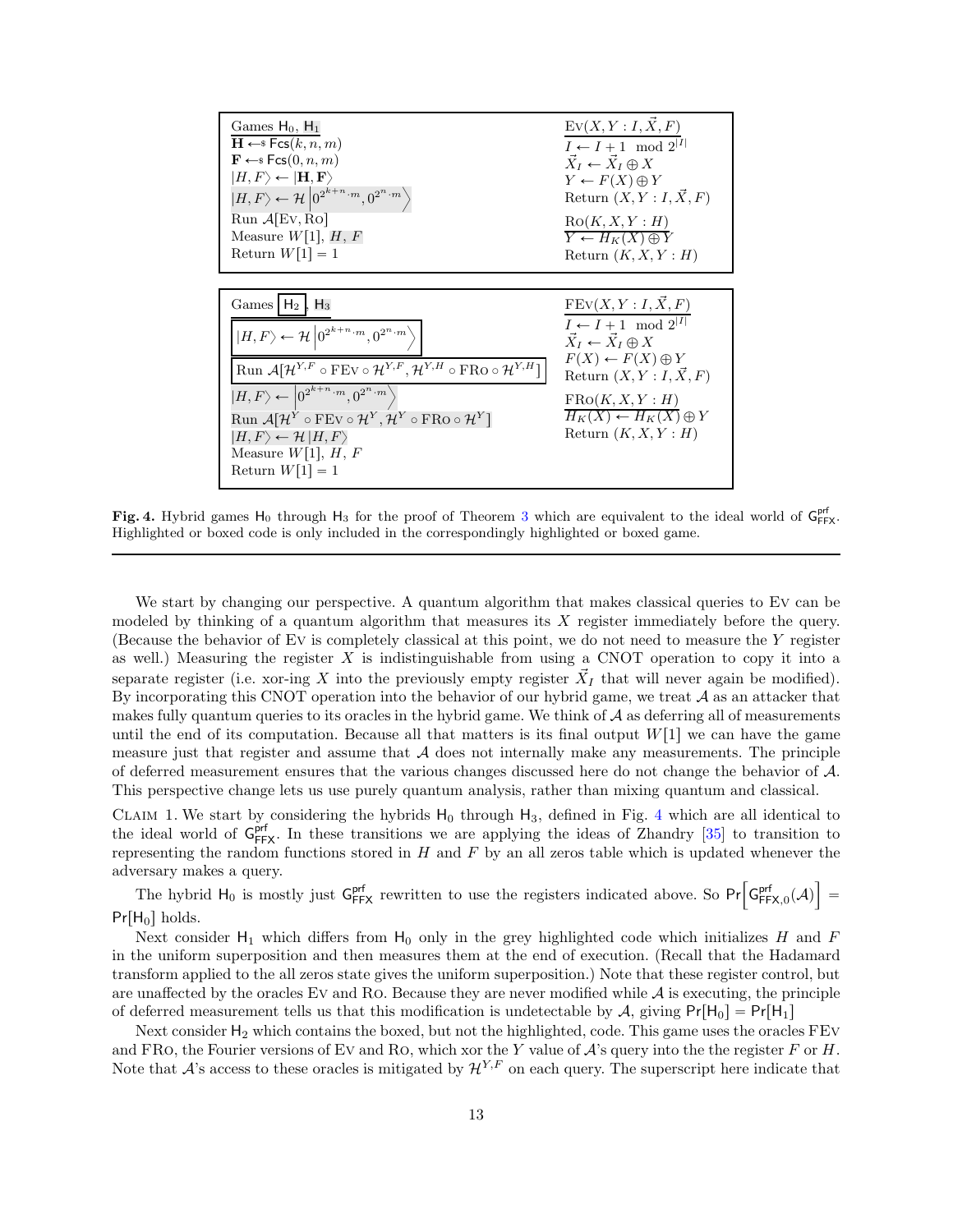

<span id="page-14-1"></span>Fig. 5. Hybrid games  $H_9$  through  $H_6$  for the proof of Theorem [3](#page-11-1) which are equivalent to the real world of  $G_{FFX}^{prf}$ . Highlighted or boxed code is only included in the correspondingly highlighted or boxed game.

the Hadamard transform is being applied to the registers Y and F. We have that  $\mathcal{H}^{Y,F} \circ F Ev \circ \mathcal{H}^{Y,F} = Ev$ and  $\mathcal{H}^{Y,H} \circ \text{FRO} \circ \mathcal{H}^{Y,H} = \text{Ro}$  both hold.<sup>[10](#page-14-0)</sup> So  $\text{Pr}[H_1] = \text{Pr}[H_2]$  because the adversary's oracles are identical.

Next consider  $H_3$  which contains the highlighted, but not the boxed, code. For this transition, recall that  $H \circ H$  is the identity operator. So to transition to this game we can cancel the H operator used to initialize H with the  $\mathcal{H}^H$  operator applied before  $\mathcal{A}$ 's first FRO oracle query. Similarly, we can cancel the  $\mathcal{H}^H$  operation performed after any (non-final) FRO query with the  $\mathcal{H}^H$  operation performed before the next FRO query. Finally, the  $\mathcal{H}^H$  operation that would be performed after the final FRO query is instead delayed to be performed immediately before H is measured. (We could have omitted this operation and measurement entirely because all that matters at that point is the measurement of  $W[1]$ .) The H operators on F are similarly changed. Because A does not have access to the H and F registers, we can indeed commute the  $\mathcal H$ operators with A in this manner without changing behavior. Hence  $Pr[H_2] = Pr[H_3]$ , as desired. Note that H and F independently store tables which are initialized to all zeros and then written into by the adversary's queries.

CLAIM 2. We now consider the hybrids  $H_4$  through  $H_9$  (starting from  $H_9$ ), which are defined in Fig. [5](#page-14-1) and Fig. [6](#page-15-0) using similar ideas as in the transition from  $H_0$  through  $H_3$ . As we will justify, these games are all equivalent to the real world of  $G_{FFX}^{prf}$ .

First H<sub>9</sub> rewrote the real world of  $G_{FFX}^{prf}$  to use our specified registers and to record queries into  $\vec{X}$  in Ev. Then in  $H_8$ , rather than sampling H,  $K_1$ , and  $K_2$  uniformly at the beginning of the game we put them in the uniform superposition and measure them at the end of the game. For  $H_7$  we replace our oracles that xor

<span id="page-14-0"></span><sup>&</sup>lt;sup>10</sup> This follows as a consequence of the following. Let  $U_{\oplus}$  and  $U'_{\oplus}$  be the unitaries which for  $y, z \in \{0, 1\}$  are defined by  $U_{\oplus} |y, z\rangle = |y \oplus z, z\rangle$  and  $U'_{\oplus} |y, z\rangle = |y, y \oplus z\rangle$ . Then  $\mathcal{H} \circ U_{\oplus} \circ \mathcal{H} = U'_{\oplus}$ .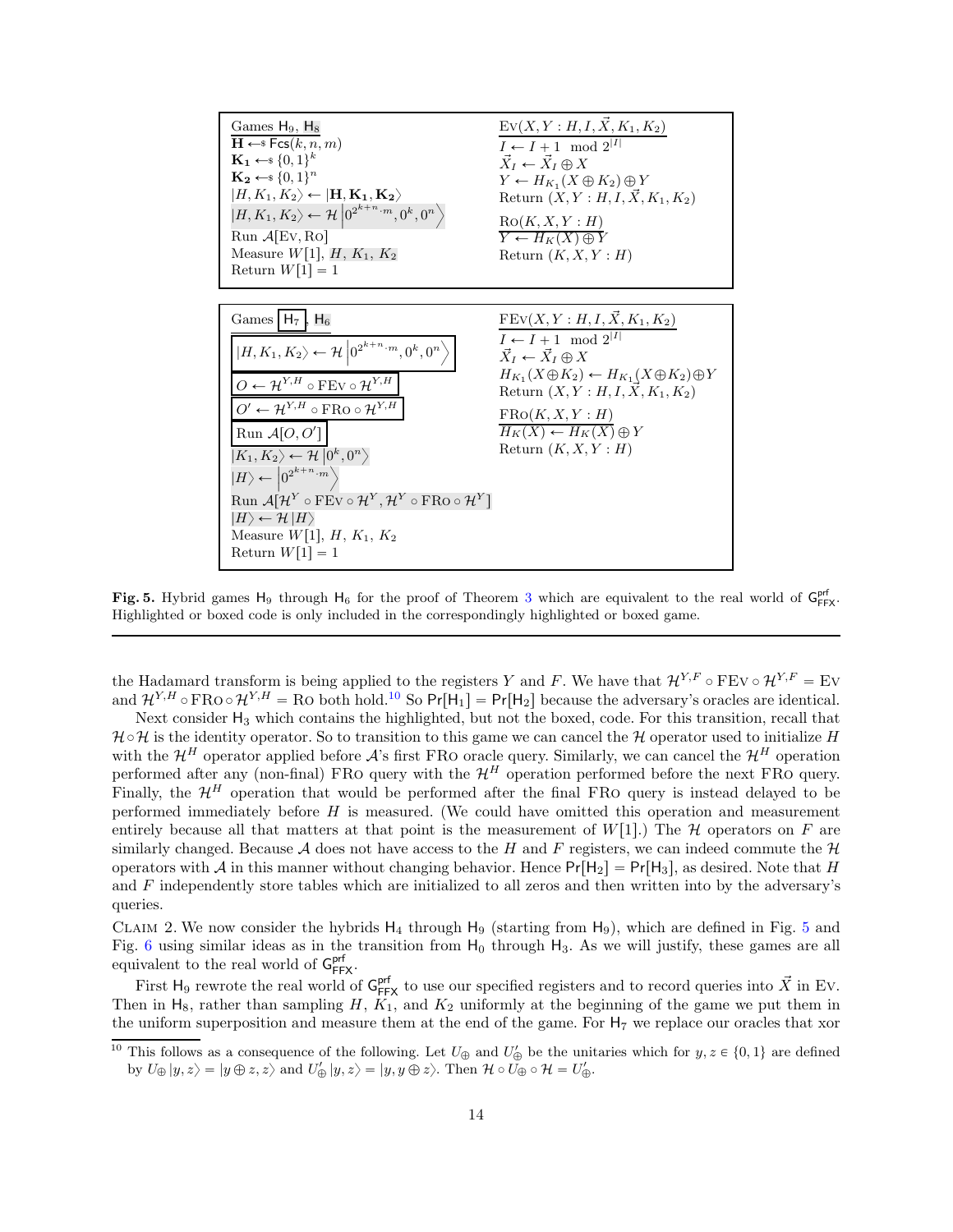| $I \leftarrow I + 1 \mod 2^{ I }$<br>$ K_1, K_2\rangle \leftarrow \mathcal{H}  0^k, 0^n\rangle$<br>$X_I \leftarrow X_I \oplus X$<br>$ H, F\rangle \leftarrow \left 0^{2^{k+n} \cdot m}, 0^{2^n \cdot m}\right\rangle$<br>$H_{K_1}(X \oplus K_2) \leftarrow H_{K_1}(X \oplus K_2) \oplus Y$<br>$O \leftarrow \mathcal{H}^Y \circ \mathcal{T} \circ \text{FEV} \circ \mathcal{T} \circ \mathcal{H}^Y$<br>Return $(X, Y : H, I, X, K_1, K_2)$<br>FRO(K, X, Y : H)<br>$O' \leftarrow H^Y \circ \mathcal{T} \circ \text{FRo} \circ \mathcal{T} \circ H^Y$ |
|------------------------------------------------------------------------------------------------------------------------------------------------------------------------------------------------------------------------------------------------------------------------------------------------------------------------------------------------------------------------------------------------------------------------------------------------------------------------------------------------------------------------------------------------------|
|                                                                                                                                                                                                                                                                                                                                                                                                                                                                                                                                                      |
|                                                                                                                                                                                                                                                                                                                                                                                                                                                                                                                                                      |
|                                                                                                                                                                                                                                                                                                                                                                                                                                                                                                                                                      |
|                                                                                                                                                                                                                                                                                                                                                                                                                                                                                                                                                      |
| $H_K(X) \leftarrow H_K(X) \oplus Y$<br>Run $\mathcal{A}[O, O']$<br>Return $(K, X, Y : H)$                                                                                                                                                                                                                                                                                                                                                                                                                                                            |
| $\text{Run }\mathcal{A}[\mathcal{H}^Y \circ \text{FEV}' \circ \mathcal{H}^Y, \mathcal{H}^Y \circ \text{FRO}' \circ \mathcal{H}^Y]$                                                                                                                                                                                                                                                                                                                                                                                                                   |
| $\left H,F,I,\vec{X},K_1,K_2\right\rangle \leftarrow \mathcal{T}\left H,F,I,\vec{X},K_1,K_2\right\rangle$                                                                                                                                                                                                                                                                                                                                                                                                                                            |
| $FEv'(X, Y : H, F, I, X, K_1, K_2)$<br>$ H\rangle \leftarrow \mathcal{H} \left  H\right\rangle$                                                                                                                                                                                                                                                                                                                                                                                                                                                      |
| $I \leftarrow I + 1 \mod 2^{ I }$<br>Measure $W[1], H, K_1, K_2$                                                                                                                                                                                                                                                                                                                                                                                                                                                                                     |
| $\vec{X}_I \leftarrow \vec{X}_I \oplus X$<br>Return $W[1] = 1$                                                                                                                                                                                                                                                                                                                                                                                                                                                                                       |
| bool <sub>1</sub> $\leftarrow$ $(X \notin \{ \vec{X}_1, \ldots, \vec{X}_{I-1} \})$<br>$FRO'(K, X, Y: H, F, I, \vec{X}, K_1, K_2)$                                                                                                                                                                                                                                                                                                                                                                                                                    |
| bool <sub>2</sub> $\leftarrow$ $(H_{K_1}(X \oplus K_2) \neq 0^m)$<br>If $K = K_1$ and $X \oplus K_2 \in {\bar{X}_1, \ldots, \bar{X}_I}$ then                                                                                                                                                                                                                                                                                                                                                                                                         |
| bool <sub>3</sub> $\leftarrow$ $(F(X) \neq 0^m)$<br>$\mathcal{U}$ Input is bad                                                                                                                                                                                                                                                                                                                                                                                                                                                                       |
| If bool <sub>1</sub> and (bool <sub>2</sub> or bool <sub>3</sub> ) then<br>$F(X \oplus K_2) \leftarrow F(X \oplus K_2) \oplus Y$                                                                                                                                                                                                                                                                                                                                                                                                                     |
| $//$ Input is bad<br>Else<br>$F'(X) \leftarrow F(X)$                                                                                                                                                                                                                                                                                                                                                                                                                                                                                                 |
| $H_K(X) \leftarrow H_K(X) \oplus Y$<br>$F(X) \leftarrow H_{K_1}(X \oplus K_2)$                                                                                                                                                                                                                                                                                                                                                                                                                                                                       |
| Return $(K, X, Y : H, F, I, \vec{X}, K_1, K_2)$<br>$H_{K_1}(X \oplus K_2) \leftarrow F'(X)$                                                                                                                                                                                                                                                                                                                                                                                                                                                          |
| $F(X) \leftarrow F(X) \oplus Y$                                                                                                                                                                                                                                                                                                                                                                                                                                                                                                                      |
| Return $(X, Y : H, I, X, K_1, K_2)$                                                                                                                                                                                                                                                                                                                                                                                                                                                                                                                  |

<span id="page-15-0"></span>Fig. 6. Hybrid games  $H_5$  and  $H_4$  for the proof of Theorem [3](#page-11-1) which are equivalent to the real world of  $G_{FFX}^{pr}$ . Highlighted or boxed code is only included in the correspondingly highlighted or boxed game. Unitary  $\mathcal T$  is define in the text.

into the adversary's  $Y$  register with oracles that xor into the  $H$  register using Hadamard operations, some of which we then cancel out to transition to  $H_6$ . The same arguments from Claim 1 of why these sorts of modifications do not change the behavior of the game apply here and so  $Pr\left[ G_{FFX,1}^{pr}(A) \right] = Pr[H_9] = Pr[H_8] =$  $Pr[H_7] = Pr[H_6].$ 

Our next transitions are designed to make the current game's oracles identical with those of  $H_3$ , except on some "bad" inputs. In  $H_6$  we have a single all zeros table H which gets written into by queries that A makes to either of its oracles, while in  $H_3$  the oracles separately wrote into either H or F. For  $H_5$  we will similarly separate the single table  $H$  into separate tables  $H$  and  $F$ . However, we cannot keep them completely independent, because if the adversary queries FEv with  $X = x$  and FRO with  $(K, X) = (K_1, x \oplus K_2)$  then both of these operations would be writing into the same table location in  $H_6$ . Consider the following unitary  $\mathcal T$  which acts on registers H and F and is controlled by the registers I,  $\vec X$ ,  $K_1$ , and  $K_2$ . We will think of this unitary as transitioning us between a representation of  $H$  as a single table (with an all-zero  $F$  table) and a representation of it divided between  $H$  and  $F$ .

$$
\frac{\mathcal{T}(H, F, I, \vec{X}, K_1, K_2)}{\text{For } x \in \{\vec{X}_1, \dots, \vec{X}_I\}} \text{ do}
$$
\n
$$
F'(x) \leftarrow F(x)
$$
\n
$$
F(x) \leftarrow H_{K_1}(x \oplus K_2)
$$
\n
$$
H_{K_1}(x \oplus K_2) \leftarrow F'(x)
$$
\nReturn  $(H, F, I, \vec{X}, K_1, K_2)$ 

In words,  $\mathcal T$  swaps  $F(x)$  and  $H_{K_1}(x \oplus K_2)$  for each x that has been previous queried to FEV (as stored by X and I). Note that  $\mathcal T$  is its own inverse. In H<sub>5</sub> we (i) initialize the table F as all zeros, (ii) perform  $\mathcal T$ before and after each oracle query, and (iii) perform  $\mathcal T$  after  $\mathcal A$  has executed. We verify that H has the same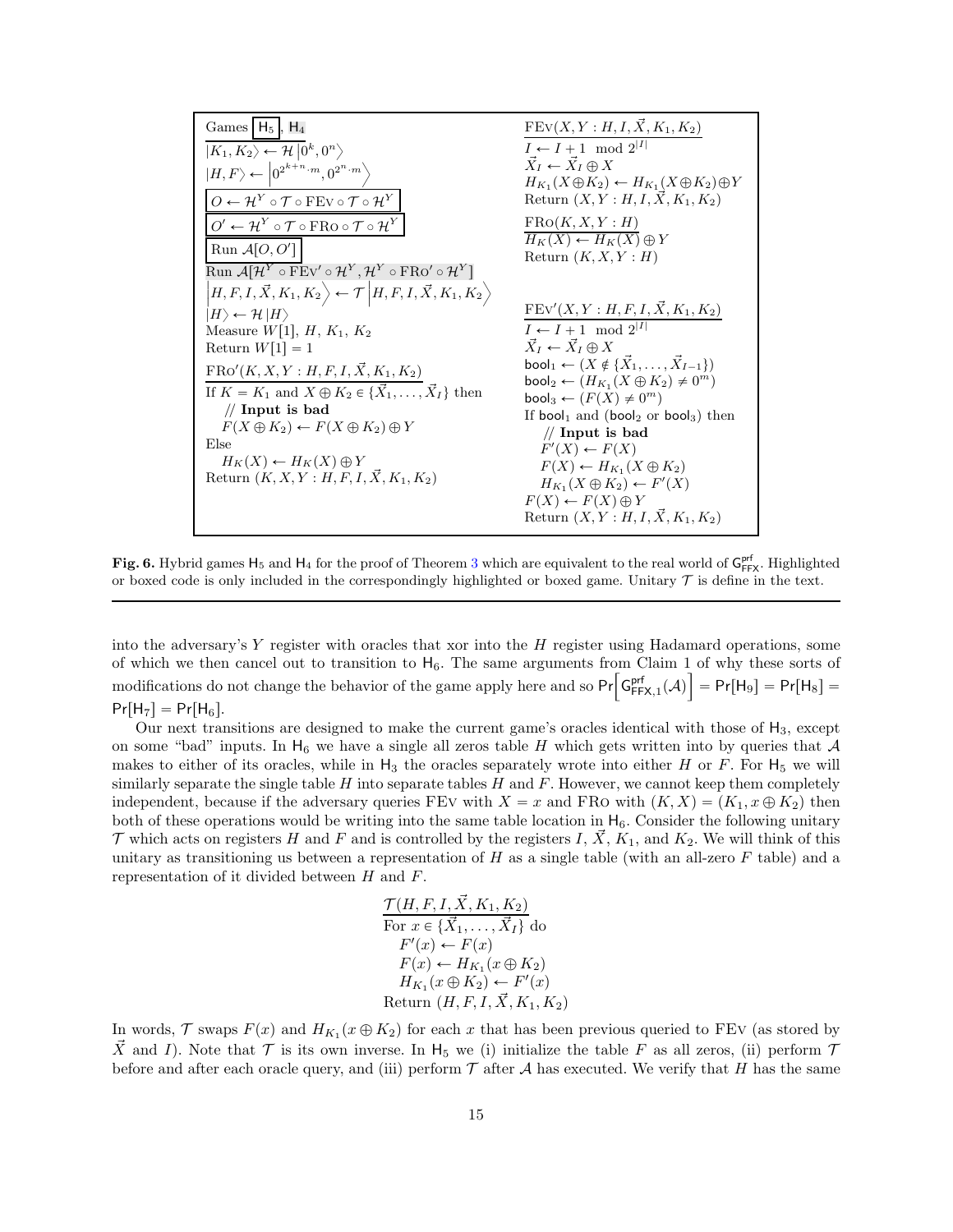value in  $H_5$  that it would have had in  $H_6$  during each oracle query and at the end before measurement. The application of T before the first oracle query does nothing (because  $I = 0$ ) so H is all zeros for this query as required. As we've seen previously with  $H$ , we can commute  $T$  with the operations of  $A$  because  $T$  only acts on registers outside of the adversary's control. We can similarly commute  $\mathcal T$  with  $\mathcal H^Y$ . Hence the  $\mathcal T$ operation after every non-final oracle query can be seen to cancel with the  $\mathcal T$  operation before the following oracle query. The  $\mathcal T$  operation after the final oracle query cancels with the  $\mathcal T$  operation performed after  $\mathcal A$ halts execution. Hence,  $Pr[H_6] = Pr[H_5]$  as claimed.

For the transition to  $H_4$  let us dig into how our two-table representation in  $H_5$  works so that we can incorporate the behavior of  $\mathcal T$  directly into the oracles. For simplicity of notation in discussion, let  $H(x)$ denote  $H_{K_1}(x \oplus K_2)$ . First note that in between oracle queries the two tables representation of  $H_5$  will satisfy the property that for each  $x \in \{\vec{X}_1, \ldots, \vec{X}_I\}$  we will have  $\widetilde{H}(x) = 0^{\text{F.ol}}$  and for all other x we will have that  $F(x) = 0^{F \cdot 0}$ . If This is the case because after each query we have applied T to an H which contains the same values it would have in  $H_6$  and an F which is all zeros.

Now consider when a  $\mathcal{T} \circ \text{FEV} \circ \mathcal{T}$  query is executed with some X and Y. If  $X \in \{X_1, \ldots, X_I\}$ , then  $F(X)$ and  $\widetilde{H}(X)$  are swapped, Y is xored into  $\widetilde{H}(X)$ , then finally  $F(X)$  and  $\widetilde{H}(X)$  are swapped back. Equivalently, we could have xored Y directly into  $F(X)$  and skipped the swapping around. If  $X \notin \{X_1, \ldots, X_I\}$ , then Y is xored into  $\widetilde{H}(X)$  before  $F(X)$  and  $\widetilde{H}(X)$  are swapped. If  $\widetilde{H}(X) = 0^{F.0}$  beforehand, then we could equivalently have xored Y directly into  $F(X)$  and skipped the swapping around (because  $F(X) = 0^{F \text{-ol}}$  must have held from our assumption on X). If  $\widetilde{H}(X) \neq 0^{F,\text{ol}}$  beforehand, then we could equivalently could have swapped  $\widetilde{H}(X)$  and  $F(X)$  first, then xored Y into  $F(X)$ . The equivalent behavior we described is exactly the behavior captured by the oracle FEv' which is used in  $H_4$  in place of  $\mathcal{T} \circ F Ev \circ \mathcal{T}$ . It checks if  $X \notin \{X_1, \ldots, X_I\}$  (bool<sub>1</sub>) and  $\widetilde{H}(X) \neq 0^m$  (bool<sub>2</sub>), performing a swap if so. Then Y is xored into  $F(X)$ . A swap is also performed if  $X \notin \{ \vec{X}_1, \ldots, \vec{X}_{I-1} \}$  and  $F(X) \neq 0^m$ , however this case is impossible from our earlier observation that  $F(x) = 0^m$  when X is not in  $\vec{X}$ . This second case was added only to ensure that FEV' is a permutation.

Similarly, consider when a  $\mathcal{T} \circ FRo \circ \mathcal{T}$  query is executed with some K, X, Y. Any swapping done by  $\mathcal{T}$ uses  $H_{K_1}$ , so when  $K \neq K_1$  this just xors Y into  $H_K(X)$ . If  $X \oplus K_2$  is not in  $\{\vec{X}_1, \ldots, \vec{X}_I\}$ , then  $H_K(X)$  is unaffected by the swapping so again this just xors Y into  $H_K(X)$ . When  $K = K_1$  and  $X \oplus K_2 \in \{X_1, \ldots, X_I\}$ , first  $H_K(X)$  would have been swapped with  $F(X \oplus K_2)$ , then Y would be xored into  $H_K(X)$ , then  $H_K(X)$ and  $F(X \oplus K_2)$  would be swapped back. Equivalently, we could just have xored Y into  $F(X \oplus K_2)$  and skipped the swapping. This behavior we described is exactly the behavior captured by the oracle FRO<sup>1</sup> which is used in  $H_4$  in place of  $\mathcal{T} \circ \text{FRO} \circ \mathcal{T}$ .

We have just described that on the inputs we care about  $FEV'$  behaves identically to  $\mathcal{T} \circ FEV \circ \mathcal{T}$  and FRO' behaves identically to  $\mathcal{T} \circ FRo \circ \mathcal{T}$ . Hence  $Pr[H_5] = Pr[H_4]$ , completing this claim.

CLAIM 3. To compare hybrids  $H_3$  and  $H_4$  we will note their oracles only differ on a small number of inputs (in particular those labelled as bad by comments in our code) and then apply Theorem [1](#page-8-0) to bound the difference between them. To aid in this we have rewritten them as  $H_3$  and  $H_4$  in Fig. [7.](#page-17-0) For both we have removed some operations performed after  $A$  halted its execution for cleanliness because these operations on registers other than  $W[1]$  cannot affect the probability that it is measured to equal 1. So we have  $Pr[\tilde{H}_3] = Pr[H_3]$ and  $Pr[\widetilde{H}_4] = Pr[H_4].$ 

Let  $FEv_3$  and  $FRo_3$  be the permutations defining the corresponding oracle in  $\tilde{H}_3$ . Define  $FEv_4$  and  $FRo_4$ analogously. These permutations differ only on the inputs we referred to as bad. So let S denote the set of bad  $X, H, F, I, \vec{X}, K_1, K_2$  for FEV (i.e. those for which **bool**<sub>1</sub> and either **bool**<sub>2</sub> or **bool**<sub>3</sub> hold). Let S' denote the set of bad  $K, X, H, F, I, \vec{X}, K_1, K_2$  for FRO (i.e. those for which  $K = K_1$  and  $X \oplus K \in {\vec{X}_1, \ldots, \vec{X}_I}$ ). Let **D** denote the distribution which always outputs  $(S, S', FEV_3, FRO_3, FEV_4, FRO_4, \varepsilon)$ . Clearly this is a valid distribution for Theorem [1](#page-8-0) by our choice of  $S$  and  $S'$ .

Now we can define an adversary  $\mathcal{A}'$  for  $G_{D,b}^{\text{dist}}$  which simulates the view of  $\mathcal{A}$  in  $\widetilde{H}_{3+b}$  by locally running the code of that hybrid except for during oracle queries when it uses its  $f_b$  oracle to simulate FEV and  $f'_b$ 

<span id="page-16-0"></span> $11$  More precisely, the corresponding registers hold superpositions over tables satisfying the properties we discuss.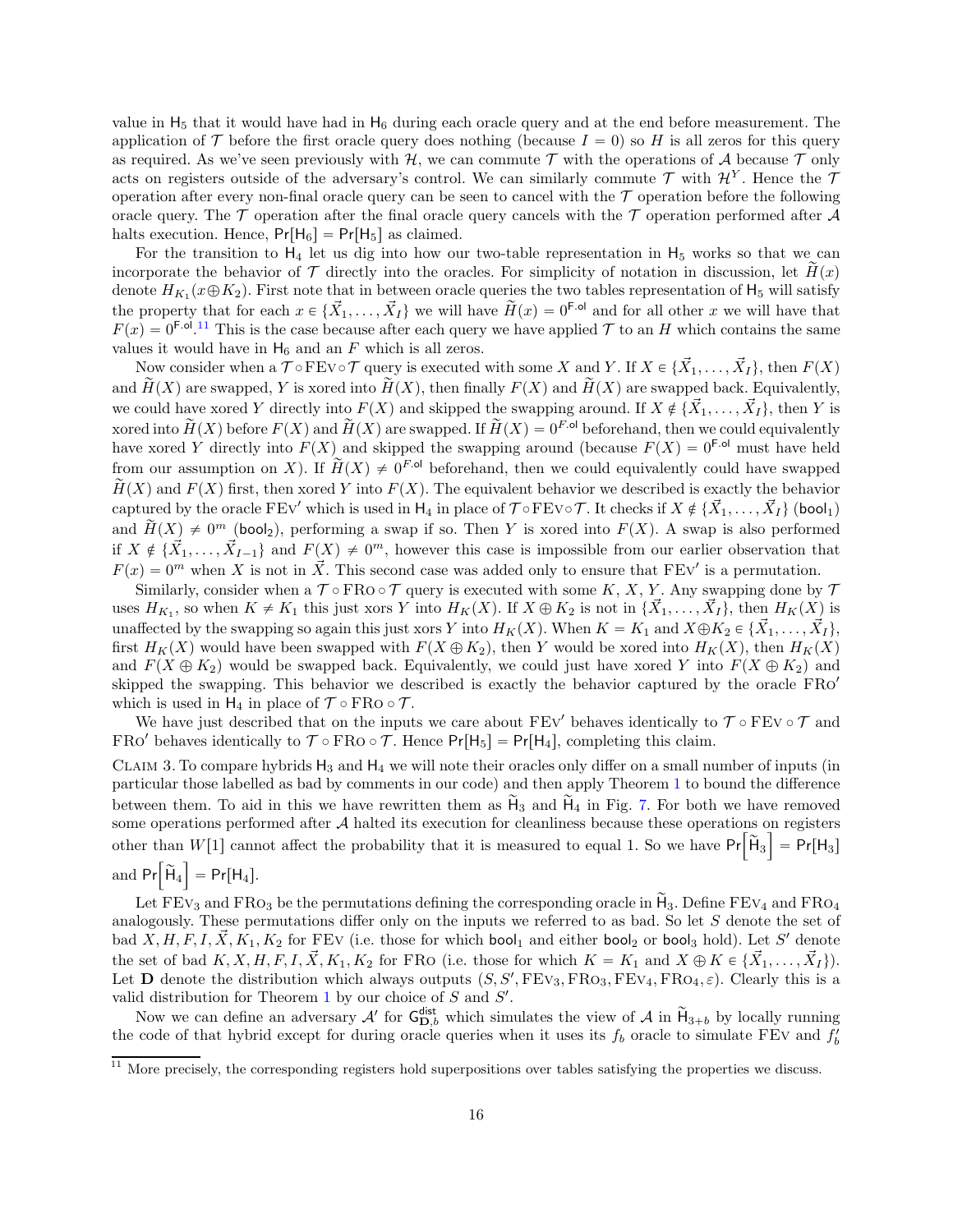Games 
$$
\overline{H}_3
$$
,  $\overline{H}_4$ 

\n $|K_1, K_2\rangle \leftarrow \mathcal{H} | 0^k, 0^n \right$ 

\n $|H, F \rangle \leftarrow | 0^{2^{k+n} \cdot m}, 0^{2^n \cdot m} \right)$ 

\nRun  $\mathcal{A} [ \mathcal{H}^Y \circ FEv \circ \mathcal{H}^Y, \mathcal{H}^Y \circ FRo \circ \mathcal{H}^Y ]$ 

\nNeasure  $W[1]$ 

\nReturn  $\mathcal{A} [ \mathcal{H}^Y \circ FEv \circ \mathcal{H}^Y, \mathcal{H}^Y \circ FRo \circ \mathcal{H}^Y ]$ 

\nNot  $\overline{X}_I \leftarrow \overline{X}_I \oplus X$ 

\nboolean  $\leftarrow (X \notin \{X_1, \ldots, X_{I-1}\})$ 

\nMeasure  $W[1]$ 

\nReturn  $W[1] = 1$ 

\nFrom  $W[1] = 1$ 

\nFrom  $W[1] = 1$ 

\nFrom  $W[1] = 1$ 

\nFrom  $W[1] = 1$ 

\nFrom  $W[1] = 1$ 

\nFrom  $W[1] = 1$ 

\nFrom  $W[1] = 1$ 

\nFrom  $W[1] = 1$ 

\nFrom  $W[1] = 1$ 

\nFrom  $W[1] = 1$ 

\nFrom  $W[1] = 1$ 

\nFrom  $W[1] = 1$ 

\nFrom  $W[1] = 1$ 

\nFrom  $W[1] = 1$ 

\nFrom  $W[1] = 1$ 

\nFrom  $W[1] = 1$ 

\nFrom  $W[1] = 1$ 

\

<span id="page-17-0"></span>Fig. 7. Hybrid games  $H_3$  $H_3$  and  $H_4$  for the proof of Theorem 3 which are rewritten versions of  $H_3$  and  $H_4$  to emphasize that their oracles are identical-until-bad. Highlighted or boxed code is only included in the correspondingly highlighted or boxed game.

oracle to simulate FRo. Because the simulation of these views are perfect we have that

$$
\Pr\Big[\widetilde{\mathsf{H}}_3\Big]-\Pr\Big[\widetilde{\mathsf{H}}_4\Big]=\mathsf{Adv}_{\mathbf{D}}^{\mathsf{dist}}(\mathcal{A}')\leqslant 2(p+q)\sqrt{\mathsf{Adv}_{\mathbf{D}}^{\mathsf{guess}}(\mathcal{A}')}
$$

where the inequality follows from Theorem [1,](#page-8-0) noting that  $\mathcal{A}'$  makes  $p + q$  oracle queries.

To complete the proof we bound  $\text{Adv}_{\mathbf{D}}^{\text{guess}}(\mathcal{A}')$ . In the following probability calculation we use x and i to denote random variables taking on the values the corresponding variables have at the end of an execution of  $G_{\mathbf{D}}^{\text{guess}}(\mathcal{A})$ . Let S denote a random variable which equals S if the measured query is to  $f_0$  and equals S' otherwise. Then conditioning over each possible value of i gives

$$
\begin{aligned} \mathsf{Adv}_{\mathbf{D}}^{\mathsf{guess}}(\mathcal{A}') &= \mathsf{Pr}[x \in \mathcal{S}] = \sum_{j=1}^{p+q} \mathsf{Pr}[x \in \mathcal{S} \mid i=j] \mathsf{Pr}[i=j] \\ &= (p+q)^{-1} \sum_{j=1}^{p+q} \mathsf{Pr}[x \in \mathcal{S} \mid i=j]. \end{aligned}
$$

Because A is order consistent we can pick disjoint sets E and R with  $E \cup R = \{1, \ldots, p + q\}$  such that  $i \in E$  means the *i*-th query is to A's FEV oracle and  $i \in R$  means that the *i*-th query is to its FRO oracle. Note that  $|E| = q$  and  $|R| = p$ . The view of A (when run by A') in  $G_{\mathbf{D}}^{\text{guess}}$  matches its view in  $\widetilde{H}_3$  so, in particular, it is independent of  $K_1$  and  $K_2$ . Hence we can think of these keys being chosen at random at the end of execution when analyzing the probability of  $x \in \mathcal{S}$ .

For a FRO query, the check for bad inputs is if  $K_1 = K$  and  $K_2 \in \{X \oplus \vec{X}_1, \ldots, X \oplus \vec{X}_I\}$ . The variable I is counting the number of FEV queries made so far, so  $I < q$ . By a union bound,

$$
\Pr\bigl[x \in S' \mid i = j \bigr] \leqslant q/2^{\mathrm{F.kl} + \mathrm{F.i l}}
$$

when  $j \in R$ .

For a FEV query, the check for bad inputs is if  $X \notin \{ \vec{X}_1, \ldots, \vec{X}_{I-1} \}$  and  $H_{K_1}(X \oplus K_2)$  is non-zero.<sup>[12](#page-17-1)</sup> In  $\widetilde{H}_3$ , each query to FRO can make a single entry of H non-zero so it will never have more than p non-zero

<span id="page-17-1"></span><sup>&</sup>lt;sup>12</sup> Note that the other bad inputs, for which  $X \notin \{X_1, \ldots, X_{I-1}\}\$  and  $F(X)$  is non-zero, will never occur.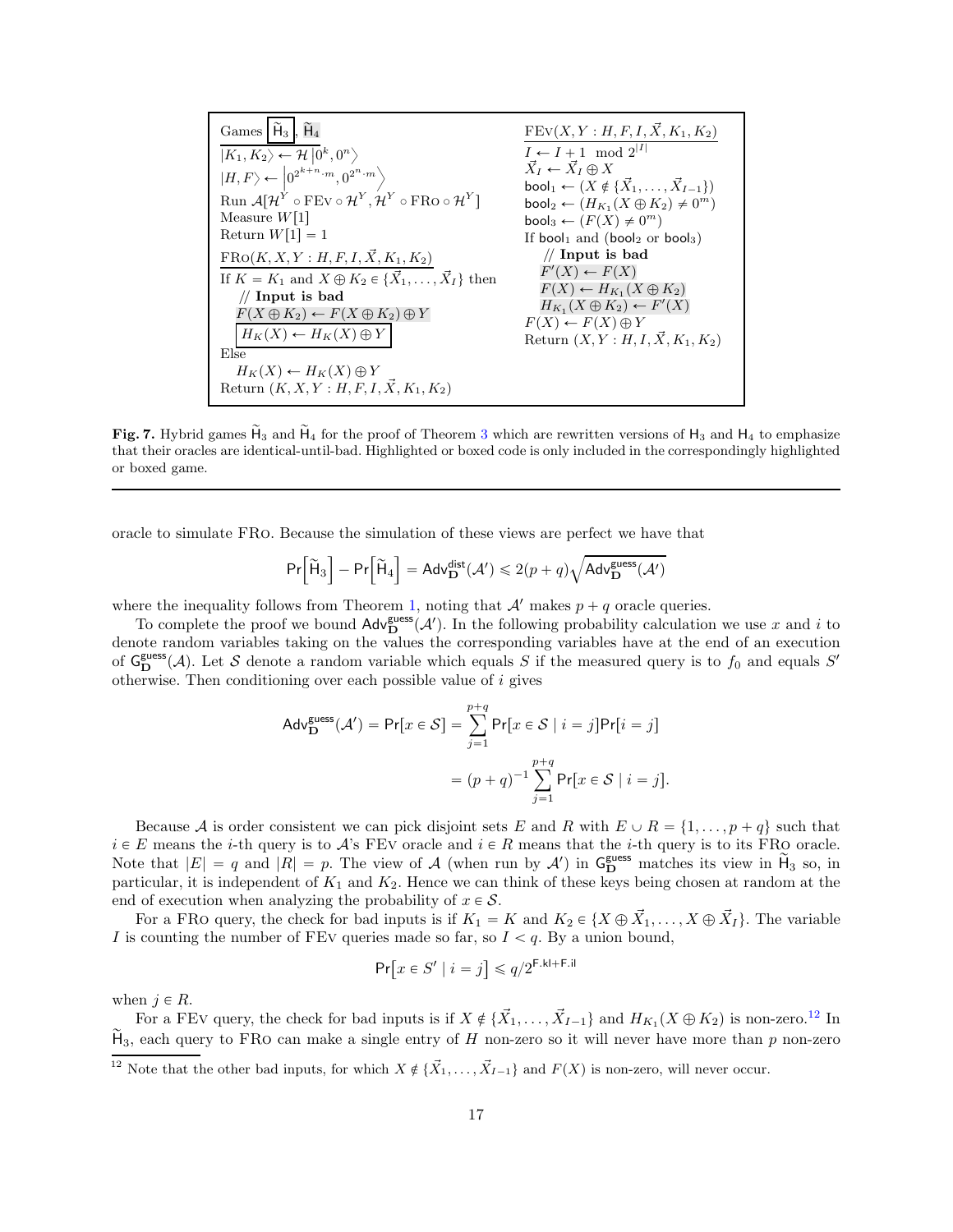entries. By a union bound,

$$
\Pr[x \in S \mid i = j] \leq p/2^{\mathsf{F.kl} + \mathsf{F.iI}}
$$

when  $j \in E$ .

The proof is then completed by noting

$$
\sum_{j=1}^{p+q} \Pr[x \in S \mid i = j] = \sum_{j \in R} \Pr[x \in S' \mid i = j] + \sum_{j \in E} \Pr[x \in S \mid i = j]
$$
  
\$\leq p(q/2^{F.kl + F.i} + q(p/2^{F.kl + F.i}]) = 2pq/2^{F.kl + F.il}

and plugging in to our earlier expression.

## <span id="page-18-0"></span>4 Double Encryption

In this section we prove the security of the double encryption key-length extension technique against fully quantum attacks. Our proof first reduces this to the ability of a quantum algorithm to solve the list disjointness problem and then extends known query lower bounds for element distinctness to list disjointness (with some modifications).

The double encryption blockcipher is constructed via two sequential application of an underlying blockcipher. Formally, given a blockcipher  $E \in \textsf{lcs}(E.kl, E.bl)$ , we define the double encryption blockcipher DE[E] by  $DE[E](K_1 || K_2, x) = E_{K_2}(E_{K_1}(x))$ . Here  $|K_1| = |K_2| = E$ .kl so  $DE[E]$ .kl = 2E.kl and DE $[E]$ .bl = E.bl. Its inverse can be computed as  $DE[E]^{-1}(K_1 \parallel K_2, x) = E_{K_1}^{-1}(E_{K_2}^{-1}(x)).$ 

Classically, the meet-in-the-middle attack [\[10,](#page-24-11)[26\]](#page-25-14) shows that this construction achieves essentially the same security a single encryption. In the quantum setting, this construction was recently considered by Kaplan [\[16\]](#page-24-12). They gave an attack and matching security bound for the key-recovery security of double encryption. This leaves the question of whether their security result can be extended to cover full SPRP security, which we resolve by the main theorem of this section. This theorem is proven via a reduction technique of Tessaro and Thiruvengadam [\[31\]](#page-25-15) which they used to establish a (classical) time-memory tradeoff for the security of double encryption, by reducing its security to the list disjointness problem and conjecturing a time-memory tradeoff for that problem.

PROBLEMS AND LANGUAGES. In addition to the list disjointness problem (1LD), we will also consider two versions of the element distinctness problem (ED, 1ED). In general, a problem PB specifies a relation R on set on instances I (i.e. R is function which maps an instance  $L \in \mathcal{I}$  and witness w to a decision  $\mathcal{R}(L, w) \in \{0, 1\}$ ). This relation induces a language  $\mathcal{L} = \{L \in \mathcal{I} : \exists w, \mathcal{R}(L, w) = 1\}$ . Rather than think of instances as bit strings, we will think of them as functions (to which decision and search algorithms are given oracle access). To restrict attention to functions of specific sizes we let  $\mathcal{L}(D, R) = \mathcal{L} \cap \mathcal{I}(D, R)$  where  $\mathcal{I}(D, R)$  denotes the restriction of I to functions  $L : [D] \to [R]$ , where  $D \le R$ . To discuss instances not in the language we let  $\mathcal{L}' = \mathcal{I} \setminus \mathcal{L}$ and  $\mathcal{L}'(D, R) = \mathcal{I}(D, R) \backslash \mathcal{L}$ .

Problems have decision and search versions. The goal of a decision algorithm is to output 1 (representing "acceptance") on instances in the language and 0 (representing "rejection") otherwise. Relevant quantities are the minimum probability  $P^1$  of accepting an instance in the language, the maximum probability  $P^0$  of accepting an instance not in the language, and the error rater  $E$  which are formally defined by

$$
P_{D,R}^1(\mathcal{A}) = \min_{L \in \mathcal{L}(D,R)} \Pr[\mathcal{A}[L] = 1], \ P_{D,R}^0(\mathcal{A}) = \max_{L \in \mathcal{L}'(D,R)} \Pr[\mathcal{A}[L] = 1]
$$
  

$$
E_{D,R}(\mathcal{A}) = \max\{1 - P_{D,R}^1(\mathcal{A}), P_{D,R}^0(\mathcal{A})\}.
$$

We define the decision PB advantage of A by  $\mathsf{Adv}_{D,R}^{\mathsf{PB}}(\mathcal{A}) = P_{D,R}^1(\mathcal{A}) - P_{D,R}^0(\mathcal{A})$ . In non-cryptographic contexts, instead of looking at the difference in probability that inputs that are in or out of the language are accepted, one often looks at how far these are each from 1/2. This motivates the definition  $\mathsf{Adv}_{D,R}^{\mathsf{P$  $\min\{2P_{D,R}^1(\mathcal{A}) - 1, 1 - 2P_{D,R}^0(\mathcal{A})\} = 1 - 2E_{D,R}(\mathcal{A}).$ 

The goal of a search algorithm is to output a witness for the instance. We define its advantage to be the minimum probability it succeeds, i.e.,  $\mathsf{Adv}_{D,R}^{\mathsf{PB-s}}(\mathcal{A}) = \min_{L \in \mathcal{L}(D,R)} \mathsf{Pr}[\mathcal{R}(L,\mathcal{A}[L]) = 1].$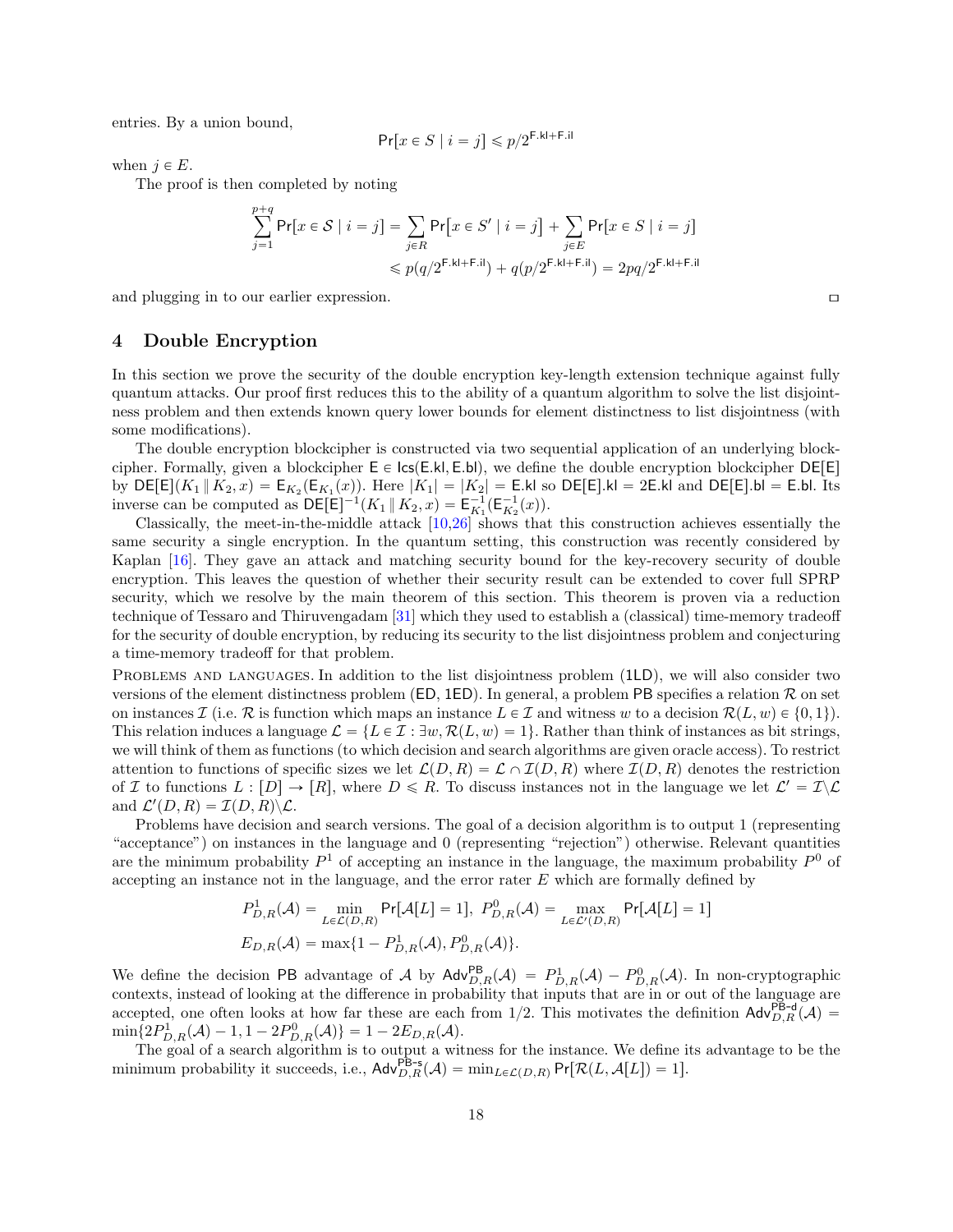| Problem | Witness | Promise                                                                                                                                     |
|---------|---------|---------------------------------------------------------------------------------------------------------------------------------------------|
| ED      |         | $x \neq y$ s.t. $L(x) = L(y)$<br>$x \neq y$ s.t. $L(x) = L(y)$<br>$x, y$ s.t. $L_0(x) = L_1(y)$ At most one witness. Injective $L_0, L_1$ . |
| 1ED     |         |                                                                                                                                             |
| 1LD     |         |                                                                                                                                             |

Fig. 8. Summary of the element distinctness and list disjointness problems we consider.

EXAMPLE PROBLEMS. The *list disjointness* problem asks how well an algorithm can distinguish between the case that is give (oracle access to) two lists which are disjoint or have one element in common. In particular, we interpret an instance L as the two functions  $L_0, L_1 : [[D/2]] \to [R]$  defined by  $L_b(x) = L(x + b|D/2])$ . Let  $S_n$  denote the set of L for which  $L_0$  and  $L_1$  are injective and which have n elements in common, i.e. for which  $\{L_0(1), \ldots, L_0([D/2])\}\cap \{L_1(1), \ldots, L_1([D/2])\}| = n$ . Then 1LD is defined by the relation R which on input  $(L, (x, y))$  returns 1 iff  $L_0(x) = L_1(y)$  and the instance set  $\mathcal{I} = \mathcal{S}_0 \cup \mathcal{S}_1$  (i.e., the promise that there is at most one element in common and that the lists are individually injective). The search version of list disjointness is sometimes referred to as claw-finding.

The *element distinctness* problem asks how well an algorithm can detect whether all the elements in a list are distinct. Let  $S'_n$  denote the set of L which have n collision pairs, i.e. for which  $|\{\{x,y\}: x \neq 0\}|$  $y, L(x) = L(y)$  = n. Then ED is defined by the relation R which on input  $(L, (x, y))$  returns 1 iff  $x \neq y$  and  $L(x) = L(y)$  with the instance set  $\mathcal{I} = \bigcup_{n=0}^{\infty} S_n'$  consisting of all functions. We let 1ED denote restricting ED to  $\mathcal{I} = \mathcal{S}'_0 \cup \mathcal{S}'_1$  (i.e., the promise that there is at most one repetition in the list).

#### 4.1 Security result

The following theorem shows that an attacker achieving constant advantage must make  $\Omega(2^{2k/3})$  oracle queries (ignoring log terms). Our bound is not tight for a lower parameter regimes, though future work may establish better bounds for list disjointness in these regimes.

**Theorem 4.** Consider  $DE[\cdot]$  with the underlying blockcipher modeled by an ideal cipher drawn from  $lcs(k, n)$ . Let  $A$  be a quantum adversary which makes at most q queries to the ideal cipher. Then

$$
\mathsf{Adv}_{\mathsf{DE}}^{\mathsf{sprp}}(\mathcal{A}) \leqslant 11 \sqrt[6]{(q \cdot k \lg k)^3 / 2^{2k}} + 1/2^k.
$$

As mentioned earlier, our proof works by first reducing the security of double encryption against quantum queries to the security of the list disjointness problem against quantum queries. This is captured in the following theorem which we prove now.

<span id="page-19-0"></span>**Theorem 5.** Consider DE $[\cdot]$  with the underlying blockcipher modeled by an ideal cipher drawn from  $\textsf{lc}(k, n)$ . Let A be a quantum adversary which makes at most q queries to the ideal cipher. Then for any  $R \geq 2^k$  we can construct  $A'$  making at most q oracle queries such that

$$
\mathsf{Adv}_{\mathsf{DE}}^{\mathsf{sprp}}(\mathcal{A}) \leqslant \mathsf{Adv}_{2^k,R}^{\mathsf{1LD-d}}(\mathcal{A}') + 1/2^k.
$$

We state and prove a bound on Adv<sup>1LD-d</sup> in Section [4.2.](#page-20-0) Our proof applies the same reduction technique as Tessaro and Thiruvengadam [\[31\]](#page-25-15), we are verifying that it works quantumly as well.

*Proof.* For  $b \in \{0, 1\}$ , let  $H_b$  be defined to be identical to  $G_{DE,b}^{sprp}$  except that  $K_2$  is chosen uniformly from  $\{0,1\}^k \backslash \{K_1\}$  rather than from  $\{0,1\}^k$ . This has no effect when  $b = 0$  because the keys are not used, so  $Pr[\mathsf{G}_{\mathsf{DE},0}^{\mathsf{sprp}}(\mathcal{A})] = Pr[\mathsf{H}_0].$  When  $b = 1$  there was only a  $1/2^k$  chance that  $K_2$  would have equalled  $K_1$  so  $Pr[\mathsf{G}_{\mathsf{DE},1}^{\mathsf{sprp}}(\mathcal{A})] \leqslant Pr[\mathsf{H}_1] + 1/2^k.$ 

Now we define a decision algorithm  $A'$  for 1LD which uses its input lists to simulate a view for  $A$ . When the lists are disjoint  $A$ 's view will perfectly match that of  $H_0$  and when the lists have exactly one element in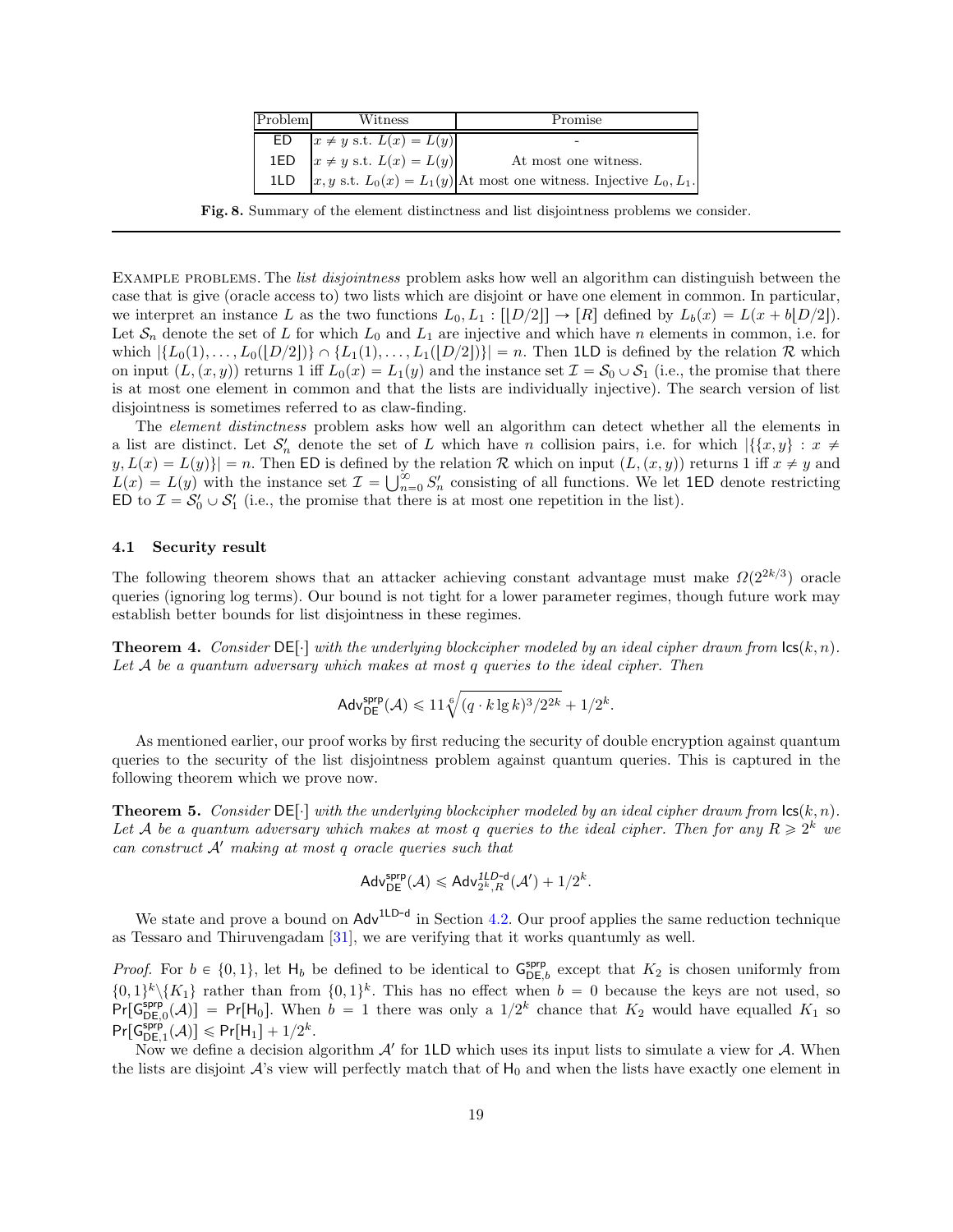| Adversary $\mathcal{A}'[L]$                                            | $\mathrm{IC}(K, X, Y: \rho, \pi, F)$            | $INV(K, X, Y: \rho, \pi, F)$                    |
|------------------------------------------------------------------------|-------------------------------------------------|-------------------------------------------------|
| $\rho \leftarrow s \textsf{lcs}(0,k)$                                  | $(i, j) \leftarrow \rho(K)$                     | $(i, j) \leftarrow \rho(K)$                     |
| $\pi \leftarrow s \text{lcs}(0, n)$                                    | If $i=0$ then                                   | If $i=0$ then                                   |
| $F \leftarrow$ s lcs([lg R], n)                                        | $Y \leftarrow Y \oplus F_{L_0(j)}(X)$           | $Y \leftarrow Y \oplus F^{-1}_{L_0(i)}(X)$      |
| $b' \leftarrow \mathcal{A}[\pi, \pi^{-1}, \text{IC}, \text{INV}]$ Else |                                                 | Else                                            |
| Return $b'$                                                            | $Y \leftarrow Y \oplus \pi(F^{-1}_{L_1(j)}(X))$ | $Y \leftarrow Y \oplus F_{L_1(j)}(\pi^{-1}(X))$ |
|                                                                        | Return $(K, X, Y : \rho, \pi, F)$               | Return $(K, X, Y : \rho, \pi, F)$               |

<span id="page-20-1"></span>Fig. 9. Reduction adversary used in proof of Theorem [5.](#page-19-0)

common A's view will perfectly match that of  $H_1$ . Hence we have  $Pr[H_1] = min_{(L,L') \in \mathcal{L}_1^{\kappa,k'}} Pr\Big[ G_{L,L'}^{ld}(A) \Big]$  and  $Pr[H_0] = \max_{(L,L') \in \mathcal{L}_0^{\kappa,k'}} Pr\Big[ G_{L,L'}^{ld}(\mathcal{A}) \Big]$ , so  $Pr[H_1] - Pr[H_0] = Adv_{2^k,k'}^{ld}(\mathcal{A}')$  which gives the claimed bound.

The adversary A' is defined in Fig. [9.](#page-20-1) It samples a permutation  $\rho$  on  $\{0,1\}^k$ , a permutation  $\pi$  on  $\{0,1\}^n$ , and a cipher F. The permutation  $\rho$  is used to provide a random map from the keys  $K \in \{0,1\}^k$  to the elements of the lists  $L_0$  and  $L_1$ . We will interpret  $\rho(K)$  as a tuple  $(i, j)$  with  $i \in \{0, 1\}$  and  $j \in [2^k/2]$ . Then K gets mapped to  $L_i(j)$ . Therefore either none of the keys map to the same element or a single pair of them maps to the same element.

Adversary  $\mathcal{A}$ 's queries to EV and INV are answered using  $\pi$  and  $\pi^{-1}$ . Its queries to the ideal cipher are more complicated and are handled by the oracles Ic and Inv. We can verify that these oracles define permutations on bitstring inputs, so  $\mathcal{A}'$  is a well defined quantum adversary. Consider a key K and interpret  $\rho(K)$  as a tuple  $(i, j)$  as described above. If  $i = 0$ , then ideal cipher queries for it are answered as if  $\mathbf{E}_K(\cdot) = F_{L_0(j)}(\cdot)$ . If  $i = 1$ , then ideal cipher queries for it are answered as if  $\mathbf{E}_K(\cdot) = \pi(F_{L_1(j)}^{-1}(\cdot))$ .<sup>[13](#page-20-2)</sup> If the list element K is not mapped to by any other keys, then the indexing into F ensures that  $\mathbf{E}_K(\cdot)$  is independent of  $\pi$  and  $\mathbf{E}_{K'}$ for all other K'. If K and K' map to the same list element (and  $i = 0$  for K), then  $\mathbf{E}_K(\cdot)$  and  $\mathbf{E}'_K(\cdot)$  are random permutations conditioned on  $\mathbf{E}_K'(\mathbf{E}_K(\cdot)) = \pi(\cdot)$  and independent of all other  $\mathbf{E}_{K''}(\cdot)$ .

In H<sub>0</sub>, the permutation of Ev and Inv is independent of each  $\mathbf{E}_K(\cdot)$  which are themselves independent of each other. So this perfectly matches the view presented to  $\mathcal A$  by  $\mathcal A'$  when the lists are disjoint. In  $H_1$ , each  $\mathbf{E}_K(\cdot)$  is pairwise independent and the permutation of Ev and Inv is defined to equal  $\mathsf{E}_{K_2}(\mathsf{E}_{K_1}(\cdot))$ . This perfectly matches the view presented to  $\mathcal A$  by  $\mathcal A'$  when the lists have one element in common because we can think of it as just having changed the order in which the permutations  $E_{K_2}(E_{K_1}(\cdot))$ ,  $E_{K_1}(\cdot)$ , and  $E_{K_2}(\cdot)$ were sampled.  $\Box$ 

#### <span id="page-20-0"></span>4.2 The Hardness of List Disjointness

If A is an algorithm making at most q classical oracle queries, then it is not hard to prove that  $\mathsf{Adv}_{D,R}^{\mathsf{1LD}}(\mathcal{A})$  $q/D$ . If, instead, A makes as most q quantum oracle queries, the correct bound is less straightforward. In this section, we will prove the following result.

**Theorem 6.** If A is a quantum algorithm making at most q queries to its oracle and  $D \ge 32$  is a power of 2, then

<span id="page-20-3"></span>
$$
\mathsf{Adv}_{D,3D^2}^{\mathsf{ILD}}(\mathcal{A}) \leqslant 11\sqrt[6]{(q \cdot \lg D \cdot \lg \lg D)^3/D^2}.
$$

We restrict attention to the case that  $D$  is a power of 2 only for notational simplicity in the proof. Essentially the same bound for more general D follows from the same techniques.

Ambanis's  $\mathcal{O}(N^{2/3})$  query algorithm for element distinctness [\[2\]](#page-24-14) can be used to solve list disjointness and hence shows this is tight (up to logarithmic factors) for attackers achieving constant advantage. The sixth root degrades the quality of the bound for lower parameter regimes. An interesting question we leave open is whether this could be proven without the sixth root or the logarithmic factors.

<span id="page-20-2"></span><sup>&</sup>lt;sup>13</sup> When using output of L as keys for F we are identifying the elements of  $[R]$  with elements of  $\{0,1\}^{\lceil \lg R \rceil}$  in the standard manner.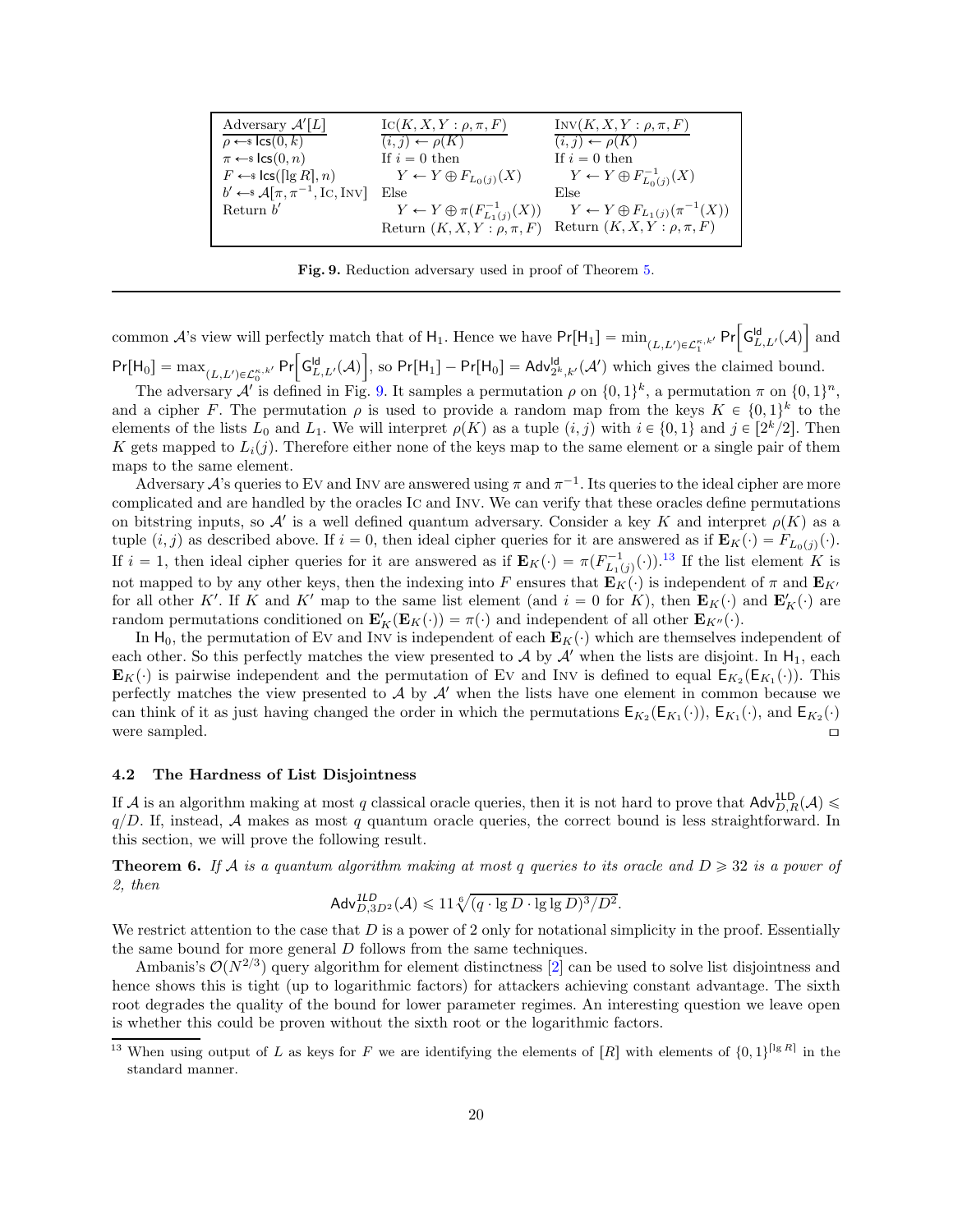PROOF SKETCH. The starting point for our reduction is that  $\Omega(N^{2/3})$  lower bounds are known both the search and decision versions of ED  $[1,34]$  $[1,34]$ .<sup>[14](#page-21-0)</sup> By slightly modifying Zhandry's [\[34\]](#page-25-16) technique for proving this, we instead get a bound on the hardness of 1ED-s. Next, a simple reduction (split the list in half at random) shows that 1LD-s is as hard as 1ED-s.

Then a "binary search" style reduction shows that 1LD-d is as hard as 1LD-s. In the reduction, the 1LD-s algorithm repeatedly splits its lists in half and uses the 1LD-d algorithm to determine which pair of lists contains the non-disjoint entries. However, we need our reduction to work by running the 1LD-d algorithm on a particular fixed size of list (the particular size we showed 1LD-d is hard for) rather than running it on numerous shrinking sizes. We achieve this by padding the lists with random elements. The choice of  $R = 3D^2$ was made so that with good probability these random elements do not overlap with the actual list. This padding adds the lg D term to our bound.

Finally a generic technique allows us to relate the hardness of 1LD and 1LD-d. Given an algorithm with high 1LD advantage we can run it multiple times to get a precise estimate of how frequently it is outputting 1 and use that to determine what we want to output. This last step is the primary cause of the sixth root in our bound; it required running the 1LD algorithm on the order of  $1/\delta^2$  times to get a precise enough estimate, where  $\delta$  is the advantage of the 1LD algorithm. This squaring of  $\delta$  in the query complexity of our 1LD-d algorithm (together with the fact that the query complexity is cubed in our 1ED-s bound) ultimately causes the sixth root.

Constituent lemmas. In the rest of the section we will state and prove lemmas corresponding to each of the step of the proof described above. In Section [4.3](#page-23-0) we apply them one at a time to obtain the specific bound claimed by Theorem [6.](#page-20-3)

<span id="page-21-2"></span>**Lemma 1 (1ED-s is hard).** If  $A_{1ED-s}$  is a quantum algorithm for 1ED-s making at most q queries to its oracle and  $D \ge 32$ , then  $\mathsf{Adv}_{D,3D^2}^{\mathsf{ED-s}}(\mathcal{A}_{\mathsf{IED-s}}) \leq 9 \cdot (q+2)^3/D^2$ .

Proof. In [\[34\]](#page-25-16), Zhandry shows that no Q-query algorithm can distinguish between a random function and a random injective function with domain [D] and codomain [R] with advantage better than  $(\pi^2/3)Q^3/R$ , as long as  $D \le R$ . We could build a distinguisher B that on input  $L : [D] \to [R]$  runs  $(x, y) \leftarrow A[L]$ . If  $(x, y)$ is a collision (i.e.,  $x \neq y$  and  $L(x) = L(x)$ ), then B outputs 1. It checks this by making two additional L queries, so  $Q = q + 2$ . Otherwise it outputs zero. Clearly,  $(x, y)$  cannot be a collision when L is an injection so it will always output zero. Hence, if 1coll denotes the event that L contains exactly one collision we obtain a bound of

<span id="page-21-1"></span>
$$
\Pr[\text{1coll}] \cdot \text{Adv}_{D,3D^2}^{\text{ED-s}}(\mathcal{A}_{\text{1ED-s}}) \leq (\pi^2/3)(q+2)^3/R. \tag{1}
$$

It remains to lower bound Pr[1coll]. Note there are  $\binom{D}{2}$  possible pairs of inputs that could be collisions. Each pair has a  $1/R$  chance of colliding. By a union bound, the probability any other input has the same output as the collision is at most  $(D - 2)/R$ , so there is at least a  $1 - (D - 2)/R$  probability this does not occur. Given the above there are  $(D - 2)$  inputs sampled from  $R - 1$  possible values, so by a union bound the probability none of them collide is at least  $1 - {D-2 \choose 2}/(R-1)$ . This gives

$$
\Pr[\text{1coll}] \geqslant \frac{D(D-1)}{2R} \cdot \left(1 - \frac{D-2}{R}\right) \cdot \left(1 - \frac{(D-2)(D-3)}{2(R-1)}\right).
$$

Now setting  $R = 3D^2$  and applying simple bounds (e.g.  $D-2 < D-1 < D$  and  $(D-3)/(R-1) < (D-2)/R$ ) gives,

$$
\Pr[\text{1coll}] \geqslant \frac{(1-1/D)}{6} \cdot \left(1-\frac{1}{3D}\right) \cdot \left(1-\frac{1}{6}\right)
$$

Plugging this lower bound into equation [1,](#page-21-1) re-arranging, applying the bound  $D \ge 32$ , and rounding up to the nearest whole number gives the claimed bound  $\mathsf{Adv}_{D,3D^2}^{ED-s}(\mathcal{A}_{1ED-s}) \le 9(q+2)^3/D^3$ .

<span id="page-21-3"></span><span id="page-21-0"></span> $\frac{14}{14}$  In the proof we actually work with the advantage upper bounds, rather than the corresponding query lower bounds.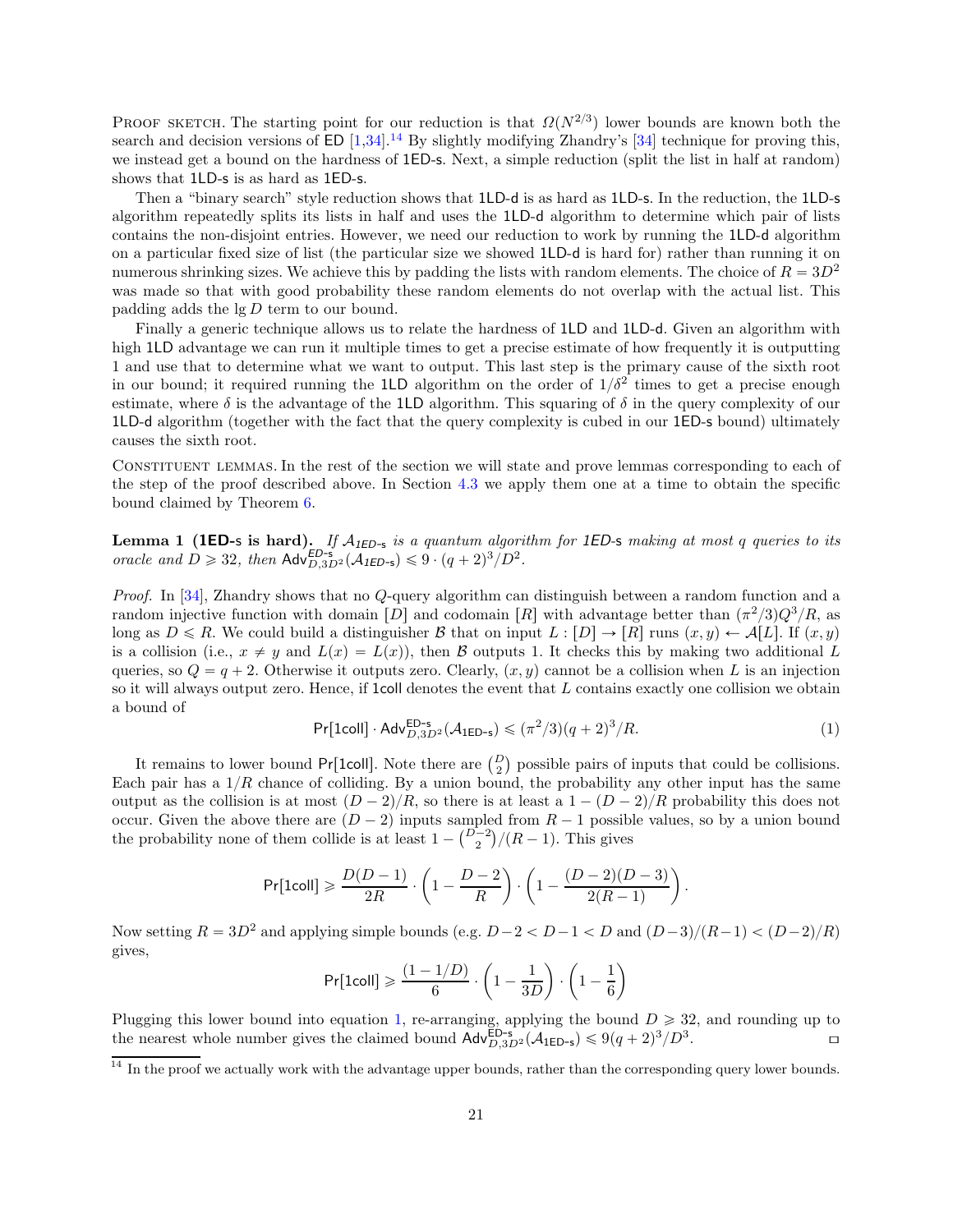Algorithm 
$$
A_{1LD-s}[L_0, L_1]
$$
  
\n $L' \leftarrow s \ln(j(D, R); L'_0 \parallel L'_1 \leftarrow L$   
\n $i \leftarrow 0; L_0^0 \leftarrow L_0; L_1^0 \leftarrow L_1$   
\nRepeat  
\n $i \leftarrow i + 1$   
\n $L_{0,l} \parallel L_{0,r} \leftarrow L_0^{i-1}$   
\n $L_{1,l} \parallel L_{1,r} \leftarrow L_1^{i-1}$   
\n $(j^*, k^*) \leftarrow (r, r)$   
\nFor  $(j, k) \in \{(l, l), (l, r), (r, l)\}$  do  
\n//  $f \circ g(x) = f(x)$  for  $x \in Dom(f)$  else  $g(x)$   
\n $b \leftarrow s A_{1LD-q}[L_{0,j} \circ L'_0, L_{1,k} \circ L'_1]$   
\nIf  $b = 1$  then  $(j^*, k^*) \leftarrow (j, k)$   
\n $L_0^i \leftarrow L_{0,j^*}; L_1^i \leftarrow L_{1,k^*}$   
\nUntil  $|Dom(L_0^i)| = |Dom(L_1^i)| = 1$   
\nPick  $(x, y) \in Dom(L_0^i) \times Dom(L_1^i)$   
\nReturn  $(x, y)$ 

<span id="page-22-1"></span>Fig. 10. Reduction algorithm  $A_{1\text{LD-}5}$  for Lemma [3.](#page-22-0) For notational convenience we write the two lists as separate input, rather than combined into a single list.

**Lemma 2 (1ED-s hard**  $\Rightarrow$  **1LD-s hard).** Let D be even. If  $A_{1LD-5}$  is a quantum algorithm for 1LD-s making at most q queries to its oracle, then there is an algorithm  $A_{\text{IED-s}}$  (described in the proof) such that  $\text{Adv}_{D,R}^{\text{ILD-s}}(\mathcal{A}_{\text{ILD-s}}) \leq 2\text{Adv}_{D,R}^{\text{IED-s}}(A_{\text{ILD-s}})$ . Algorithm  $A_{\text{IED-s}}$  makes at most q queries t

*Proof.* On input a list  $L : [D] \to [R]$ , the algorithm  $A_{1\text{ED-s}}$  will pick a random permutation  $\pi : [D] \to [D]$ . It runs  $A_{1LD-5}[L \circ \pi]$  and then, on receiving output  $(x, y) \in [D/2]^2$ , returns  $(\pi^{-1}(x), \pi^{-1}(y + D/2))$ . The permutation  $\pi$  serves the role of splitting L into two sublists for  $\mathcal{A}_{1LD-s}$  at random. As long as the original collision of L doesn't end up being put into the same sublist (which has probability less than  $1/2$ ),  $A_{1\text{LD-s}}$ will be run on a valid 1LD-s instance and  $A_{1ED-s}$  will succeed whenever  $A_{1LD-s}$  does. The claim follows.  $\Box$ 

<span id="page-22-0"></span>**Lemma 3 (1LD-s hard**  $\Rightarrow$  **1LD-d hard).** Let D be a power of two. If  $A_{1LD}$  is a quantum algorithm for 1LD making at most q queries to its oracle, then there is an 1LD-s algorithm  $A_{1LD-s}$  (described in the proof) such that

$$
\mathsf{Adv}_{D,R}^{\mathsf{ILD-s}}(\mathcal{A}_{\mathsf{ILD-s}}) \geqslant 1- D^2/R - 1.5(\lg D - 2)(1-\mathsf{Adv}_{D,R}^{\mathsf{ILD-d}}(\mathcal{A}_{\mathsf{ILD-d}})).
$$

Algorithm  $A_{1LD-s}$  makes at most  $3q \lg D$  queries to its oracle.

This theorem's bound is vacuous if  $\mathsf{Adv}_{D,R}^{\mathsf{1LD-d}}(\mathcal{A}_{\mathsf{1LD-d}})$  is too small. When applying the result we will have obtained  $A_{1\text{LD-d}}$  by amplifying the advantage of another adversary to ensure it is sufficiently large.

*Proof.* The algorithm  $A_{1LD-s}$  is given in Fig. [10.](#page-22-1) The intuition behind this algorithm is as follows. It wants to use the decision algorithm  $A_{1LD-d}$  to perform a binary search to find the overlap between  $L_0$  and  $L_0$ . It runs for lg  $D/2 - 1$  rounds. In the *i*-th round, it splits the current left list  $L^{i-1}$  into two sublists  $L_{0,l}$ ,  $L_{0,r}$ and the current right lists  $L_1^{i-1}$  into two sublists  $L_{1,l}$ ,  $L_{1,r}$ .<sup>[15](#page-22-2)</sup> If  $L_0^{i-1}$  and  $L_1^{i-1}$  have an element in common, then one of the pairs of sublists  $L_{0,j}$  and  $L_{1,k}$  for  $j, k \in \{l, r\}$  must have an element in common. The decision algorithm  $A_{1\text{LD}-d}$  is run on different pairs to determine which contains the overlap. We recurse with chosen pair, until we are left with lists that have singleton domains at which point we presume the entries therein give the overlap.

<span id="page-22-2"></span><sup>&</sup>lt;sup>15</sup> In code,  $f \| g \leftarrow h$  for h with domain  $Dom(h) = \{n, n + 1, ..., m\}$  defines f to be the restriction of h to domain  $\textsf{Dom}(f) = \{n, n + 1, \ldots, \lfloor (n + m)/2 \rfloor\}$  and g to be the restriction of h to domain  $\textsf{Dom}(g) = \textsf{Dom}(h) \setminus \textsf{Dom}(f)$ .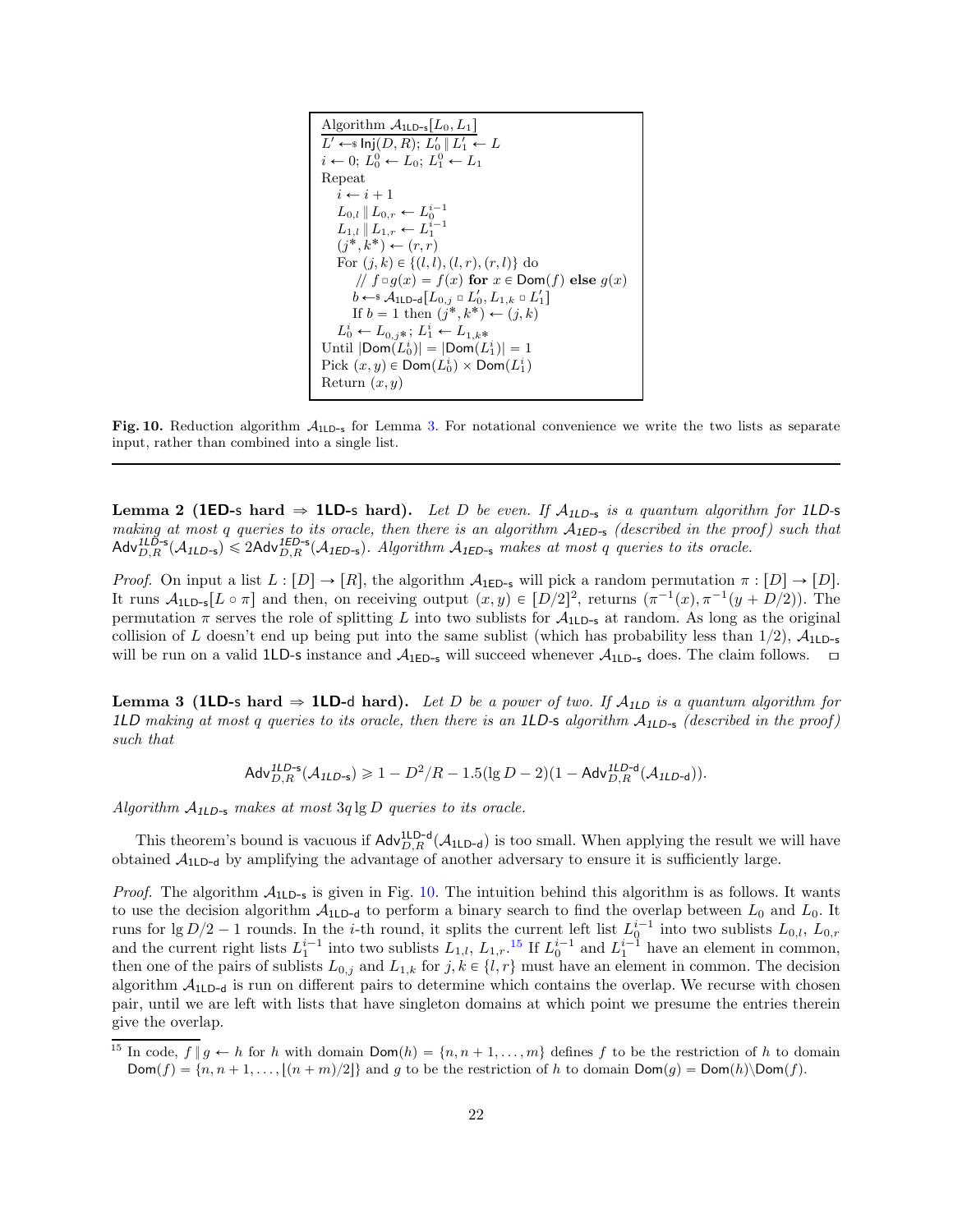Because we need to run the decision algorithm  $A_{1LD-d}$  on fixed size inputs we pad the sublists to be of a fixed size using lists  $L'_0$  and  $L'_1$  (the two halves of an injection  $L'$  that we sampled locally). As long as the image of  $L'$  does not overlap with the images of  $L_0$  and  $L_1$ , this padding does not introduce any additional elements repetitions between or within the list input to  $A_{1\text{LD-d}}$ . By a union bound, overlaps occurs with probability at most  $D^2/R$ .

Conditioned on such overlaps not occurring,  $A_{1LD-s}$  will output the correct result if  $A'_{1LD-d}$  always answers correctly. To bound the probability of  $\mathcal{A}_{1LD-d}'$  erring we can note that it is run  $3 \cdot (\lg D - 2)$  times and, each time, has at most a  $(1 - \mathsf{Adv}_{D,R}^{\mathsf{1LD-d}}(\mathcal{A}'_{\mathsf{1LD-d}}))/2$  chance of error and apply a union bound.

Put together we have

$$
\mathsf{Adv}_{D,R}^{\mathsf{1LD-s}}(\mathcal{A}_{\mathsf{1LD-s}}) \geqslant 1- D^2/R - 1.5(\lg D - 2)(1-\mathsf{Adv}_{D,R}^{\mathsf{1LD-d}}(\mathcal{A}_{\mathsf{1LD-d}}).
$$

<span id="page-23-1"></span>That  $\mathcal{A}_{11,D}$ -s makes at most  $3q(\lg D - 2)$  oracle queries is clear.

Lemma 4 (PB-d hard  $\Rightarrow$  PB hard). Let PB be any problem. Suppose  $A_{PB}$  is a quantum algorithm for PB making at most q queries to its oracle, with  $\text{Adv}_{D,R}^{PB}(A_{PB}) = \delta > 0$ . Then for any  $t \in \mathbb{N}$  there is an algorithm  $A_{PB-d}$  (described in the proof) such that  $Adv_{D,R}^{P-B-d}(A_{PB-d}) > 1 - 2/2^t$ . Algorithm  $A_{PB-d}$  makes  $q \cdot [4.5(t+1) \ln 2/\delta^2]$  queries to its oracle.

*Proof.* For compactness, let  $p^1 = P_{D,R}^1(\mathcal{A}_{PB})$  denote the minimum probability that  $\mathcal{A}_{PB}$  outputs 1 on instances in the language,  $p^0 = P_{D,R}^0(\mathcal{A}_{PB})$  denote the maximum probability that  $\mathcal{A}_{PB}$  outputs 1 on instances not in the language, and  $\delta = \mathsf{Adv}_{D,R}^{\mathsf{PB}}(\mathcal{A}_{\mathsf{PB}}) = p^1 - p^0$ . We define  $\mathcal{A}_{\mathsf{PB-d}}$  to be the algorithm that, on input L, runs n independent copies of  $\mathcal{A}_{PB}[L]$  (with  $n = [4.5(t+1) * \ln 2/\delta^2]$ ) and calculates the average p of all the values output by  $\mathcal{A}_{\text{PB}}[L]$ . (Think of this as an estimate of the probability  $\mathcal{A}_{\text{PB}}$  outputs 1 on this input.) If  $p < p^0 + \delta/2$ ,  $\mathcal{A}_{\text{PB-d}}$  outputs 0, otherwise it outputs 1.

Let  $X_i$  denote the output of the *i*-th execution of  $A_{PB-d}$ . An inequality of Hoeffding [?] bounds how far the average of independent random variables  $0 \leq X_i \leq 1$  can differ from the expectation by

$$
\Pr\!\left[\left|\sum_{i=1}^n X_i / n - \mathsf{E}\left[\sum_{i=1}^n X_i / n\right]\right| > \varepsilon\right] < 2e^{-2\varepsilon^2 n}
$$

for any  $\varepsilon > 0$ . Let p' denote the expected value of p (which is also the expected value of  $X_i$ ). If L is in the language, then  $p^1 \leq p$ . Otherwise  $p^0 \geq p$ . In either case,  $\mathcal{A}_{\text{PB-d}}$  will output the correct answer if p does not differ from p' by more than  $\delta/3$  (because this is strictly less than  $\delta/2$ ). Applying the above inequality tells us that  $Pr[|p-p'| > \delta/3] < 2e^{-2\delta^2 n/9} \leq 2^{-t}$ . (The value of n was chosen to make this last inequality hold.) Hence  $P_{D,R}^1(\mathcal{A}_{\text{PB-d}}) > 1 - 2^{-t}$ ,  $P_{D,R}^0(\mathcal{A}_{\text{PB-d}}) < 2^{-t}$ , and  $\mathsf{Adv}_{D,R}^{\text{PB-d}}(\mathcal{A}_{\text{PB-d}}) > 1 - 2/2^t$ . The bound on  $\mathcal{A}_{\text{PB-d}}$ 's

number of queries is clear.  $\Box$ 

#### <span id="page-23-0"></span>4.3 Proof of Theorem [6](#page-20-3)

Let  $A_{1LD}$  be our given list disjointness adversary which makes q oracle queries and has advantage  $\delta$  =  $\mathsf{Adv}_{D,R}^{\mathsf{ILD}}(\mathcal{A}_{\mathsf{ILD}}) > 0.$  If we apply Lemma [4](#page-23-1) with  $t = \lg(12 \lg D)$ , then we get an adversary  $\mathcal{A}_{\mathsf{ILD-d}}$  which makes  $q_{1LD-d} = q \cdot [4.5(t+1)\ln 2/\delta^2] < (10q \lg \lg D)/\delta^2$  oracle queries. (We used here the assumption  $D \ge 32$  to simplify constants.) This adversary has advantage

$$
\mathsf{Adv}_{D,3D^2}^{\mathsf{1LD-d}}(\mathcal{A}_\mathsf{1LD-d}) > 1 - 2/2^t = 1 - 1/(6\lg(D)).
$$

Next applying Lemma [3,](#page-22-0) gives us  $A_{1LD-s}$  which makes fewer than  $q_{1LD-s} = 30q(\lg D)(\lg \lg D)/\delta^2$  oracle queries and has advantage

$$
\begin{aligned} \mathsf{Adv}_{D,R}^{\mathsf{1LD-s}}(\mathcal{A}_{\mathsf{1LD-s}}) &\geq 1 - D^2/R - 1.5(\lg D - 2)(1 - \mathsf{Adv}_{D,R}^{\mathsf{1LD-d}}(\mathcal{A}_{\mathsf{1LD-d}})) \\ &> 1 - 1/3 - 1.5(\lg D - 2)(6\lg D)^{-1} > 1 - 1/3 - 1/4 = 5/12. \end{aligned}
$$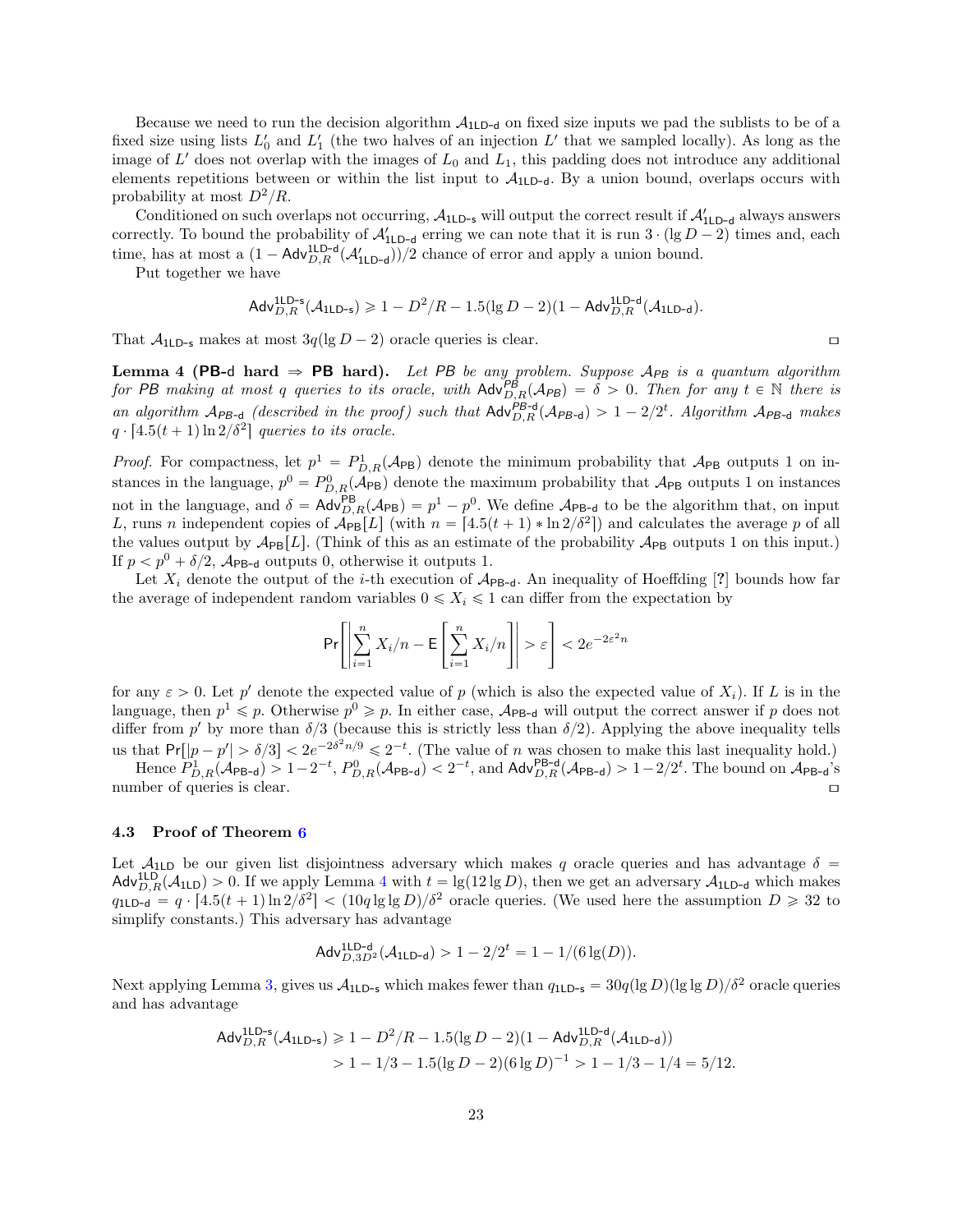Lemmas [1](#page-21-2) and [2](#page-21-3) together bound this advantage from the other direction. In particular, we get that

$$
5/12 < \mathsf{Adv}_{D,R}^{\mathsf{1LD-s}}(\mathcal{A}_{\mathsf{1LD-s}}) \leqslant 18 \cdot (q_{\mathsf{1LD-s}} + 2)^3 / D^2.
$$

Using the assumption  $D \ge 32$  we can bound  $q_{1LD-s} + 2$  by  $31q(\lg D)(\lg \lg D)/\delta^2$ . Plugging this in and solving for  $\delta$  gives our claimed bound of

$$
\delta < 11 \sqrt[6]{(q \cdot \lg D \cdot \lg \lg D)^3 / D^2}.
$$

### Acknowledgements

Joseph Jaeger and Stefano Tessaro were partially supported by NSF grants CNS-1930117 (CAREER), CNS-1926324, CNS-2026774, a Sloan Research Fellowship, and a JP Morgan Faculty Award. Joseph Jaeger's work done while at the University of Washington. Fang Song thanks Robin Kothari for helpful discussion on the element distinctness problem. Fang Song was supported by NSF grants CCF-2041841, CCF-2042414, and CCF-2054758 (CAREER).

## <span id="page-24-13"></span>References

- 1. S. Aaronson and Y. Shi. Quantum lower bounds for the collision and the element distinctness problems. *Journal of the ACM (JACM)*, 51(4):595–605, 2004.
- <span id="page-24-14"></span><span id="page-24-6"></span>2. A. Ambainis. Quantum walk algorithm for element distinctness. *SIAM Journal on Computing*, 37(1):210–239, 2007.
- 3. A. Ambainis, M. Hamburg, and D. Unruh. Quantum security proofs using semi-classical oracles. In A. Boldyreva and D. Micciancio, editors, *CRYPTO 2019, Part II*, volume 11693 of *LNCS*, pages 269–295. Springer, Heidelberg, Aug. 2019.
- <span id="page-24-3"></span>4. N. Bindel, M. Hamburg, K. Hövelmanns, A. Hülsing, and E. Persichetti. Tighter proofs of cca security in the quantum random oracle model. In *Theory of Cryptography Conference*, pages 61–90. Springer, 2019.
- <span id="page-24-1"></span>5. X. Bonnetain, A. Hosoyamada, M. Naya-Plasencia, Y. Sasaki, and A. Schrottenloher. Quantum attacks without superposition queries: the offline Simon's algorithm. In *Advances in Cryptology – ASIACRYPT*, pages 552–583. Springer, 2019.
- <span id="page-24-9"></span>6. C. Chevalier, E. Ebrahimi, and Q.-H. Vu. On security notions for encryption in a quantum world. Cryptology ePrint Archive, Report 2020/237, 2020. <https://ia.cr/2020/237>.
- <span id="page-24-10"></span>7. J. Czajkowski. Quantum indifferentiability of sha-3. Cryptology ePrint Archive, 2021. <http://eprint.iacr.org/2021/192>.
- <span id="page-24-8"></span>8. J. Czajkowski, C. Majenz, C. Schaffner, and S. Zur. Quantum lazy sampling and game-playing proofs for quantum indifferentiability. Cryptology ePrint Archive, Report 2019/428, 2019. <https://eprint.iacr.org/2019/428>.
- <span id="page-24-7"></span>9. Ö. Dagdelen, M. Fischlin, and T. Gagliardoni. The Fiat-Shamir transformation in a quantum world. In K. Sako and P. Sarkar, editors, *ASIACRYPT 2013, Part II*, volume 8270 of *LNCS*, pages 62–81. Springer, Heidelberg, Dec. 2013.
- <span id="page-24-11"></span>10. W. Diffie and M. E. Hellman. Exhaustive cryptanalysis of the nbs data encryption standard. *IEEE Computer*, 10(6), 1977.
- <span id="page-24-4"></span>11. S. Even and Y. Mansour. A construction of a cipher from a single pseudorandom permutation. *Journal of Cryptology*, 10(3):151–162, June 1997.
- <span id="page-24-0"></span>12. L. K. Grover. A fast quantum mechanical algorithm for database search. In *Proceedings of the Twenty-Eighth Annual ACM Symposium on Theory of Computing*, STOC '96, pages 212–219, New York, NY, USA, 1996. Association for Computing Machinery.
- <span id="page-24-5"></span>13. A. Hosoyamada and Y. Sasaki. Cryptanalysis against symmetric-key schemes with online classical queries and offline quantum computations. In *Cryptographers' Track at the RSA Conference*, pages 198–218. Springer, 2018.
- <span id="page-24-2"></span>14. K. Hövelmanns, E. Kiltz, S. Schäge, and D. Unruh. Generic authenticated key exchange in the quantum random oracle model. In *IACR International Conference on Public-Key Cryptography*, pages 389–422. Springer, 2020.
- 15. J. Jaeger, F. Song, and S. Tessaro. Quantum key-length extension. Cryptology ePrint Archive, 2021. <http://eprint.iacr.org/2021/579>.
- <span id="page-24-12"></span>16. M. Kaplan. Quantum attacks against iterated block ciphers. *arXiv preprint arXiv:1410.1434*, 2014.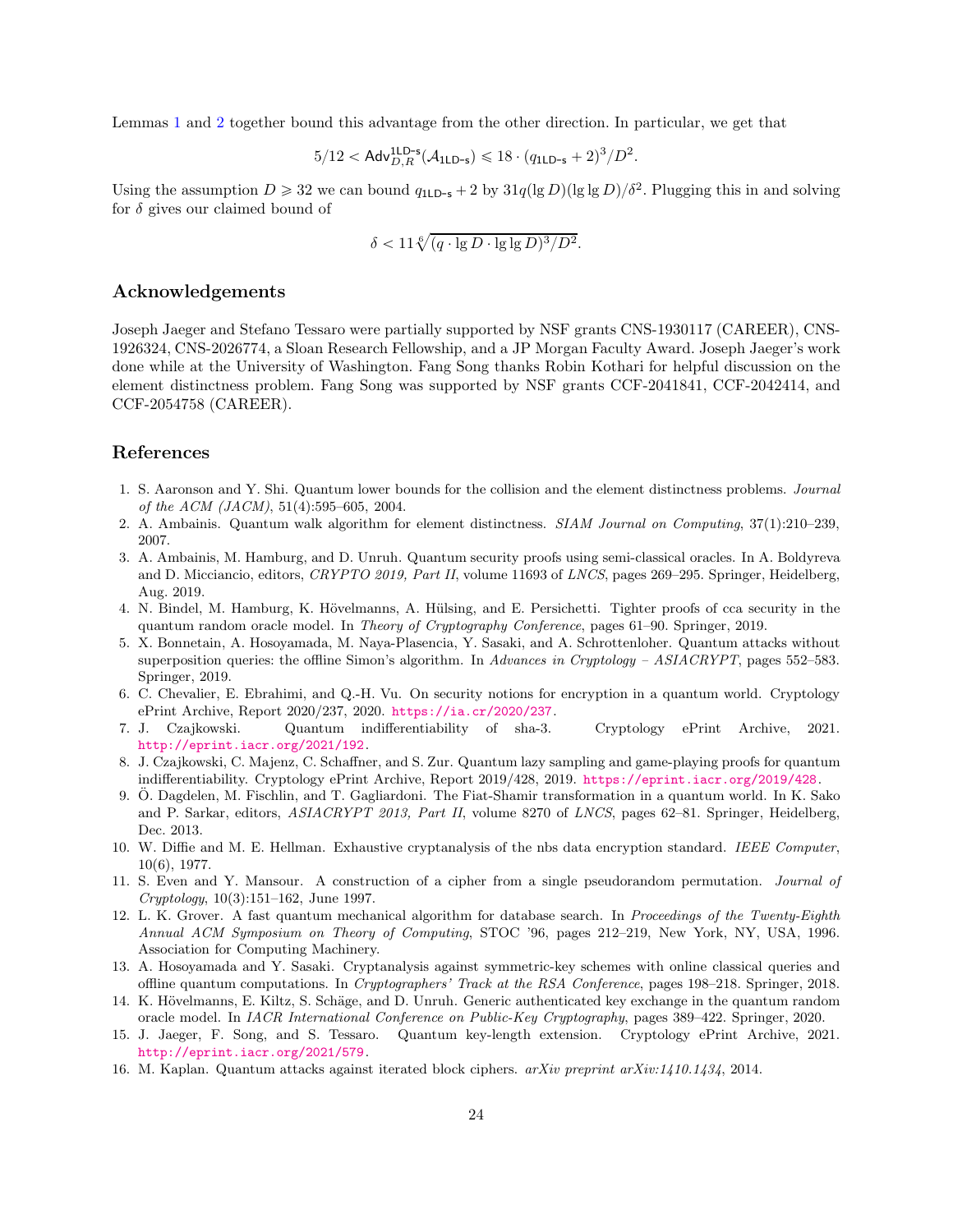- <span id="page-25-7"></span><span id="page-25-2"></span>17. M. Kaplan, G. Leurent, A. Leverrier, and M. Naya-Plasencia. Quantum differential and linear cryptanalysis. *IACR Trans. Symm. Cryptol.*, 2016(1):71–94, 2016. <https://tosc.iacr.org/index.php/ToSC/article/view/536>.
- <span id="page-25-17"></span>18. S. Katsumata, S. Yamada, and T. Yamakawa. Tighter security proofs for GPV-IBE in the quantum random oracle model. *Journal of Cryptology*, 34(1):1–46, 2021.
- <span id="page-25-3"></span>19. J. Kilian and P. Rogaway. How to protect DES against exhaustive key search. In N. Koblitz, editor, *CRYPTO'96*, volume 1109 of *LNCS*, pages 252–267. Springer, Heidelberg, Aug. 1996.
- 20. J. Kilian and P. Rogaway. How to protect DES against exhaustive key search (an analysis of DESX). *Journal of Cryptology*, 14(1):17–35, Jan. 2001.
- <span id="page-25-5"></span>21. E. Kiltz, V. Lyubashevsky, and C. Schaffner. A concrete treatment of Fiat-Shamir signatures in the quantum random-oracle model. In J. B. Nielsen and V. Rijmen, editors, *EUROCRYPT 2018, Part III*, volume 10822 of *LNCS*, pages 552–586. Springer, Heidelberg, Apr. / May 2018.
- <span id="page-25-6"></span>22. V. Kuchta, A. Sakzad, D. Stehlé, R. Steinfeld, and S.-F. Sun. Measure-rewind-measure: tighter quantum random oracle model proofs for one-way to hiding and cca security. In *Advances in Cryptology – EUROCRYTPT 2020*, pages 703–728. Springer, 2020.
- <span id="page-25-4"></span><span id="page-25-1"></span>23. H. Kuwakado and M. Morii. Security on the quantum-type even-mansour cipher. In *2012 International Symposium on Information Theory and its Applications*, pages 312–316, 2012.
- 24. G. Leander and A. May. Grover meets simon quantumly attacking the FX-construction. In T. Takagi and T. Peyrin, editors, *ASIACRYPT 2017, Part II*, volume 10625 of *LNCS*, pages 161–178. Springer, Heidelberg, Dec. 2017.
- <span id="page-25-8"></span>25. B. Mennink and A. Szepieniec. XOR of PRPs in a quantum world. In T. Lange and T. Takagi, editors, *Post-Quantum Cryptography - 8th International Workshop, PQCrypto 2017*, pages 367–383. Springer, Heidelberg, 2017.
- <span id="page-25-14"></span>26. R. C. Merkle and M. E. Hellman. On the security of multiple encryption. *Communications of the ACM*, 24(7):465–467, 1981.
- <span id="page-25-13"></span>27. A. Rosmanis. Tight bounds for inverting permutations via compressed oracle arguments. *arXiv preprint arXiv:2103.08975*, 2021.
- <span id="page-25-18"></span><span id="page-25-0"></span>28. P. W. Shor. Algorithms for quantum computation: Discrete logarithms and factoring. In *35th FOCS*, pages 124–134. IEEE Computer Society Press, Nov. 1994.
- <span id="page-25-12"></span>29. D. R. Simon. On the power of quantum computation. *SIAM journal on computing*, 26(5):1474–1483, 1997.
- 30. E. E. Targhi and D. Unruh. Post-quantum security of the Fujisaki-Okamoto and OAEP transforms. In M. Hirt and A. D. Smith, editors, *TCC 2016-B, Part II*, volume 9986 of *LNCS*, pages 192–216. Springer, Heidelberg, Oct. / Nov. 2016.
- <span id="page-25-15"></span>31. S. Tessaro and A. Thiruvengadam. Provable time-memory trade-offs: Symmetric cryptography against memorybounded adversaries. In A. Beimel and S. Dziembowski, editors, *TCC 2018, Part I*, volume 11239 of *LNCS*, pages 3–32. Springer, Heidelberg, Nov. 2018.
- <span id="page-25-11"></span><span id="page-25-9"></span>32. D. Unruh. Revocable quantum timed-release encryption. *J. ACM*, 62(6), Dec. 2015.
- 33. M. Zhandry. How to construct quantum random functions. In *53rd FOCS*, pages 679–687. IEEE Computer Society Press, Oct. 2012.
- <span id="page-25-16"></span>34. M. Zhandry. A note on the quantum collision and set equality problems. *Quantum Information and Computation*, 15(7& 8), 2015.
- <span id="page-25-10"></span>35. M. Zhandry. How to record quantum queries, and applications to quantum indifferentiability. In A. Boldyreva and D. Micciancio, editors, *CRYPTO 2019, Part II*, volume 11693 of *LNCS*, pages 239–268. Springer, Heidelberg, Aug. 2019.

## <span id="page-25-19"></span>A Probabilistic Analysis for Proof of Theorem [2](#page-10-0)

In this appendix we give a detailed probability analysis of Claim (i) from the proof of Theorem [2.](#page-10-0)

The view of A when run by A' in  $G_{D,1}^{\text{dist}}$  is determined by  $f_1$ ,  $f_1^{-1}$ , and  $z = (T, T^{-1})$ . These are chosen such that  $T[M_i] = f_1(K_1, M_i \oplus K_2) \oplus K_2$  for  $i = 1, ..., q'$  and  $T^{-1}[Y_i] = f_1^{-1}(K_1, Y_i \oplus K_2) \oplus K_2$  for  $i = q' + 1, \ldots, q$ . Consequently to ensure this matches the view from  $G_{F,1}^{s_{\text{app}}}$  we need to show that **D** choses  $(f_1, K_1, K_2)$  uniformly from  $\textsf{lcs}(k, n) \times \{0, 1\}^k \times \{0, 1\}^n$ . It is clear that  $K_1$  and  $K_2$  are uniform. Furthermore,  $f_1(K, \cdot) = f_0(K, \cdot)$  for  $K \neq K_1$  so these are sampled correctly. Hence we can think of these values as fixed and argue that the distribution induced over  $f_1(K_1, \cdot)$  is uniform over all permutations on  $\{0, 1\}^n$ .